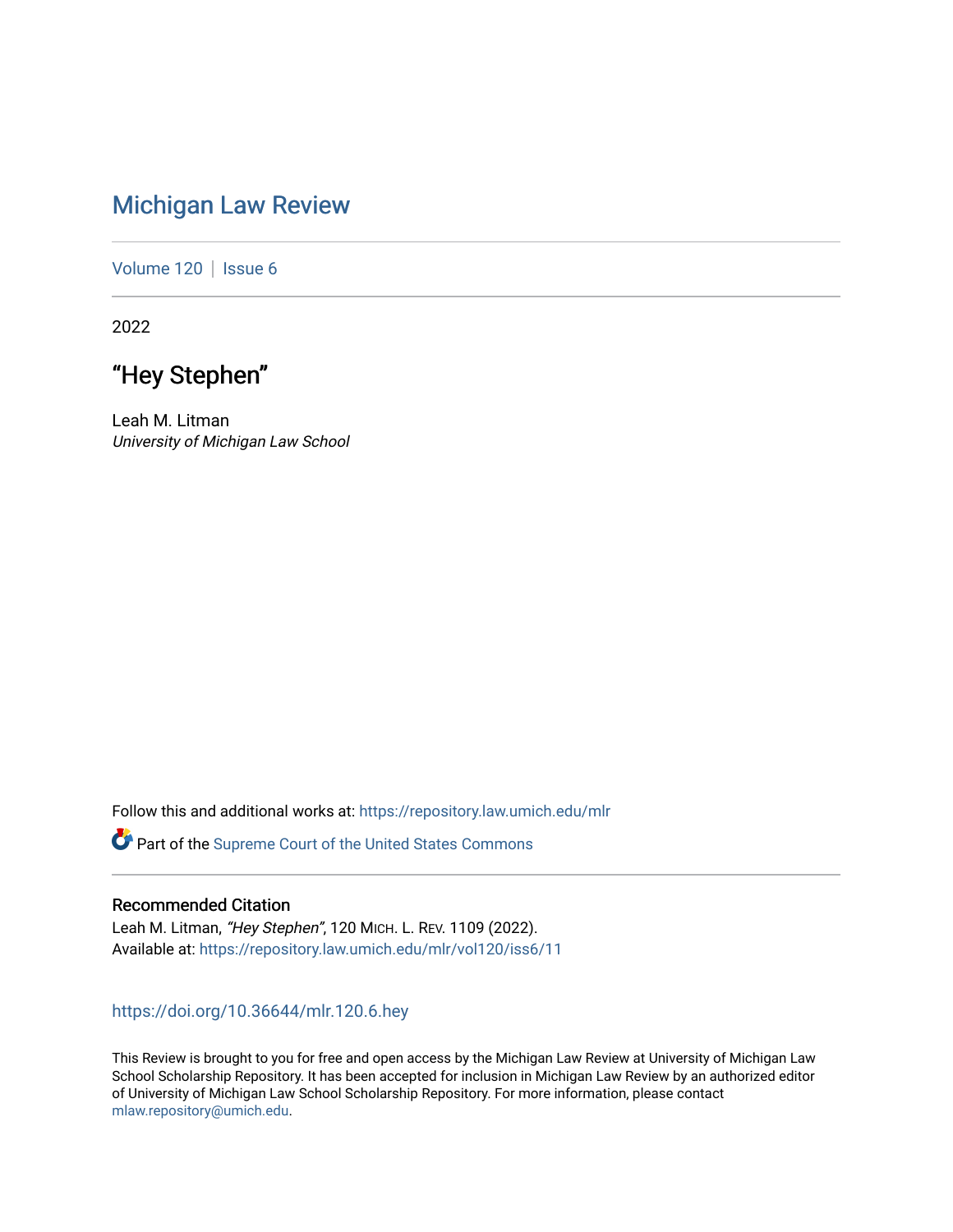# **"HEY STEPHEN"**

## *Leah M. Litman[\\*](#page-1-0)*

### THE AUTHORITY OF THE COURT AND THE PERIL OF POLITICS. By *Stephen Breyer*. Harvard University Press. 2021. Pp. 101. \$19.95.

#### **INTRODUCTION**

Justice Stephen Breyer<sup>[1](#page-1-1)</sup> has written a book about the Supreme Court's re-lationship to politics and the merits of Supreme Court reform.<sup>[2](#page-1-2)</sup> The book explicitly does "not delve into such issues" as whether "the nomination and confirmation processes [are] working well," whether "appointments too closely reflect partisan political divisions," or whether "the Court itself has become politically partisan" (p. 21).

Well other than that, Mrs. Lincoln, how was the play?

Because of its artificially narrow scope, the book provides an incomplete picture of the Supreme Court. That makes its analysis of Supreme Court reform incomplete too. What Justice Breyer does offer in the book are two claims—one, that the Supreme Court is not engaged in politics, and two, that the rule of law requires accepting the Court's authority to issue decisions with which people will disagree. Both claims are oversimplified, and the arguments in *The Authority of the Court and the Peril of Politics* carry their own potential rule-of-law and democracy problems.

This Review proceeds in two Parts. Part I challenges the book's assertion that the justices' work should not be described as political. Part II then explains why accepting all of the Court's decisions is not necessarily good for the rule of law, which means that questioning the Court's authority is not necessarily bad for the rule of law. Part II also addresses the book's implicit claim that questioning the Court's authority is among the greatest threats to the rule of law today.

<span id="page-1-2"></span><span id="page-1-1"></span><span id="page-1-0"></span>Assistant Professor of Law, University of Michigan Law School. Thanks to Daniel Deacon, Don Herzog, Julian Davis Mortenson, and Melissa Murray for helpful comments and conversations. Thanks to Ben Cross, John Garcia, Will Jankowski, Elyse O'Neill, and Derek Zeigler for helpful research assistance, and to the editors of the *Michigan Law Review* for helpful edits and for tolerating a Book Review twice the recommended length. (The first draft was . . . double the size.)

<sup>1.</sup> Associate Justice, Supreme Court of the United States.

<sup>2.</sup> The book is based on his 2021 Scalia Lecture.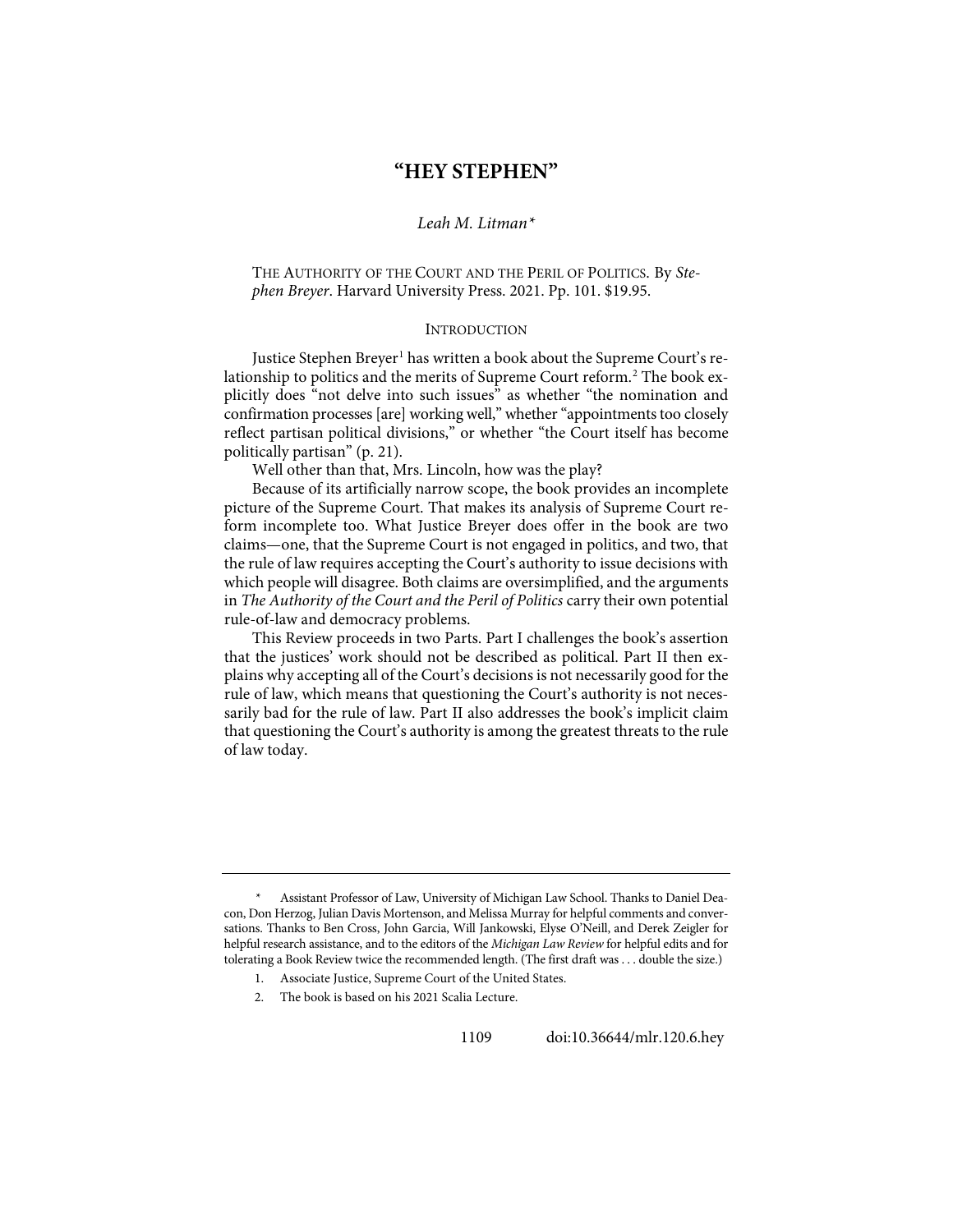### I. SHOULD POLITICS BE PART OF PUBLIC CONVERSATIONS ABOUT THE COURT?(YES.)

A big part of Justice Breyer's book turns on his claim that judges, including Supreme Court justices, are doing law, not politics. He insists that "politics in th[e] elemental sense is not present at the Court" (p. 52) and that "'political' is the wrong word to describe even the more controversial court decisions" (pp. 51–52).

The book can make these claims only because it arbitrarily interprets "politics" to exclude what many people think drives judicial decisionmaking, and expansively interprets "law" to include what everyone would recognize as political judgments. Justice Breyer uses politics to mean something like "a federal judge will vote for any policy that is favored or implemented by the political party that appointed them."[3](#page-2-0) He describes politics as asking questions such as "Are you a Democrat or a Republican?"; "Which position is more popular?"; and "What do 'constituents' think?" (p. 52).

But judging may still be political even if a justice does not always vote to uphold policies because they are popular or because they were enacted by the political party that appointed them. Justice Breyer does not really suggest anything to the contrary. He alludes to the idea that ideology influences judging (pp. 52–53). He acknowledges that jurisprudential views are inescapably connected to political ones, writing that "it is sometimes difficult to separate what counts as a jurisprudential view from what counts as political philosophy" (p. 57). And he even concedes that "a judge's background, experience, and personal views about the law's objectives, the Court's role, or the nation's life can make a difference" (p. 56). For these reasons, he concludes, "to suggest a total and clean divorce between the Court and politics is not quite right either" (p. 62). Yet he still insists on framing the book around the claim that judges are not engaged in politics.

Section I.A explains why Justice Breyer's reluctant admission that judging is political better reflects reality than his protestations to the contrary. Section I.B then discusses why Justice Breyer's arguments that the justices are not political are unresponsive to concerns about the political nature of the Supreme Court.

#### A*. Is Judging Political? (Yes.)*

In many Supreme Court cases, the law will be indeterminate in some respects. The meaning of particular phrases (like due process, appropriate, or

<span id="page-2-0"></span><sup>3.</sup> *Cf., e.g.*, William R. Domnarsky, *Q&A with Laurence Tribe of Harvard Law School*, DAILY J. (Aug. 12, 2021), [https://www.dailyjournal.com/articles/363844-q-a-with-laurence-tribe](https://www.dailyjournal.com/articles/363844-q-a-with-laurence-tribe-of-harvard-law-school)[of-harvard-law-school](https://www.dailyjournal.com/articles/363844-q-a-with-laurence-tribe-of-harvard-law-school) [\[perma.cc/5SPZ-9LK7\]](https://perma.cc/5SPZ-9LK7) ("[Domnarsky]: Is it time, or will there ever be a time, for the Supreme Court to acknowledge what so many of us think, that it is first and foremost a political court, so that the nation can move towards coming to terms with this fact? [Tribe]: I doubt it, because the very concept of a 'political court' is so easily confused with a 'partisan court' or a court that consciously advances a partisan agenda and feels unbound by law and principles of legal reasoning or lacks independence from political influence.").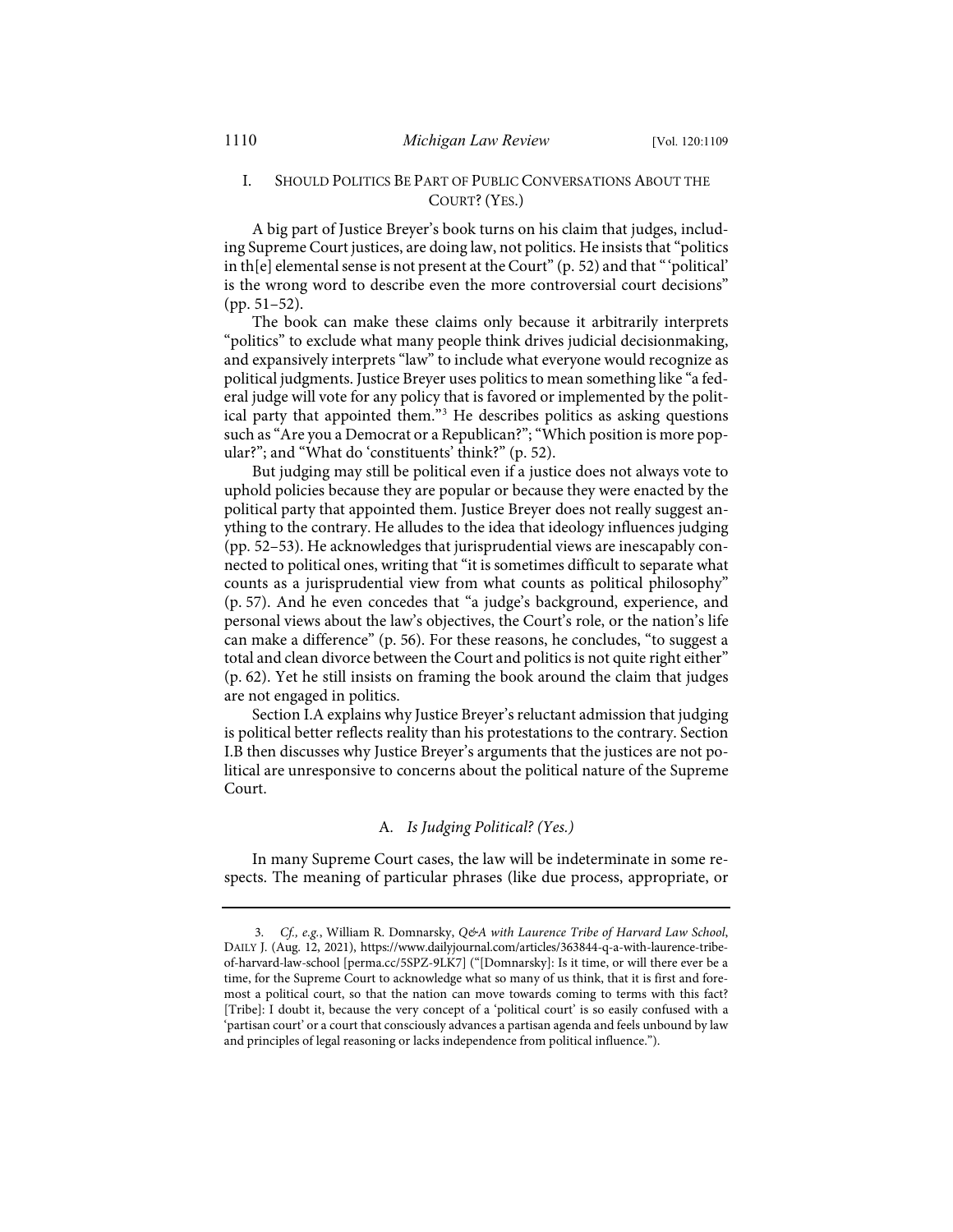equal protection) will be susceptible to different interpretations, and the relevant history, practice, and precedents will be ambiguous as well. Justice Breyer knows this.[4](#page-3-0)

Because there will be several permissible interpretations of the various sources of law, judging is inevitably informed by ideas about what particular values mean, assessments of the weight those values hold, strands of political philosophy about what constitutes good government and civil society, and evaluations of the surrounding world, including what is good or bad about it.<sup>[5](#page-3-1)</sup> It's fair to call decisionmaking informed by those considerations "political," and that's precisely the kind of decisionmaking that judges do for any number of reasons. I'll just discuss a few: a justice's views about what constitutes good governance, their assessments about the meaning of various abstract constitutional values, and their experience and general worldview will affect how they resolve cases.

*First*, people—including the justices—interpret competing evidence and resolve ambiguity based on ideas of what good constitutional governance is. People want the world around them, and the constitutional system they are a part of, to be good rather than bad, and sensible rather than irrational.<sup>[6](#page-3-2)</sup> Can you blame them? Part of the American constitutional ethos is the idea that the Founders were smart men who designed a system of government that should be celebrated.[7](#page-3-3) This phenomenon is on display in Breyer's own book: writing of the Constitution generally, and of judicial review specifically, Breyer proclaims that "[t]he Constitution's framers had every right to admire their creation" (p. 8).

Given the tendency to believe our constitutional system is sound, it would take a lot to convince a judge that the brilliant men (and women) who made the Constitution adopted a rule that required or permitted a mode of governance that the judge believes is unsound. For example, those who believe liberty would be at grave risk if unelected bureaucrats could make rules that bind private citizens will be less likely to conclude that our system of government permits such an arrangement.<sup>8</sup> In deciding these kinds of issues, judges end up trading on political judgments about what constitutes good governance.

<span id="page-3-0"></span><sup>4</sup>*. See* p. 56 ("[T]he cases that come before our Court are typically difficult calls . . . . [T]he key legal text . . . is often a constitutional text using . . . highly general words . . . .").

<span id="page-3-1"></span><sup>5.</sup> *See* MICHAEL J. KLARMAN, FROM JIM CROW TO CIVIL RIGHTS: THE SUPREME COURT AND THE STRUGGLE FOR RACIAL EQUALITY 5–6 (2004).

<span id="page-3-2"></span> <sup>6.</sup> Dan M. Kahan, *The Supreme Court, 2010 Term—Foreword: Neutral Principles, Motivated Cognition, and Some Problems for Constitutional Law*, 125 HARV. L. REV. 1, 7–8 (2011); JONATHAN HAIDT, THE RIGHTEOUS MIND: WHY GOOD PEOPLE ARE DIVIDED BY POLITICS AND RELIGION 88–92 (2012) (explaining that people are better at devising arguments to defend positions reached through intuitive judgments than impartially weighing evidence).

<span id="page-3-3"></span> <sup>7.</sup> Richard A. Primus, *The Functions of Ethical Originalism*, 88 TEX. L.REV. SEE ALSO 79, 81–83 (2010).

<span id="page-3-4"></span><sup>8.</sup> *Compare* Justice Samuel Alito, Address at the 2020 Federalist Society National Lawyers Convention (Nov. 12, 2020), [https://fedsoc.org/conferences/2020-national-lawyers-con](https://fedsoc.org/conferences/2020-national-lawyers-convention#agenda-item-address-8)[vention#agenda-item-address-8](https://fedsoc.org/conferences/2020-national-lawyers-convention#agenda-item-address-8) [\[perma.cc/7RDL-7ZXV\]](https://perma.cc/7RDL-7ZXV) ("Every year administrative agencies,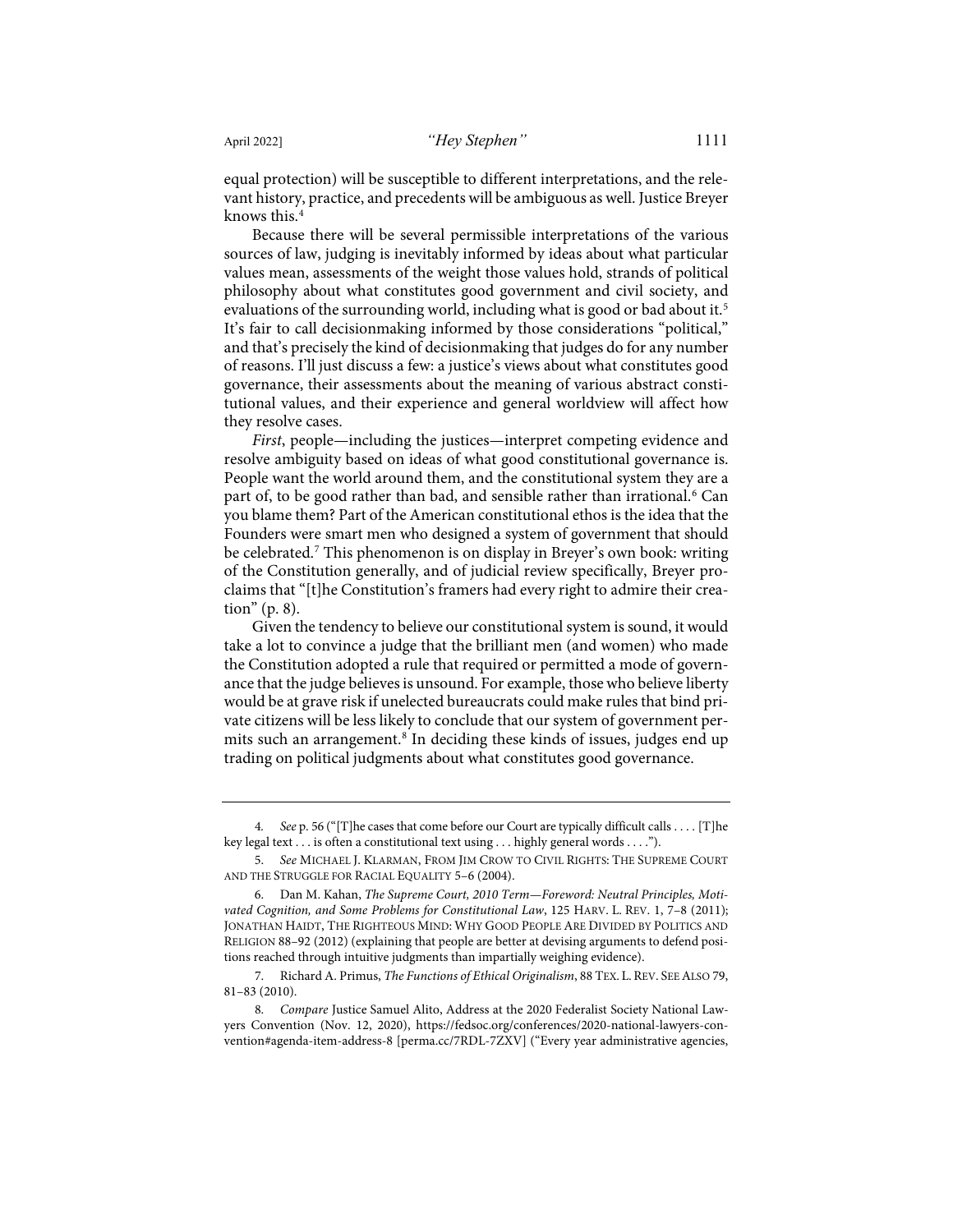The impulse to make our constitutional system a sensible one informs other kinds of historically minded methods of interpretation, such as how to interpret past practices or how to read the Court's precedents. Consider a decision from the Court's 2020 term. *Jones v. Mississippi* held that the Eighth Amendment requires only that states consider an offender's youth before im-posing life without parole as a sentence for juveniles convicted of homicide.<sup>[9](#page-4-0)</sup> The conservative supermajority rejected the argument that the Court's prior cases, *Miller v. Alabama*[10](#page-4-1) and *Montgomery v. Louisiana*, [11](#page-4-2) required states to find (or perhaps even analyze) whether a juvenile offender was "permanently incorrigible" before imposing a sentence of life without parole.[12](#page-4-3) To explain that result, Justice Kavanaugh wrote: "We . . . rely on what *Miller* and *Montgomery* said—that is, their explicit language . . . ."[13](#page-4-4) By contrast, the three Democratic-appointed justices in dissent invoked the opinions' reasoning and results to reach a contrary conclusion.<sup>[14](#page-4-5)</sup> Focusing on different parts of the Court's prior decisions allowed the two opinions in *Jones* to read their own views about the Eighth Amendment into the Court's precedents.[15](#page-4-6)

<span id="page-4-8"></span>Sometimes, the impulse to interpret the constitutional system to be sensible comes out when the justices assess the implications of a legal rule, which requires the justices both to consider the likelihood that a particular event will occur and to determine what scenarios the constitutional system protects us from. Take the oral arguments in *National Federation of Independent Businesses v. Sebelius*, the constitutional challenge to the original minimum-cov-erage provision in the Affordable Care Act.<sup>[16](#page-4-7)</sup> The government's time during oral argument was dominated by the Republican-appointed justices asking what the government might do if the Court upheld the ACA and embraced the government's theory about the scope of Congress's powers. Chief Justice Roberts asked whether the government could require people to purchase cell

- 9. 141 S. Ct. 1307 (2021).
- 10. 567 U.S. 460 (2012).
- 11. 577 U.S. 190 (2016).
- 12. *Jones*, 141 S. Ct. at 1314–15.
- 13. *Id.* at 1322.

- 15. Justice Sotomayor's dissent was still right about those prior decisions.
- 16. 567 U.S. 519 (2012).

acting under broad delegations of authority, churn out huge volumes of regulations that dwarfed the statutes enacted by the people's elected representatives."), *with* Gundy v. United States, 139 S. Ct. 2116, 2130 (2019) (Alito, J., concurring) ("The Constitution confers on Congress certain 'legislative [p]owers,' and does not permit Congress to delegate them to another branch of the Government." (citation omitted)). As to the nondelegation doctrine in particular, the evidence is clear. *See* Julian Davis Mortenson & Nicholas Bagley, *Delegation at the Founding*, 121 COLUM. L. REV. 277 (2021); Nicholas R. Parrillo, *A Critical Assessment of the Originalist Case Against Administrative Regulatory Power: New Evidence from the Federal Tax on Private Real Estate in the 1790s*, 130 YALE L.J. 1288 (2021).

<span id="page-4-7"></span><span id="page-4-6"></span><span id="page-4-5"></span><span id="page-4-4"></span><span id="page-4-3"></span><span id="page-4-2"></span><span id="page-4-1"></span><span id="page-4-0"></span><sup>14.</sup> *See id.* at 1328–41 (Sotomayor, J., dissenting). In particular, the dissent explained, *Montgomery* had held that the Eighth Amendment rule announced in *Miller* was substantive and therefore retroactively applicable on collateral review. *Id.* at 1330.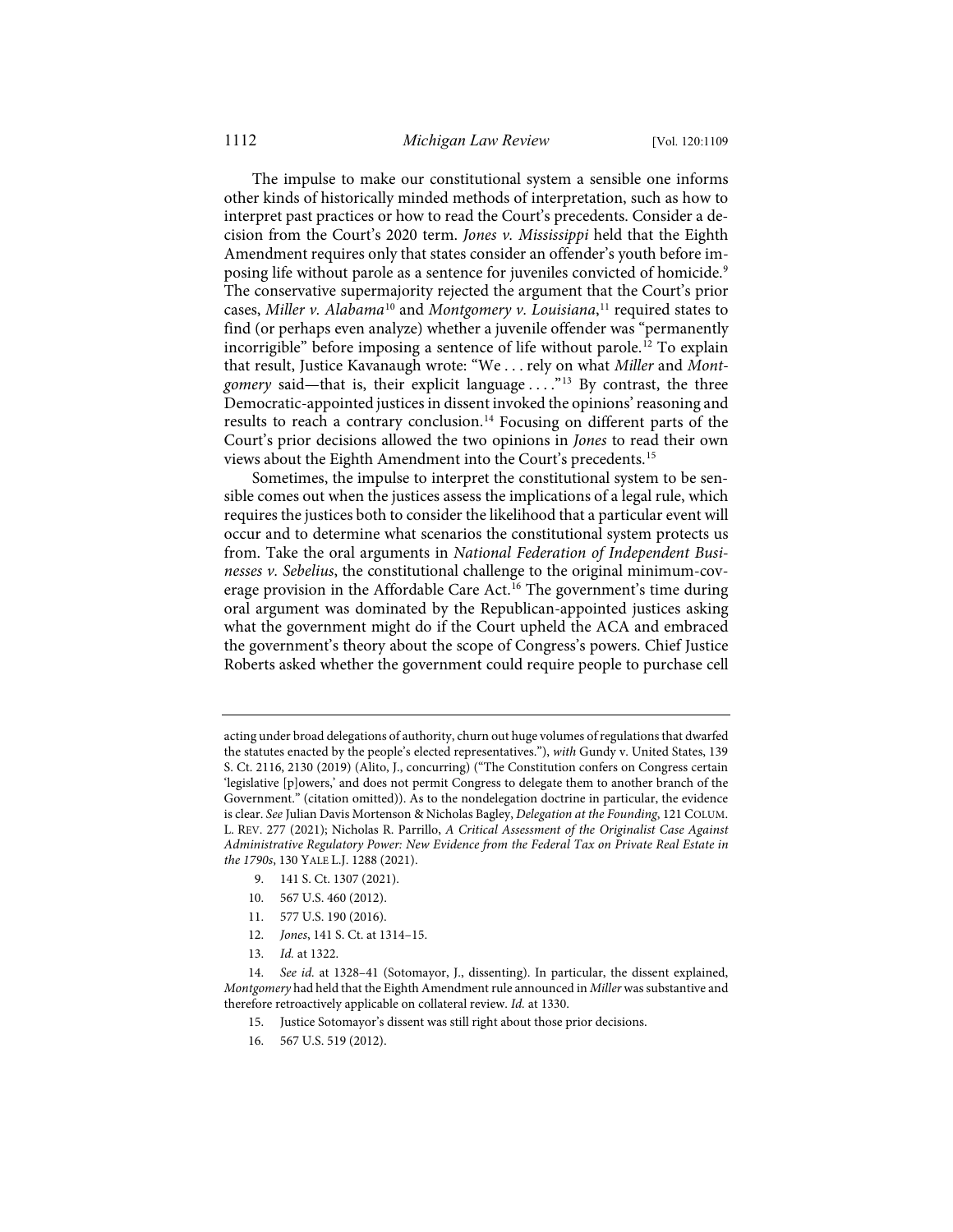<span id="page-5-0"></span>phones[,17](#page-5-1) Justice Alito asked whether the government could require people to get burial insurance,<sup>[18](#page-5-2)</sup> and so on. For his part, Justice Breyer raised the following possibility to the lawyer who argued that Congress lacked the authority to enact the minimum-coverage provision:

[I]f it turned out there was some terrible epidemic sweeping the United States . . . you'd say the Federal Government doesn't have the power to get people inoculated, to require them to be inoculated, because that's just sta-tistical.<sup>[19](#page-5-3)</sup>

(The lawyer said that Congress had no such authority.<sup>[20](#page-5-4)</sup>)

The justices' assessments about what risks the constitutional system guards against are political judgments in part because they turn on an analysis about whether a particular state of affairs is a sensible way of structuring a constitutional system.<sup>[21](#page-5-5)</sup> Even if a justice is sincerely trying to answer the question "What results did the Constitution's ratifiers or Congress avoid when they adopted the relevant legal text?" that analysis allows the justice to consider whether a sensible drafter would have chosen to avoid a particular sce-nario.<sup>[22](#page-5-6)</sup> So when the justices decide constitutional or statutory cases, they draw on political judgments about what amounts to a rational system of constitutional governance.

*Second*, as the justices decide cases, they both identify the meaning of various constitutional values and assign relative weight to competing constitutional values. This too involves making political judgments. In the book, Justice Breyer writes that "the judge or justice must seek" the answer to a "decision in a controversial case" in "the values that underlie [the Constitution] and its provisions" (p. 86). But what are those values? Justice Breyer offered one idea at his confirmation hearing, testifying that "[t]he vast array of Constitution, statutes, rules, regulations, practices and procedures, that huge vast web, has a single basic purpose. That purpose is to help the many different individuals who make up America . . . live together productively, harmoniously, and in freedom."[23](#page-5-7)

<span id="page-5-8"></span><sup>17.</sup> Transcript of Oral Argument at 6, *NFIB*, 567 U.S. 519 (No. 11-398).

<sup>18.</sup> *Id.* at 7–8.

<sup>19.</sup> *Id.* at 87.

<sup>20.</sup> *Id.* ("My answer is no, they couldn't do it.").

<span id="page-5-5"></span><span id="page-5-4"></span><span id="page-5-3"></span><span id="page-5-2"></span><span id="page-5-1"></span><sup>21.</sup> *See also* Transcript of Oral Argument at 51, District of Columbia v. Heller, 554 U.S. 570 (2008) (No. 07-290) (Breyer, J.) ("80,000 to 100,000 people every year in the United States are either killed or wounded in gun-related homicides or crimes or accidents or suicides . . . . Now, in light of that, why isn't a ban on handguns, while allowing the use of rifles and muskets, a reasonable or a proportionate response on behalf of the District of Columbia?").

<span id="page-5-6"></span><sup>22.</sup> *See supra* text accompanying note[s 14](#page-4-8)[–17;](#page-5-0) *cf., e.g.*, Transcript of Oral Argument at 14, Van Buren v. United States, 141 S. Ct. 1648 (2021) (No. 19-873) (Alito, J.) ("Do you think that none of that was of concern when Congress enacted this statute?").

<span id="page-5-7"></span><sup>23.</sup> *Nomination of Stephen G. Breyer to Be an Associate Justice of the Supreme Court of the United States: Hearings Before the S. Comm. on the Judiciary*, 103d Cong. 20–21 (1994) [hereinafter *Breyer Nomination Hearing*] (statement of Hon. Stephen G. Breyer).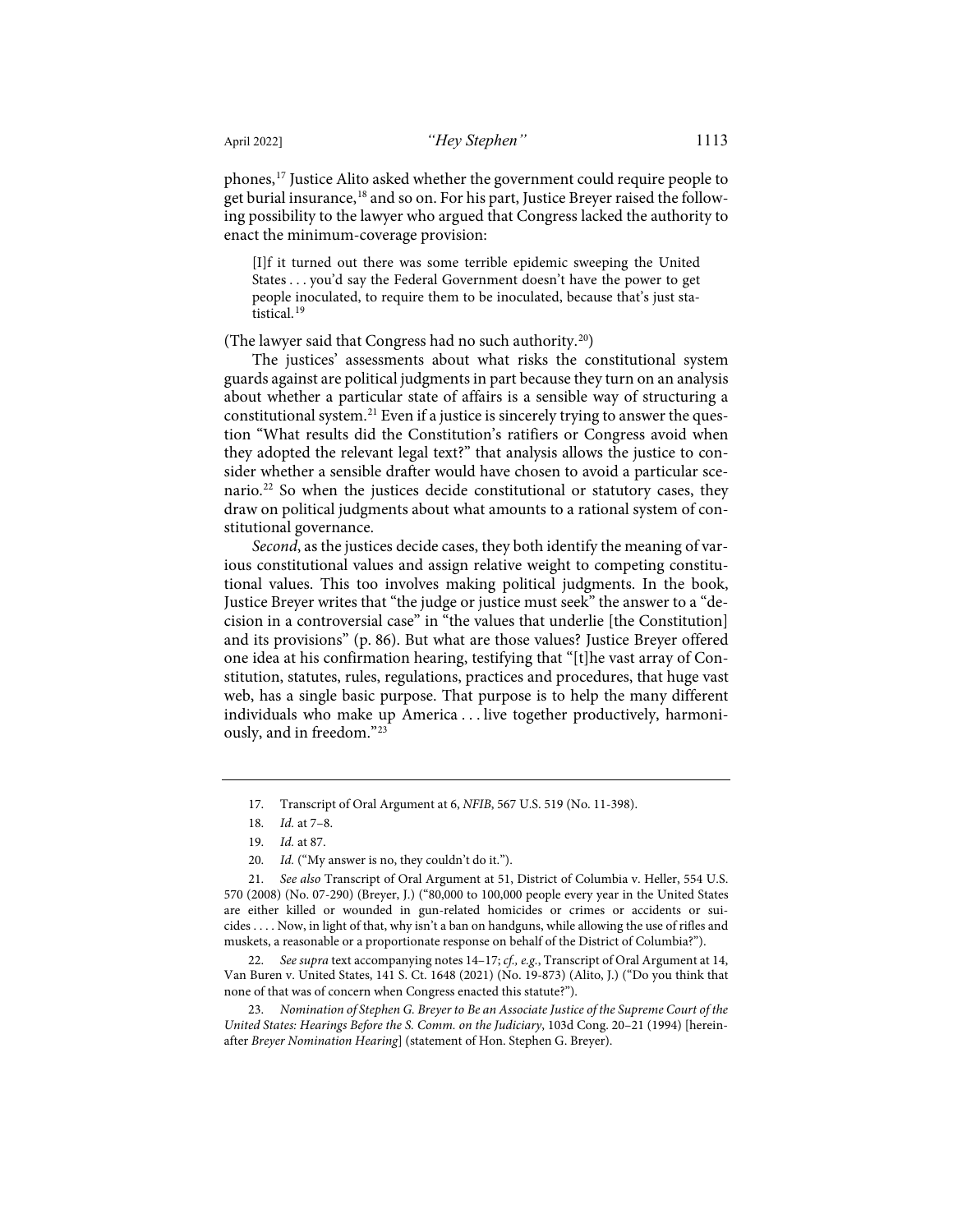What those values mean, and when those values are implicated, will depend on a justice's views about the world. What does it mean to live together harmoniously and in freedom? Does it mean that people with religious objections to same-sex marriage can be prohibited from discriminating against LGBT customers?<sup>[24](#page-6-0)</sup> Or does it mean that the government can enact antidiscrimination protections for LGBT individuals, but not enforce them against people with religious objections to same-sex equality? One person might see the former as living together "harmoniously," while another sees the latter as living together "in freedom."[25](#page-6-1)

None of this depends on the overly simplistic claim that the justices decide these cases based on whether they personally favor antidiscrimination protections for LGBT individuals or personally sympathize with religious objections to same-sex equality. My claim is much more modest: Deciding these cases requires determining what things like equality, justice, freedom, liberty, and discrimination mean. And there is no world in which those determinations are not political. In part for that reason, when the justices consult the values underlying the Constitution, it is not surprising to see them place greater weight on values that align with the worldviews and political philosophy of the political party that appointed them.

<span id="page-6-6"></span>A recent example of this phenomenon is the Court's decision invalidating the Center for Disease Control's moratorium on evictions during the pandemic.[26](#page-6-2) The Republican-appointed justices concluded that the relevant stat-ute did not authorize the CDC to establish an eviction moratorium.<sup>[27](#page-6-3)</sup> After a mere paragraph about the statute's text, the Republican-appointed justices spent several paragraphs explaining why they thought the eviction moratorium compromised various constitutional values. The Court pointed to the "vast 'economic ... significance'" of the moratorium,<sup>[28](#page-6-4)</sup> which imposed "financial burden[s] on landlords" and "intrude[d] on one of the most funda-mental elements of property ownership—the right to exclude."<sup>[29](#page-6-5)</sup> It also claimed that the moratorium implicated values of federalism by imposing on

<span id="page-6-0"></span><sup>24.</sup> *Compare* Masterpiece Cakeshop, Ltd. v. Colo. C.R. Comm'n, 138 S. Ct. 1719, 1732– 34 (2018) (Kagan, J., concurring), *and id.* at 1727 (majority opinion), *with id.* at 1734 (Gorsuch, J., concurring), *and* Fulton v. City of Philadelphia, 141 S. Ct. 1868, 1883 (2021) (Alito, J., concurring in the judgment).

<sup>25.</sup> Still another might see the former as living together "in freedom."

<span id="page-6-2"></span><span id="page-6-1"></span><sup>26.</sup> Ala. Ass'n of Realtors v. Dep't of Health & Hum. Servs., 141 S. Ct. 2485 (2021). Still another is the Court's recent decision invalidating the Occupational Safety and Health Administration's rule requiring testing, masking, or vaccination in workplaces. Nat'l Fed. of Indep. Bus. v. Dep't of Labor, 142 S. Ct. 661 (2022); Anita Krishnakumar, *Some Brief Thoughts on Gorsuch's Opinion in* NFIB v. OSHA, ELECTION L. BLOG (Jan. 15, 2022, 8:06 AM), [https://electionlaw](https://electionlawblog.org/?author=16)[blog.org/?author=16](https://electionlawblog.org/?author=16) [\[perma.cc/4DHE-FXN2\]](https://perma.cc/4DHE-FXN2) (describing "how stunningly atextual Justice Gorsuch's concurring opinion (and for that matter, the per curiam opinion) was").

<span id="page-6-5"></span><span id="page-6-4"></span><span id="page-6-3"></span><sup>27.</sup> *Ala. Ass'n of Realtors*, 141 S. Ct. at 2489. The decision was a per curiam opinion issued on the shadow docket and the only three justices noting their dissents were Justices Breyer, Sotomayor, and Kagan.

<sup>28.</sup> *Id.* at 2489 (quoting Util. Air Regul. Grp. v. EPA, 573 U.S. 302, 324 (2014)).

<sup>29.</sup> *Id.*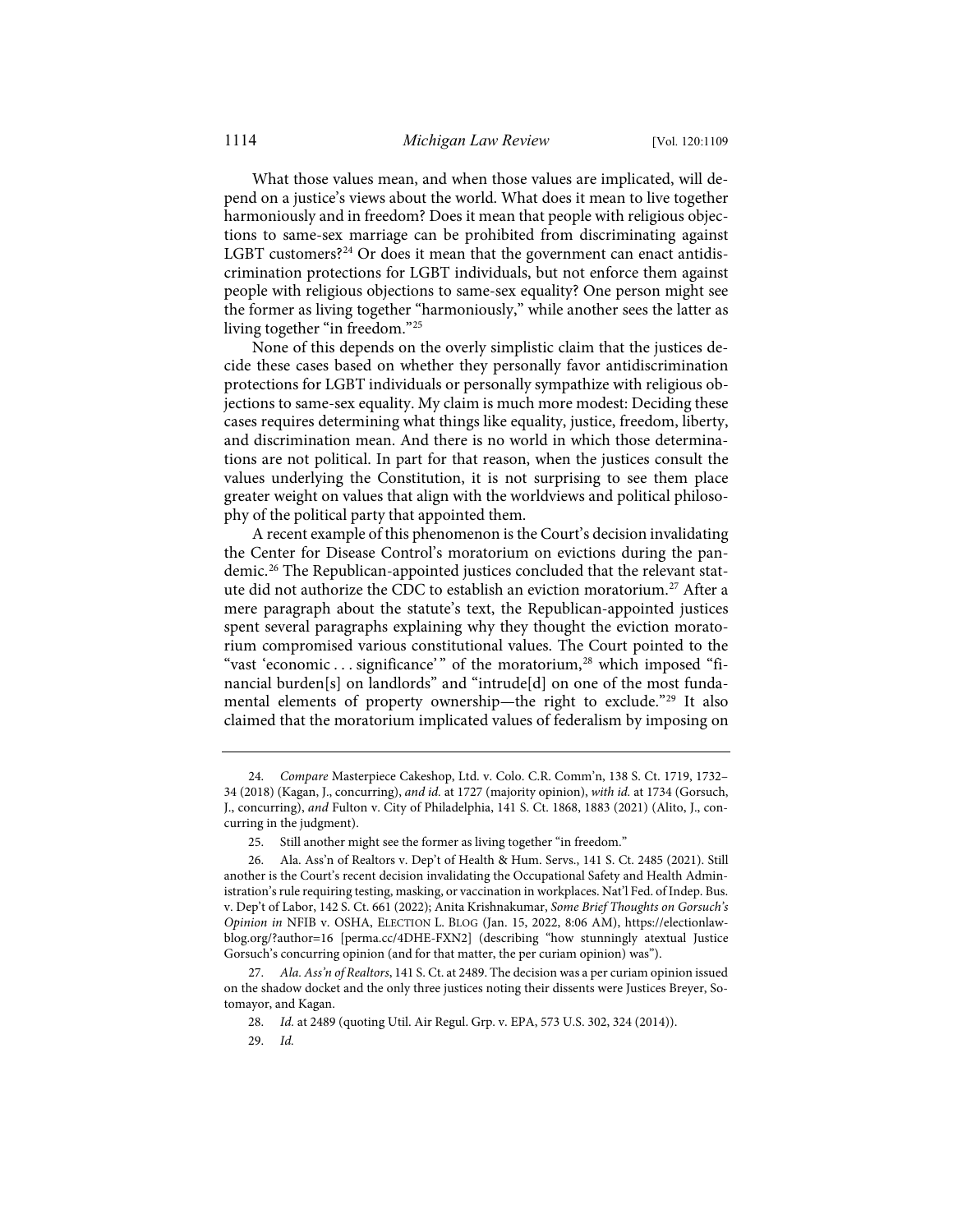<span id="page-7-5"></span>states' authority to regulate "the landlord-tenant relationship,["30](#page-7-0) potentially leading to expansive and limitless federal authority.<sup>[31](#page-7-1)</sup> Finally, the Court noted the moratorium was "unprecedented."[32](#page-7-2) All of this reasoning involved various political judgments about what constitutional values were implicated by the moratorium. Another Court or another set of justices might have identified other plausible values that were implicated, or reasonably weighted the values differently.

Or take Justice Kavanaugh's opinion in *Manhattan Community Access Corp. v. Halleck*. [33](#page-7-3) To determine whether a corporation regulated and subsidized by the state was a state actor bound by the Constitution, Justice Kavanaugh invoked some (extremely simplistic) political philosophy that happened to align with the Republican Party's professed preference for "small government": "It is sometimes said that the bigger the government, the smaller the individual. Consistent with the text of the Constitution, the stateaction doctrine enforces a critical boundary between the government and the individual, and thereby protects a robust sphere of individual liberty.["34](#page-7-4) All of the Republican-appointed justices joined that opinion. In *Halleck*, just as in the CDC example, the Republican-appointed justices arrived at a decision that protected interests and values associated with the Republican Party.

That's not (necessarily) *why* they reached those decisions. But to decide these cases, the justices drew on their understanding of sound constitutional governance and their assessment of various constitutional values. Unsurprisingly, the justices' vision of sound constitutional governance and their assessment of multiple constitutional values often mirrors the political philosophy of the party that appointed them. And this holds true even when the justices are deciding what a statute means—the justices also read Congress to enact laws that cohere with the justices' views on what constitutes a sensible approach to governance.

*Third*, the justices' judicial determinations are political in part because they are informed by their background and experiences, which inevitably shape how they view the world. In his book, Justice Breyer acknowledges that it is impossible to set aside these things while judging: "Does it matter that I grew up in San Francisco, . . . went to a public high school, . . . led the life I have lived? Of course it matters. I cannot jump out of my own skin" (p. 56).

Many justices have relied on personal life experiences at oral argument. Justice O'Connor brought up the geography and architecture of "the area

<span id="page-7-0"></span><sup>30.</sup> *Id.* The Court explained that "[o]ur precedents require Congress to enact exceedingly clear language if it wishes to significantly alter the balance between federal and state power and the power of the Government over private property." *Id.* (quoting U.S. Forest Serv. v. Cowpasture River Pres. Ass'n, 140 S. Ct. 1837, 1850 (2020)).

<sup>31.</sup> *Id.*

<span id="page-7-4"></span><span id="page-7-3"></span><span id="page-7-2"></span><span id="page-7-1"></span><sup>32.</sup> *Id.* For criticism of this antinovelty principle, see Leah M. Litman, *Debunking Antinovelty*, 66 DUKE L.J. 1407 (2017). It's not as though there has been a similar pandemic since 1944, when the statute was enacted.

<sup>33. 139</sup> S. Ct. 1921 (2019).

<sup>34.</sup> *Manhattan Cmty. Access Corp.*, 139 S. Ct. at 1934.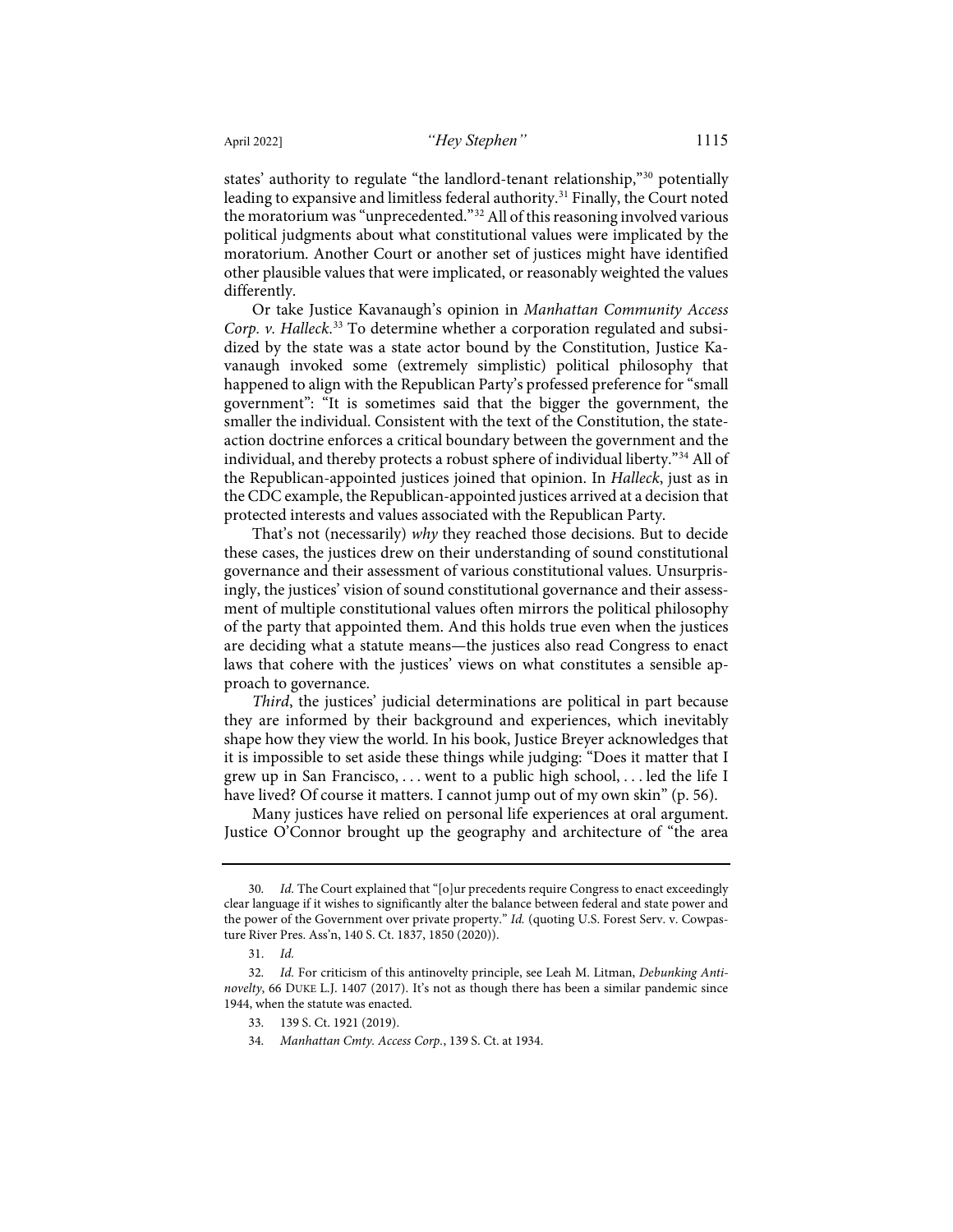where [she] grew up" in order to pose Fourth Amendment hypotheticals in *United States v. Dunn*. [35](#page-8-0) In a recent First Amendment case, Justice Kavanaugh mentioned how his perspective on the case was informed by being a parent and a coach.<sup>[36](#page-8-1)</sup> The justices also regularly invoke their professional backgrounds. In *Bank Markazi v. Peterson*, Justice Breyer offered hypotheticals that were drawn from when he "worked in the Senate Judiciary Committee" and "would get dozens, maybe hundreds, past dozens of private bills," to sug-gest there was nothing wrong with legislation directed at particular entities.<sup>[37](#page-8-2)</sup> The justices also draw on the schools of thought they were trained in, sometimes explicitly.[38](#page-8-3) They rely on what they learned in "the world where [they] grew up."[39](#page-8-4) They invoke what they were told or taught.[40](#page-8-5)

<span id="page-8-1"></span>36. Transcript of Oral Argument at 30, Mahanoy Area Sch. Dist. v. B.L. *ex rel.* Levy, 141 S. Ct. 2038 (2021) (No. 20-255) ("[A]s a judge and maybe as a coach and a parent too, it seems like maybe a bit of over—overreaction by the coach."); *id.* ("And just by way of comparison about—and to show how much it means to people, you know, arguably, the greatest basketball player of all time is inducted into the Hall of Fame in 2009 and gives a speech, and what does he talk about? He talks about getting cut as a sophomore from the varsity team. And he wasn't joking. He was critical 30 years later. It still—it still bothered him.").

<span id="page-8-2"></span>37. Transcript of Oral Argument at 10, Bank Markazi v. Peterson, 578 U.S. 212 (2016) (No. 14-770).

<span id="page-8-3"></span>38. Transcript of Oral Argument at 37, Ohio v. Am. Express Co., 138 S. Ct. 2274 (2018) (No. 16-1454) (Breyer, J.) ("And my problem is that I grew up in antitrust at a time when people didn't use phrases like platforms and two-sided markets.").

<span id="page-8-4"></span>39. *E.g.*, Transcript of Oral Argument at 50, United States v. Playboy Ent. Grp., 529 U.S. 803 (2000) (No. 98-1682) (Breyer, J.) ("Unlike the world where I grew up, I think many, many thousands of children come home after school and there's no one there and parents don't want to say I'll call up the program and do something because that means they lose an afternoon at work while—while they're at home . . . ."); Transcript of Oral Argument at 33, United States v. Am. Library Ass'n, 539 U.S. 194 (2003) (No. 02-361) (Breyer, J.) ("After all, I grew up in a world where they used to keep certain materials in a special place in the library and you had to go and ask for them.").

<span id="page-8-5"></span>40. Transcript of Oral Argument at 59, Bd. of Educ., Island Trees Union Free Sch. Dist. No. 26 v. Pico *ex rel.* Pico, 457 U.S. 853 (1982) (No. 80-2043) (Stevens, J.) ("I was taught that was a vulgar word."); Transcript of Oral Argument at 20, Pennhurst State Sch. & Hosp. v. Halderman, 451 U.S. 1 (1981) (No. 79-1404) (Stewart, J.) ("At least that's the way I was taught."); Transcript of Oral Argument at 42, FTC v. Phoebe Putney Health Sys., 568 U.S. 216 (2013) (No. 11- 1160) (Sotomayor, J.) ("I was embarrassed to ask the question, but I was taught to ask the question."); Transcript of Oral Argument at 59, Rodriguez v. Fed. Deposit Ins. Corp., 140 S. Ct. 713 (2020) (No. 18-1269) (Sotomayor, J.) ("I was taught as a child, even before I was a lawyer."); Transcript of Oral Argument at 7, Diamond v. Bradley, 450 U.S. 381 (1981) (No. 79-855) (Stewart, J.) ("Dissenting opinions, as I was taught in law school, are subversive literature; nothing more or less."); Transcript of Oral Argument at 73, *Mahanoy Area Sch. Dist.*, 141 S. Ct. 2038 (No. 20-255) (Breyer, J.) ("A few years ago, a superintendent of schools, I think in San Francisco, said, you know, schools have changed a lot, public schools, since when I went there. He said, today we don't just teach classical subjects. We're there to help the child have adequate health, in many cases, to see that he's adequately fed. In quite a few cases, we become a caretaker, and we don't want to send them home immediately because there's nobody home, and we have to plan after-school activities.").

<span id="page-8-0"></span><sup>35.</sup> Transcript of Oral Argument at 16, United States v. Dunn, 480 U.S. 294 (1987) (No. 85-998).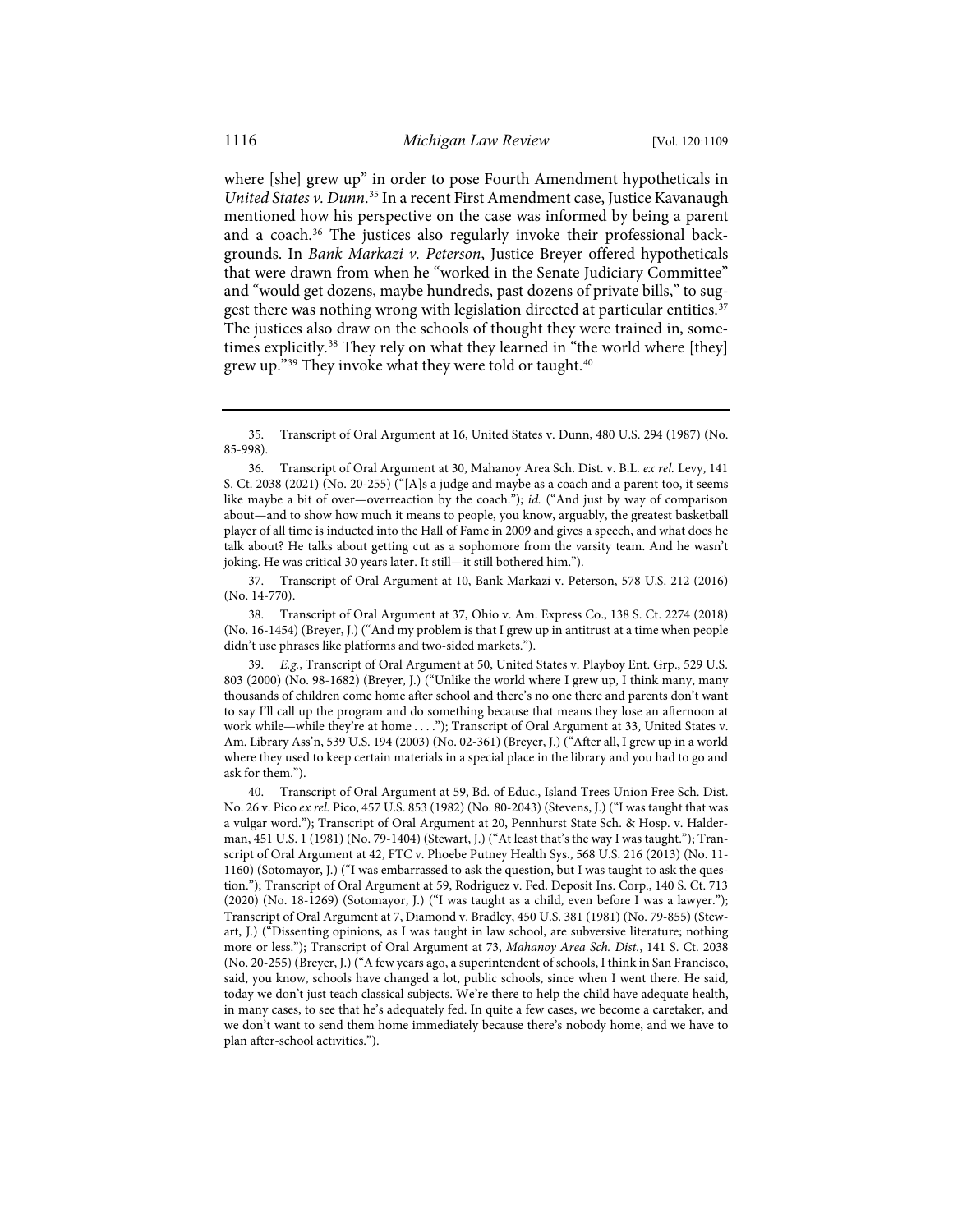The point is banal but (apparently) worth spelling out: people have beliefs, ideas, experiences, and values that inform the way they interpret the world around them, and those beliefs, ideas, experiences, and values (one might even say, politics) do not disappear when they become a justice on the Supreme Court. In his confirmation hearing to the Supreme Court, Justice Breyer recognized that justices would draw on their experiences when deciding cases: invoking Oliver Wendell Holmes, he testified that "law reflects not so much logic, as history and experience."[41](#page-9-1) But the lessons that a person draws from history and experience will depend on their assessments of what worked, what didn't, and why. Those are political judgments, even if they are not necessarily partisan ones.

<span id="page-9-0"></span>All of this helps to explain how judging can be political. And it turns out that this explanation is consistent with empirical work on judging.<sup>[42](#page-9-2)</sup> Scholars have shown that measuring a justice's ideology can predict their votes on many issues<sup>[43](#page-9-3)</sup> and that public opinion can have effects on Supreme Court decisions.<sup>44</sup> Indeed, for this reason, scholars have claimed that "[a] predominant, if not *the* predominant, view of U.S. Supreme Court decision making is the attitudinal model," which "supposes that the ideological values of jurists provide the best predictors of their votes."[45](#page-9-5) The same holds true for decisionmak-ing on the federal courts of appeals.<sup>[46](#page-9-6)</sup> Judges track the values of the governing regime, particularly the regime that appointed them.<sup>[47](#page-9-7)</sup>

<span id="page-9-3"></span>43. Jeffrey A. Segal & Albert D. Cover, *Ideological Values and the Votes of U.S. Supreme Court Justices*, 83 AM. POL. SCI. REV. 557 (1989); Jeffrey A. Segal, Lee Epstein, Charles M. Cameron & Harold J. Spaeth, *Ideological Values and the Votes of U.S. Supreme Court Justices Revisited*, 57 J.POL. 812 (1995); Jeff Yates & Elizabeth Coggins, *The Intersection of Judicial Attitudes and Litigant Selection Theories: Explaining U.S. Supreme Court Decision-Making*, 29 WASH. U.J.L.&POL'Y 263 (2009).

<span id="page-9-4"></span>44. William Mishler & Reginald S. Sheehan, *Public Opinion, the Attitudinal Model, and Supreme Court Decision Making: A Micro-analytic Perspective*, 58 J. POL. 169 (1996).

<span id="page-9-7"></span>47. *See* Michael J. Klarman, *The Supreme Court, 2019 Term—Foreword: The Degradation of American Democracy—and the Court*, 134 HARV. L. REV. 1, 178–231 (2020); TERRI JENNINGS

<span id="page-9-8"></span><sup>41.</sup> *Breyer Nomination Hearing*, *supra* not[e 23,](#page-5-8) at 20 (statement of Hon. Stephen G. Breyer).

<span id="page-9-2"></span><span id="page-9-1"></span><sup>42.</sup> *See, e.g.*, Alma Cohen & Crystal S. Yang, *Judicial Politics and Sentencing Decisions*, AM. ECON. J.: ECON. POL'Y, Feb. 2019, at 160, 175-76 (finding that, compared to judges appointed by Democrats, Republican-appointed judges sentence Black defendants to three more months than nonblacks and women to two fewer months than men for crimes of comparable type and severity); Adam B. Cox & Thomas J. Miles, *Judging the Voting Rights Act*, 108 COLUM. L. REV. 1, 21, 26, 30, 34, 53 (2008) (finding that federal appellate judges deciding voting rights cases differ by party and even more by race).

<sup>45.</sup> Segal et al., *supra* not[e 43,](#page-9-0) at 812.

<span id="page-9-6"></span><span id="page-9-5"></span><sup>46.</sup> Jeffrey A. Segal, Donald R. Songer & Charles M. Cameron, *Decision Making on the U.S. Courts of Appeals*, *in* CONTEMPLATING COURTS 227 (Lee Epstein ed., 1995); Zalman Rothschild, *Free Exercise Partisanship*, 107 CORNELL L. REV. (forthcoming 2022) (manuscript at 17), <https://doi.org/10.2139/ssrn.3707248>[\[perma.cc/EX4G-LEXD\]](https://perma.cc/EX4G-LEXD) (finding that 0% of Democraticappointed judges have sided with religious plaintiffs, the majority of Republican-appointed judges (66%) have sided with religious plaintiffs, and 82% of Trump-appointed judges have sided with religious plaintiffs); Kenny Mok & Eric A. Posner, *Constitutional Challenges to Public Health Orders in Federal Courts During the COVID-19 Pandemic*, SSRN (Aug. 1, 2021)[, https://](https://doi.org/10.2139/ssrn.3897441) [doi.org/10.2139/ssrn.3897441](https://doi.org/10.2139/ssrn.3897441) [\[perma.cc/SGV2-TAPP\]](https://perma.cc/SGV2-TAPP) (similar findings across other areas).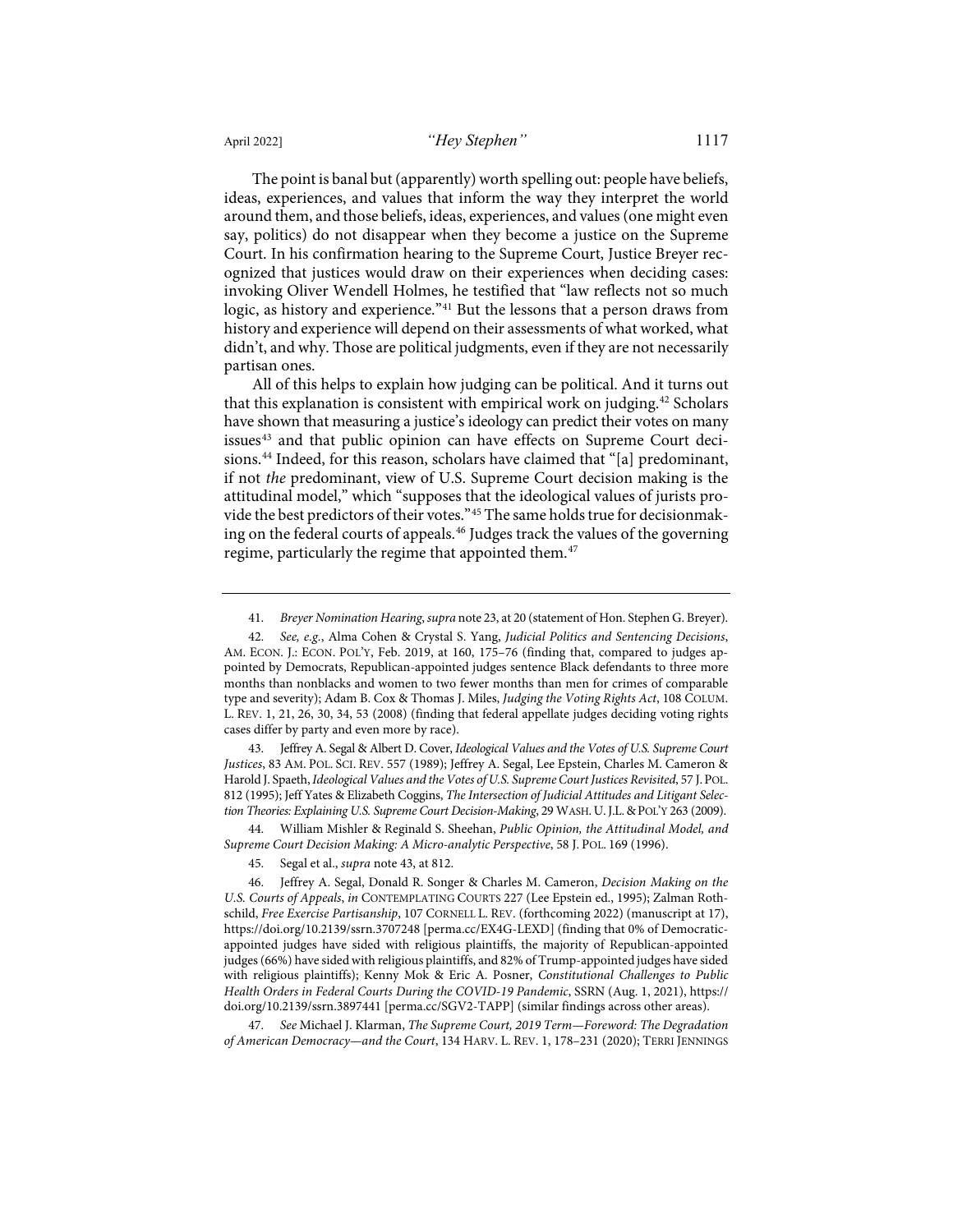#### B*. Does Justice Breyer Address Critics' Concerns? (No.)*

It's not like Justice Breyer is unaware of this. At one point, he poses the following question: "[W]hy then are decisions of particular judges so predictable?" (p. 55). He gives several answers, none of which really address the concerns about the politics of the Supreme Court.

Justice Breyer says that judges' decisions are predictable because judges have different "judicial philosophies" (p. 55). He calls these "*jurisprudential* differences," in contrast to political differences (p. 51; emphasis added), and he means something like whether a judge subscribes to a particular method of interpretation such as originalism or textualism (pp. 34–35).

But Justice Breyer's admission that judges' decisions are predictable pretty much gives away the whole game. If a justice's "judicial philosophy" predictably leads them to believe that the administrative state is unconstitutional and that the EPA cannot regulate pollutants, the FDA cannot regulate food and drugs and vaccines, and the CDC cannot regulate the spread of diseases, then a political party can appoint justices whose judicial philosophy will predictably lead them to dismantle the administrative state and prevent agencies from making decisions with which the political party disagrees.<sup>[48](#page-10-0)</sup> If a justice's jurisprudential approach leads them to believe that the federal government cannot enact robust protections for voting rights, then a political party can appoint justices whose jurisprudential approach will predictably lead them to disman-tle voting rights protections and make voting harder.<sup>[49](#page-10-1)</sup> It doesn't really matter why a justice is reaching those decisions—be it jurisprudential philosophy or political views. Either way, a political party will still be able to select a justice because the party can predict how they will rule on key issues.

To the extent Justice Breyer discusses this possibility, his response is that "most judges" do not "see themselves or the judiciary" as "unelected political officials or 'junior varsity' politicians."[50](#page-10-2) So? Let's assume that a judge or justice is (in good faith) trying to do law rather than politics and is applying a

PERETTI, PARTISAN SUPREMACY: HOW THE GOP ENLISTED COURTS TO RIG AMERICA'S ELECTION RULES (2020); Howard L. Gillman, *How Political Parties Can Use the Courts to Advance Their Agendas: Federal Courts in the United States, 1875–1891*, 96 AM. POL. SCI. REV. 511, 518 (2002); Ran Hirschl, *The Judicialization of Mega-politics and the Rise of Political Courts*, 11 ANN. REV. POL. SCI. 93, 97 (2008).

<span id="page-10-0"></span><sup>48.</sup> *See supra* note[s 26](#page-6-6)[–32](#page-7-5) and accompanying text; *cf.* Nat'l Fed. of Indep. Bus. v. Dep't of Labor, 142 S. Ct. 661 (2022) (concluding OSHA lacked the authority to impose a testing or vaccination requirement to address the novel coronavirus in part because OSHA had not previously imposed such a requirement when a novel pandemic did not yet exist).

<span id="page-10-1"></span><sup>49.</sup> *See infra* text accompanying note[s 65–](#page-13-0)[76;](#page-15-0) *cf.* Merrill v. Milligan, 142 S. Ct. 879 (2022) (mem.) (concluding that Alabama could conduct at least one election under a new redistricting map that diluted the votes of Black Alabamians because . . . shrug emoji).

<span id="page-10-2"></span><sup>50.</sup> P. 51. Justice Breyer adds: "At least, that is what I have come to think, having worked at the Court over many years." P. 51; *see also* p. 53 ("[I]f I catch myself headed toward deciding a case on the basis of some general ideological commitment, I know I have gone down the wrong path, and I correct course. My colleagues think the same way . . . . And my experience is that this is true of judges . . . .").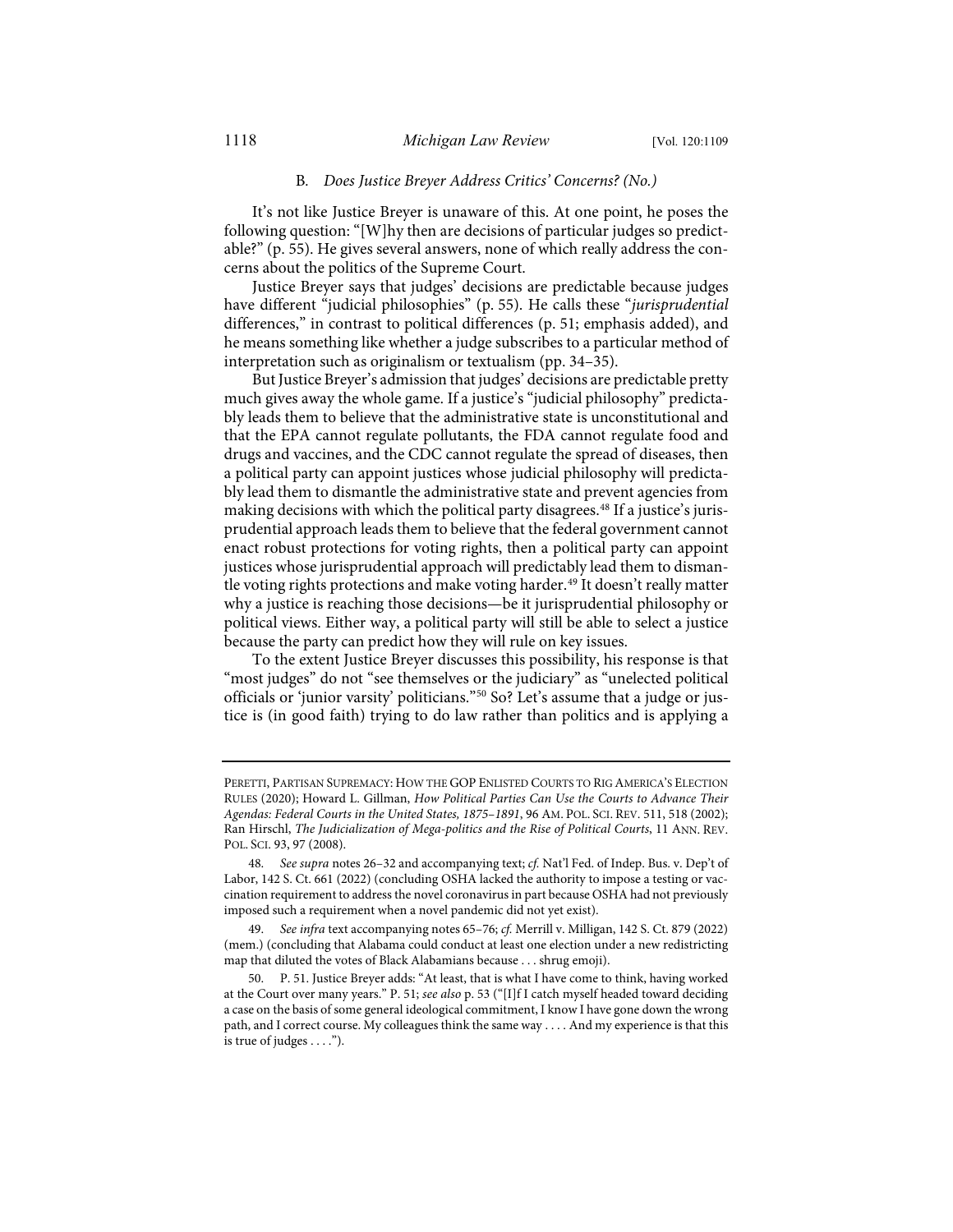jurisprudential approach rather than following partisan or ideological motivations. If the justices have jurisprudential views that lead them to undo the administrative state, then people who believe the federal government should be able to regulate pollution and vaccines will still have concerns about a Court stacked with those justices. If the justices have jurisprudential views that lead them to vitiate voting rights, then people who believe voting rights are essential to a democracy will still have concerns about a Court dominated by those justices. The bottom-line calculus is the same whether the judge or justice identifies as a junior-varsity politician or as someone who is just doing law.

Justice Breyer's second attempt to "address" how judges' decisions are predictable is to acknowledge that political groups may "support, or a president appoint[], a justice whose jurisprudential philosophy will, they believe, advance some political agenda in the long run" (p. 55). To that fear, he has (largely) this to say: "[S]o be it" (p. 55). No, really; that's a direct quote.<sup>[51](#page-11-0)</sup>

I'll return to this statement later, but for now, I just want to emphasize again that *this is the whole game*. Justice Breyer is correct that presidents appoint and senators support justices "whose jurisprudential philosophy . . . advance[s] some political agenda" (p. 55)—*their* political agenda. The 2016 Republican Party platform promised Supreme Court "appointments [that] will enable courts to begin to reverse a long line of activist decisions—including *Roe*[ *v. Wade*]."[52](#page-11-1) And what do you know? Three appointments later, the Supreme Court allowed Texas to enforce a law that required abortion providers to stop performing abortions on people more than six weeks after their last period, ending most abortions in the state and nullifying the protections of *Roe*. [53](#page-11-2)

There will, of course, be some counterexamples. Recall the meltdown in some conservative quarters after Justice Gorsuch wrote the majority opinion in *Bostock v. Clayton County*, the decision holding that Title VII prohibits employers from firing employees because they are attracted to persons of the same sex.<sup>54</sup> In a speech on the Senate floor, Senator Josh Hawley proclaimed that *Bostock* represented "the end of the conservative legal movement."[55](#page-11-4)

Even if a party's predictions turn out to be wrong in some cases (as *Bos-*tock arguably suggests they will),<sup>[56](#page-11-5)</sup> that does not change things. Imagine that

<span id="page-11-0"></span><sup>51.</sup> The full quote is: "If political groups support, or a president appoints, a justice whose jurisprudential philosophy will, they believe, advance some political agenda in the long run, so be it." P. 55.

<span id="page-11-1"></span><sup>52.</sup> REPUBLICAN NAT'L COMM., REPUBLICAN PLATFORM 2016, at 10 (2016), [https://prod](https://prod-cdn-static.gop.com/media/documents/DRAFT_12_FINAL%5B1%5D-ben_1468872234.pdf)[cdn-static.gop.com/media/documents/DRAFT\\_12\\_FINAL%5B1%5D-ben\\_1468872234.pdf](https://prod-cdn-static.gop.com/media/documents/DRAFT_12_FINAL%5B1%5D-ben_1468872234.pdf) [\[perma.cc/9UZK-WZR4\]](https://perma.cc/9UZK-WZR4).

<sup>53.</sup> Whole Woman's Health v. Jackson, 141 S. Ct. 2494 (2021).

<span id="page-11-3"></span><span id="page-11-2"></span><sup>54. 140</sup> S. Ct. 1731 (2020). The decision also held that employers cannot fire employees because of the employee's gender identity. *Bostock*, 140 S. Ct. at 1743.

<span id="page-11-4"></span><sup>55.</sup> Josh Hawley, *Was It All for This? The Failure of the Conservative Legal Movement*, PUB. DISCOURSE (June 16, 2020)[, https://www.thepublicdiscourse.com/2020/06/65043](https://www.thepublicdiscourse.com/2020/06/65043/) [\[perma.cc](https://perma.cc/U295-BF2P) [/U295-BF2P\]](https://perma.cc/U295-BF2P). Lol.

<span id="page-11-5"></span><sup>56.</sup> It's worth pointing out that it's not clear they were wrong in *Bostock*. Despite the meltdown described above, support for marriage equality and job protections for LGBT individuals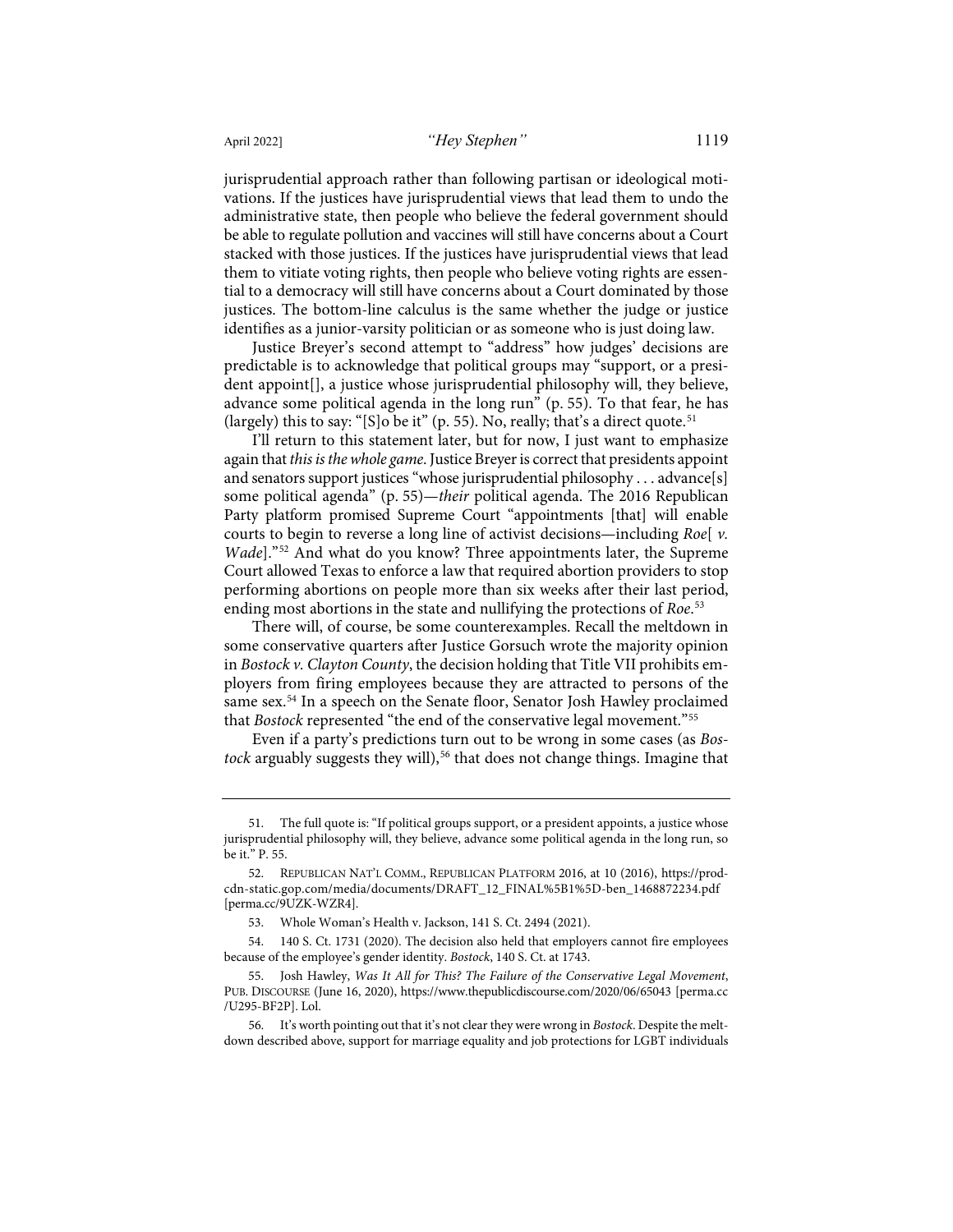the predictions about a justice's political philosophy turn out to be right in cases involving the administrative state (which the justice demolishes), <sup>[57](#page-12-0)</sup> abor-tion (which the justice ends),<sup>[58](#page-12-1)</sup> and voting rights (which the justice destroys),<sup>[59](#page-12-2)</sup> but turn out to be wrong in *Bostock*. Still "[n]ot great, Bob" for those who favor expert and adaptable government decisionmaking, reproductive justice, vot-ing rights, and civil rights.<sup>[60](#page-12-3)</sup> At a minimum, the ease with which political parties can select judges who will advance their political agenda merits more serious consideration in an analysis of the Supreme Court, Steve.

Part of what is so maddening about the book is that Justice Breyer's fantasy story gives cover to a lie, and the most sympathetic reconstruction is that he did so unwittingly. The Republican Party and the conservative legal movement understand that political parties appoint justices to further their political agenda. When Justice Breyer says, "Well OK, but the justices are just doing law," he obscures that reality, which provides cover for the Republican Party's successful takeover of the Supreme Court and for the Supreme Court's decisions that further the Republican Party's agenda.

Oh well, I guess. "[S]o be it."

is quite high, so this issue (employment protections for LGBT individuals) is not clearly one that currently divides the political parties (unlike, say, voting rights). *See* Jeff Krehely, *Polls Show Huge Public Support for Gay and Transgender Workplace Protections*, CTR. FOR AM. PROGRESS (June 2, 2011, 9:00 AM), [https://www.americanprogress.org/article/polls-show-huge-public](https://www.americanprogress.org/article/polls-show-huge-public-support-for-gay-and-transgender-workplace-protections/)[support-for-gay-and-transgender-workplace-protections](https://www.americanprogress.org/article/polls-show-huge-public-support-for-gay-and-transgender-workplace-protections/) [\[perma.cc/69KN-2TJF\]](https://perma.cc/69KN-2TJF); KAISER FAM. FOUND., *Poll: Large Majorities, Including Republicans, Oppose Discrimination Against Lesbian, Gay, Bisexual and Transgender People by Employers and Health Care Providers* (June 24, 2020), [https://www.kff.org/other/press-release/poll-large-majorities-including-republicans-oppose](https://www.kff.org/other/press-release/poll-large-majorities-including-republicans-oppose-discrimination-against-lesbian-gay-bisexual-and-transgender-people-by-employers-and-health-care-providers)[discrimination-against-lesbian-gay-bisexual-and-transgender-people-by-employers-and-health](https://www.kff.org/other/press-release/poll-large-majorities-including-republicans-oppose-discrimination-against-lesbian-gay-bisexual-and-transgender-people-by-employers-and-health-care-providers)[care-providers](https://www.kff.org/other/press-release/poll-large-majorities-including-republicans-oppose-discrimination-against-lesbian-gay-bisexual-and-transgender-people-by-employers-and-health-care-providers) [\[perma.cc/UU8W-Q4QK\]](https://perma.cc/UU8W-Q4QK) ("9 in 10 in ten adults agree with last week's Supreme Court ruling, say it should be illegal for employers to fire or refuse to hire people because they are lesbian, gay, or bisexual (90%) or transgender (89%)."). In that sense, *Bostock* was a gift that prevented Republicans from having to own an unpopular position. *Bostock* also reserved the question of whether employers with religious objections can be bound by Title VII; the opinion strongly suggests they cannot be. *See Bostock*, 140 S. Ct. at 1754. That is the issue that now divides the parties, and that is the bigger live controversy. It also threatens to take away the significance of *Bostock*'s antidiscrimination protections. *See* Leah M. Litman, *Disparate Discrimination*, 121 MICH. L. REV. (forthcoming Oct. 2022).

<span id="page-12-1"></span><span id="page-12-0"></span><sup>57.</sup> Gundy v. United States, 139 S. Ct. 2116 (2019) (Gorsuch, J., dissenting); Nat'l Fed. of Indep. Bus. v. Dep't of Labor, 142 S. Ct. 661 (2022) (Gorsuch, J., concurring).

<sup>58.</sup> *Whole Woman's Health*, 141 S. Ct. 2494.

<sup>59.</sup> Brnovich v. Democratic Nat'l Comm., 141 S. Ct. 2321 (2021).

<span id="page-12-3"></span><span id="page-12-2"></span><sup>60.</sup> Whitney Friedlander, *'Not Great, Bob!': The Making of a Meme*, VULTURE (June 26, 2019), <https://www.vulture.com/2019/06/not-great-bob-mad-men-meme-making-of.html> [\[perma.cc/U4XM-3FCC\]](https://perma.cc/U4XM-3FCC).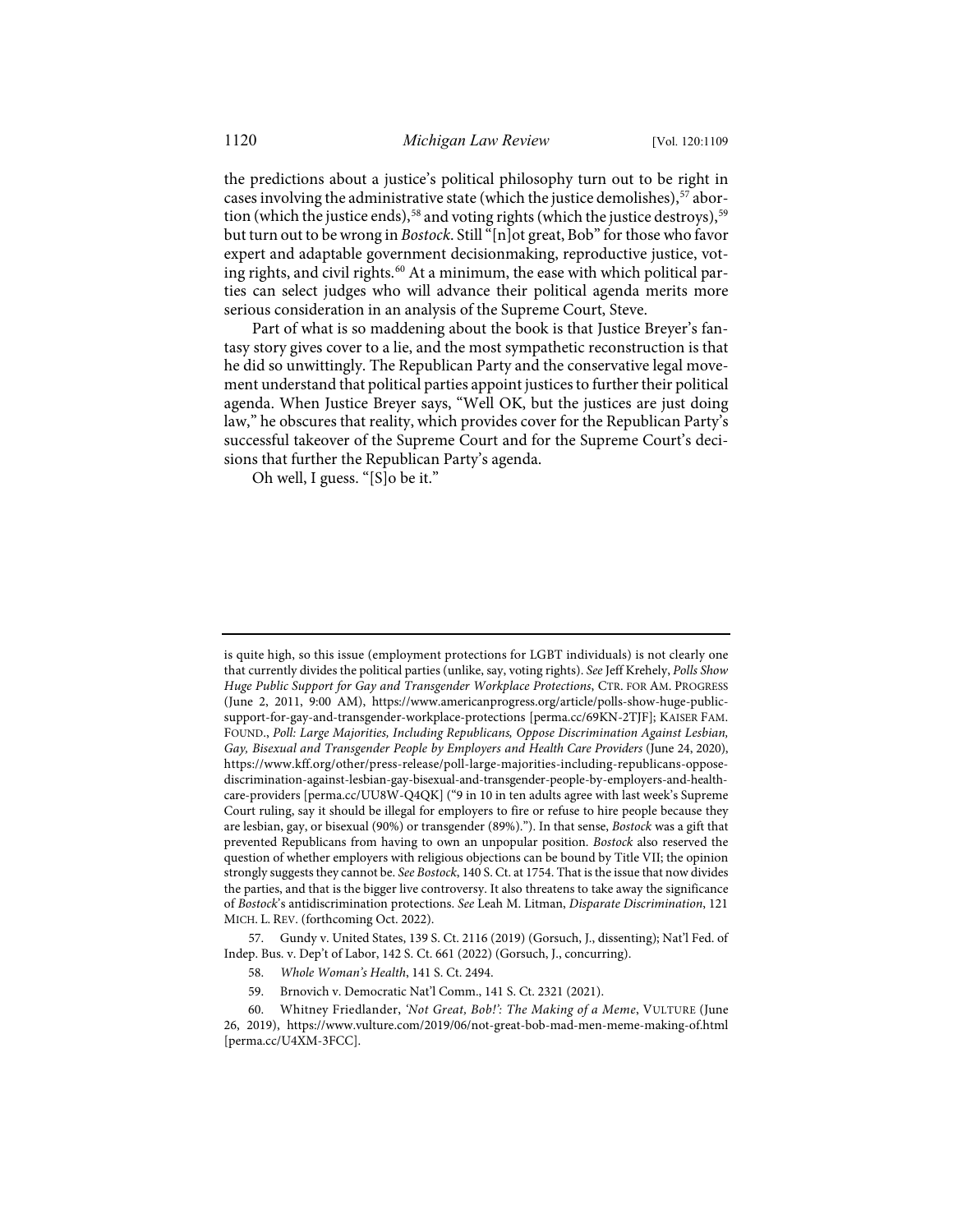#### II. DOES THE RULE OF LAW MEAN ALWAYS OBEYING JUDICIAL DECISIONS? (NO.)

#### A*. What Is the Rule of Law?*

Having rejected the idea that judges are "political" in his artificially narrow sense of the word, Justice Breyer then insists that the rule of law depends on both "a trust that the Court is guided by legal principle, not politics" (p. 100) and "the continued acceptance of a rule of law, at least insofar as judicial decisions embody" (p. 49). The last quote is perhaps the most revealing: for Justice Breyer, judicial decisions *are* the rule of law, so the rule of law means accepting whatever rules of law are laid down by the Supreme Court.

Consider me unconvinced. One major problem with the book is that there are equally plausible accounts of the rule of law that are inconsistent with accepting whatever legal rules are laid down by the Supreme Court. For example, the rule of law might mean rule by democracy—being ruled by laws made by institutions that are responsive to voters' views and accountable via elections. Or it might mean rule by positive law—being ruled by laws that are duly enacted through the legislative or regulatory process. It could also mean being ruled by laws or principles that are (minimally) substantively just, or that are essential to the existence of a democracy. Or the rule of law could mean some combination of all these things.<sup>[61](#page-13-1)</sup>

Under any of these other accounts, the rule of law will sometimes be inconsistent with Justice Breyer's recommendation that the country be ruled by judicial decisions. Take the rule of law as rule by democracy. If that's what the rule of law means, one might have concerns about allowing federal judges to invalidate federal statutes. $62$  Why allow the federal courts to invalidate federal statutes enacted by a more democratically responsive and accountable branch of government?<sup>[63](#page-13-3)</sup>

<span id="page-13-7"></span><span id="page-13-6"></span><span id="page-13-0"></span>Even if someone does not subscribe wholesale to antidemocratic concerns about judicial review, <sup>[64](#page-13-4)</sup> they might have concerns about particular judicially announced rules of law that undermine democracy. Take *Rucho v. Common Cause*, when the Court announced that the concededly undemocratic practice of partisan gerrymandering is unreviewable in federal court,<sup>[65](#page-13-5)</sup> emboldening

<span id="page-13-1"></span><sup>61.</sup> My point is not to develop or defend an alternative account of the rule of law in the limited pages of this review. For an account, see PAUL GOWDER, THE RULE OF LAW IN THE REAL WORLD (2016).

<span id="page-13-2"></span><sup>62.</sup> NIKOLAS BOWIE, WRITTEN STATEMENT TO THE PRESIDENTIAL COMMISSION ON THE SUPREME COURT OF THE UNITED STATES 10 (2021), [https://www.whitehouse.gov/wp-con](https://www.whitehouse.gov/wp-content/uploads/2021/06/Bowie-SCOTUS-Testimony-1.pdf)[tent/uploads/2021/06/Bowie-SCOTUS-Testimony-1.pdf](https://www.whitehouse.gov/wp-content/uploads/2021/06/Bowie-SCOTUS-Testimony-1.pdf) [\[perma.cc/UJ6N-TT4H\]](https://perma.cc/UJ6N-TT4H).

<span id="page-13-5"></span><span id="page-13-4"></span><span id="page-13-3"></span><sup>63.</sup> *See, e.g.*, Barry Friedman, *The Birth of an Academic Obsession: The History of the Countermajoritarian Difficulty, Part Five*, 112 YALE L.J. 153 (2002).

<sup>64.</sup> *See, e.g.*, Don Herzog, *Up from Individualism*, 86 CALIF. L. REV. 459, 467 (1998).

<sup>65. 139</sup> S. Ct. 2484 (2019).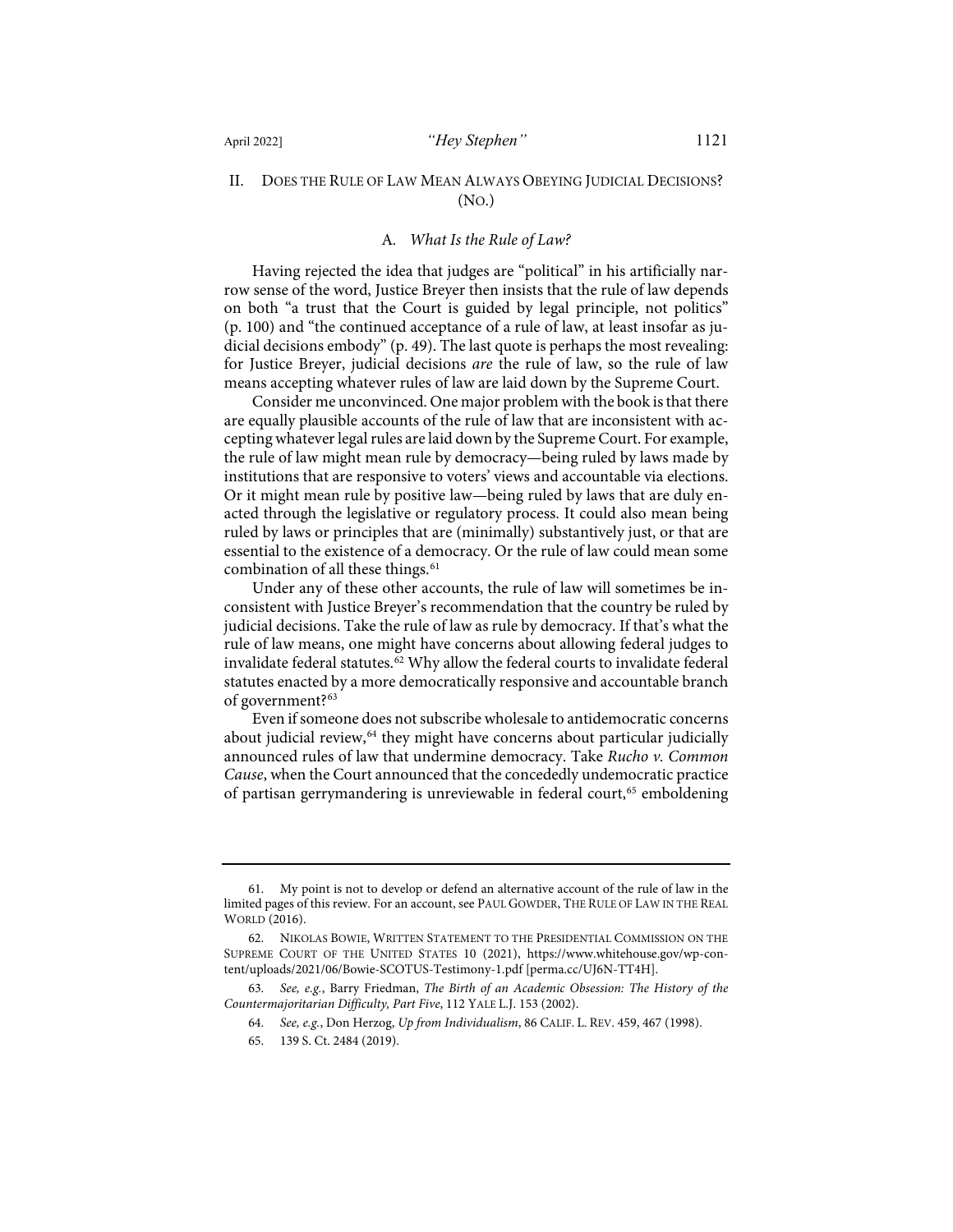<span id="page-14-8"></span>further gerrymandering that will make elections less responsive to voter sen-timents and public opinion.<sup>[66](#page-14-1)</sup> Or *Shelby County v. Holder*, in which the Court invalidated the preclearance regime of the Voting Rights Act that had safeguarded racial minorities from voter suppression.[67](#page-14-2) Or *McCutcheon v. Federal Election Commission*, in which the Court invalidated limits on aggregate campaign contributions, allowing wealthy individuals to contribute unlimited (ag-gregate) amounts of money to candidates and political action committees.<sup>[68](#page-14-3)</sup>

<span id="page-14-0"></span>There is no shortage of examples of how the Court exercises its judicial power in ways that subvert democracy. I haven't even mentioned *Bush v.*  Gore<sup>[69](#page-14-4)</sup> and the possible emergence of the so-called "independent state legislature doctrine," under which only state legislatures may set the rules regarding federal elections.[70](#page-14-5) Under that theory, federal courts could police state courts' interpretation of state laws and prevent them from expanding voting rights on the basis of state constitutions, among other things. [71](#page-14-6) There is also a serious question about whether the Court will continue to allow states to use independent redistricting commissions to draw legislative districts to avoid parti-san gerrymandering.<sup>[72](#page-14-7)</sup> If that were to happen, accepting Justice Breyer's version of the rule of law as rule by judges would sometimes be a threat to rule by democracy.

- 67. 570 U.S. 529 (2013).
- 68. 572 U.S. 185 (2014).
- 69. 531 U.S. 98 (2000) (per curiam).

<span id="page-14-5"></span><span id="page-14-4"></span><span id="page-14-3"></span><span id="page-14-2"></span>70. *See* SAMUEL ISSACHAROFF, PAMELA S. KARLAN & RICHARD H. PILDES, THE LAW OF DEMOCRACY 1144 (5th ed. 2016). On the possible reemergence, see Democratic Nat'l Comm. v. Wis. State Legislature, 141 S. Ct. 28, 34 n.1 (2020) (mem.) (Kavanaugh, J., concurring.); Republican Party of Pa. v. Degraffenreid, 141 S. Ct. 732 (2021) (mem.) (Thomas, J., dissenting); *id.* (Alito, J., dissenting); and Scarnati v. Boockvar, 141 S. Ct. 644 (2020) (noted dissents from Justices Thomas, Alito, Gorsuch, and Kavanaugh).

<span id="page-14-6"></span>71. ISSACHAROFF ET AL., *supra* note [70,](#page-14-0) at 1143–44; Mark S. Krass, *Debunking the Nondelegation Doctrine for State Regulation of Federal Regulations*, 108 VA. L. REV. (forthcoming 2022)[, https://doi.org/10.2139/ssrn.3902163](https://doi.org/10.2139/ssrn.3902163) [\[perma.cc/9WPE-SS6Z\]](https://perma.cc/9WPE-SS6Z); Nathaniel Persily, Samuel Byker, William Evans & Alon Sachar, *When Is a Legislature Not a Legislature? When Voters Regulate Elections by Initiative*, 77 OHIO ST. L.J. 689, 715–18 (2016); Joshua A. Douglas, *The Right to Vote Under State Constitutions*, 67 VAND. L. REV. 89 (2014).

<span id="page-14-7"></span>72. When Justice Kennedy was still on the Court, the Court ruled 5–4 that states could use independent redistricting commissions. Ariz. State Legislature v. Ariz. Indep. Redistricting Comm'n, 576 U.S. 787 (2015).

<span id="page-14-1"></span><sup>66.</sup> *See, e.g.*, Philip Bump, *The Several Layers of Republican Power-Grabbing in Wisconsin*, WASH. POST (Dec. 4, 2018), [https://washingtonpost.com/politics/2018/12/04/several-layers-re](https://washingtonpost.com/politics/2018/12/04/several-layers-republican-power-grabbing-wisconsin/)[publican-power-grabbing-wisconsin](https://washingtonpost.com/politics/2018/12/04/several-layers-republican-power-grabbing-wisconsin/) [\[perma.cc/5U4V-TTJT\]](https://perma.cc/5U4V-TTJT) (noting how in the 2018 elections for the Wisconsin legislature, Democrats won 53 percent of the popular vote and 36 percent of the seats); LARRY DIAMOND, ILL WINDS: SAVING DEMOCRACY FROM RUSSIAN RAGE, CHINESE AMBITION, AND AMERICAN COMPLACENCY 96 (2019) (explaining how in the 2016 congressional elections in North Carolina, Democrats won roughly half of the votes cast but only three of the thirteen House seats); Christopher Ingraham, *How Pennsylvania Republicans Pulled Off Their Aggressive Gerrymander*, WASH. POST (Feb. 6, 2018), [https://www.washingtonpost.com/news/](https://www.washingtonpost.com/news/wonk/wp/2018/02/06/how-pennsylvania-republicans-pulled-off-their-aggressive-gerrymander/) [wonk/wp/2018/02/06/how-pennsylvania-republicans-pulled-off-their-aggressive-gerrymander](https://www.washingtonpost.com/news/wonk/wp/2018/02/06/how-pennsylvania-republicans-pulled-off-their-aggressive-gerrymander/) [\[perma.cc/53LF-P5R5\]](https://perma.cc/53LF-P5R5) (noting that in 2012, Democrats won 51 percent of the statewide vote for the House of Representatives but only five of Pennsylvania's eighteen House seats).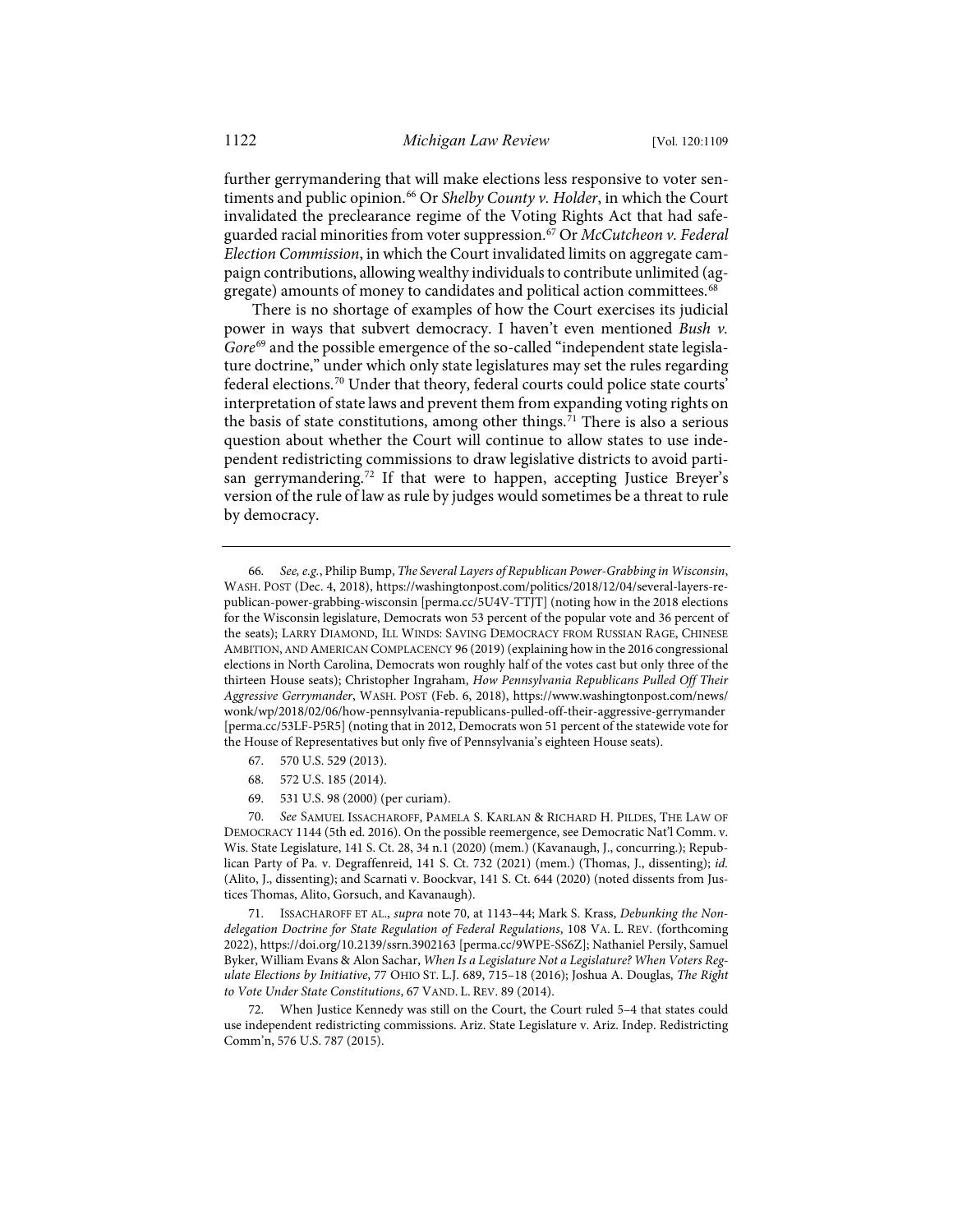<span id="page-15-8"></span>*Shelby County v. Holder* also underscores how accepting the rule of law laid down by judges can undermine the rule of law as rule by positive law. In *Shelby County*, the Court declined to enforce a provision of the Voting Rights Act on the ground that it was unconstitutional.<sup>[73](#page-15-1)</sup> Before that there were the *Civil Rights Cases*, when the Court declined to enforce the Civil Rights Act of 1875, which prohibited discrimination on the basis of race, on the ground that Black people had to cease being "the special favorite of the laws."[74](#page-15-2) Rule by judges can also undermine rule by positive law when judges are asked to interpret federal statutes rather than just invalidate them. Take last Term's decision in *Brnovich v. Democratic National Committee*, [75](#page-15-3) where the Court's six

<span id="page-15-0"></span>Republican-appointed justices interpreted section 2 of the Voting Rights Act to mean that not *all* voting policies that "result[] in a denial or abridgement of the right  $\dots$  to vote on account of race or color" are unlawful.<sup>[76](#page-15-4)</sup> Their decision effectively insulated many restrictive voting measures from section 2 challenges altogether.

Nor is it the case that rule by judicial decision ensures we are ruled by substantively just legal principles, or by principles that are essential to a healthy constitutional democracy. Many of the preceding examples illustrate how rule by judges may be inconsistent with being ruled by a set of legal principles that help ensure the continued existence of democracy. There are the *Civil Rights Cases* described above. There is also *Giles v. Harris*, in which the Court rejected an effort by Black Alabamians to challenge Alabama's discrim-inatory system of voter registration.<sup>[77](#page-15-5)</sup> The Court observed that "the great mass of the white population intends to keep the blacks from voting," so why should the Court even bother trying to do something?[78](#page-15-6) There is *United States v. Cruikshank*, in which the Court found that the white mob that terrorized and murdered Black citizens protesting the demise of Reconstruction in Louisiana did not violate any constitutional provisions because the mob was somehow entirely unconnected to state actors.[79](#page-15-7) Then there is *Screws v. United States*, which made it more difficult to prosecute government officials who commit

- 77. 189 U.S. 475 (1903).
- 78. *Giles*, 189 U.S. at 487–88.
- 79. 92 U.S. 542 (1876).

<span id="page-15-1"></span><sup>73. 570</sup> U.S. 529 (2013). The Court held the VRA violated the nonexistent constitutional principle of equal sovereignty. *Shelby County*, 570 U.S. at 542–45; *see* Leah M. Litman, *Inventing Equal Sovereignty*, 114 MICH. L. REV. 1207 (2016).

<span id="page-15-2"></span><sup>74. 109</sup> U.S. 3, 25 (1883). For discussion, see Richard A. Primus, *The Riddle of Hiram Revels*, 119 HARV. L. REV. 1680, 1722–26 (2006).

<sup>75. 141</sup> S. Ct. 2321 (2021).

<span id="page-15-7"></span><span id="page-15-6"></span><span id="page-15-5"></span><span id="page-15-4"></span><span id="page-15-3"></span><sup>76.</sup> *See* 52 U.S.C. § 10301(a) ("No voting qualification or prerequisite to voting or standard, practice, or procedure shall be imposed or applied by any State or political subdivision in a manner which results in a denial or abridgement of the right of any citizen of the United States to vote on account of race or color.").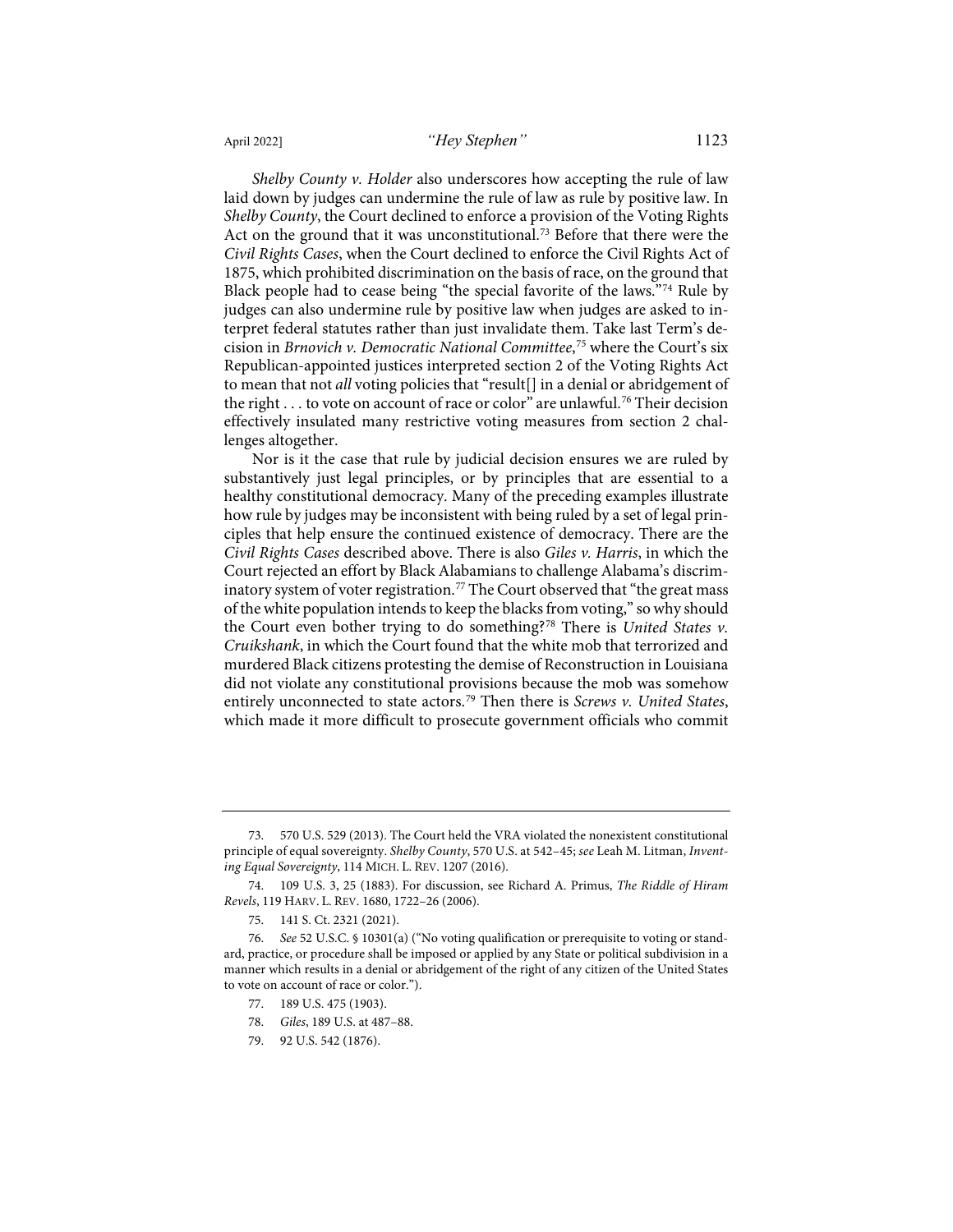extrajudicial killings (which, at the time, involved officials killing Black people).[80](#page-16-0) There is *Buck v. Bell*, when the Court upheld Virginia's forced sterilization regime because "[t]hree generations of imbeciles are enough."[81](#page-16-1) And there is *Geduldig v. Aiello*, when the all-male Court concluded that discriminating on the basis of pregnancy did not amount to discriminating on the ba-sis of sex.<sup>[82](#page-16-2)</sup> These and other cases raise questions about whether being ruled by judicial decisions ensures substantively just legal principles.

There is a word limit to book reviews, or I could go on. But these examples suffice to raise questions about whether Justice Breyer's conception of the rule of law will conflict with being ruled by democracy, positive law, democratic principles, or substantively just legal principles.

#### B*. The Rule of Law as Preserving Rule by Judges*

Despite these doubts, let's assume for purposes of this Section that the rule of law means (at least sometimes) accepting rules of law that are laid down by judges. Justice Breyer fails to establish that this species of the rule would be a normatively good thing, or that questioning the courts' authority would be a normatively bad thing.

#### 1. Is Rule by Judges Normatively Good? (Unclear.)

Justice Breyer uses his book to "expand on the importance of public acceptance in safeguarding the role of the judiciary" (p. 2). He writes that "[t]he Court's power . . . must depend upon the public's willingness to respect its decisions—even those with which they disagree and even when they believe a decision is seriously mistaken" (pp. 1–2). To support this point, he highlights the Court's shining moment in *Brown v. Board of Education*. [83](#page-16-3) If people had thought it acceptable to reform a Court with which they disagreed, he wonders, "what, then, would have happened to all those Americans who espoused unpopular political beliefs  $\dots$  [,] to those who argued for an end to legal segregation in the South?" (p. 29). In *Brown*, Justice Breyer continues, "the Court had won a major victory . . . . And in turn, justice itself—the justice of the Court's integration decisions—helped to promote respect for the Court and increased its authority. I cannot prove this assertion. But I fervently believe it" (p. 26).

For whatever it is worth, *I*"fervently believe" this account is too simplistic, even if I am (still) sympathetic to the idea that we should not delegitimize courts writ large. While I won't endeavor to "prove this assertion," I will note some sources that substantiate my doubts. One is a simple point about timing and history. As with many defenses of judicial review, particularly defenses

<sup>80. 325</sup> U.S. 91 (1945).

<sup>81. 274</sup> U.S. 200, 207 (1927).

<span id="page-16-3"></span><span id="page-16-2"></span><span id="page-16-1"></span><span id="page-16-0"></span><sup>82. 417</sup> U.S. 484, 496–97 (1974) ("There is no risk from which men are protected and women are not. Likewise, there is no risk from which women are protected and men are not." (footnote omitted)).

<sup>83. 347</sup> U.S. 483 (1954).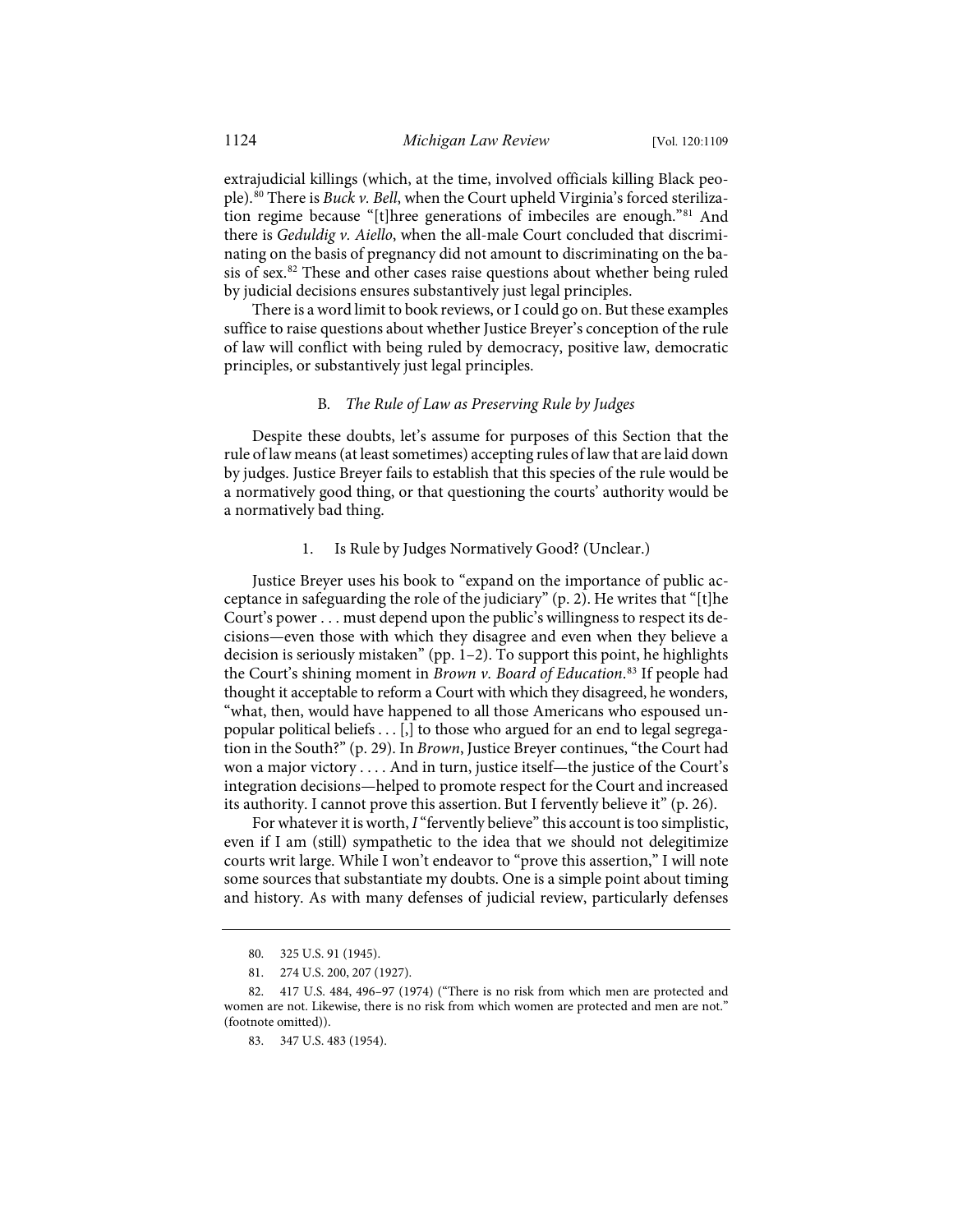that suggest the Court's countermajoritarian design allows it to protect righteous causes,[84](#page-17-0) Justice Breyer invokes the Warren Court. But the Roberts Court is no Warren Court. In fact, for most of its 232-year history, the Supreme Court has been no Warren Court. As Professor Nikolas Bowie testified to the Presidential Commission on the U.S. Supreme Court, "If you look at the history of the judicial review of federal legislation, the principal 'minority' most often protected by the Court is the wealthy."[85](#page-17-1)

Even the history specific to *Brown* is more complicated than what Justice Breyer lays out. After *Brown* came all of the Supreme Court decisions that insu-lated de facto segregation from judicial review.<sup>[86](#page-17-2)</sup> Many public schools today are not particularly racially diverse or integrated.[87](#page-17-3) The Roberts Court has signaled that it believes *Brown* forbids, rather than requires, efforts to integrate schools.<sup>[88](#page-17-4)</sup> But I guess the fifteen-year period of the Warren Court makes it all worth it?

Justice Breyer's claim that challenging the Court's authority would make it difficult for the Court to reach decisions like *Brown* seems to rest on something like a cost-benefit analysis of accepting the Court's institutional authority.[89](#page-17-5) The country, he concludes, apparently just has to tolerate some number of really bad decisions in order to allow the Court to reach some good ones.

But who will bear the costs of the bad decisions that will give the Court the authority to reach good ones? Justice Breyer never asks this question, so I'm not sure what he would say. It's not unreasonable to wonder if the answer is historically disadvantaged and marginalized groups; they may be the ones who continue to bear the brunt of Supreme Court decisions that build up the Court's capital vis-à-vis those who opposed *Brown*. What might that look like? We don't have to guess. Sorry, Black and Latino voters who are crammed into a few dis-tricts and accordingly find it harder to obtain political power;<sup>[90](#page-17-6)</sup> sorry, Black

<span id="page-17-0"></span><sup>84.</sup> *See, e.g.*, NOAH FELDMAN, WRITTEN STATEMENT TO THE PRESIDENTIAL COMMISSION ON THE SUPREME COURT OF THE UNITED STATES 4 (2021), https://www.whitehouse.gov/wpcontent/uploads/2021/06/Feldman-Presidential-Commission-6-25-21.pdf [\[perma.cc/46QV-](https://perma.cc/46QV-2X9N)[2X9N\]](https://perma.cc/46QV-2X9N) ("The modern case that most exemplifies this principle is *Cooper v. Aaron*.").

<sup>85.</sup> BOWIE, *supra* not[e 62,](#page-13-6) at 10.

<span id="page-17-2"></span><span id="page-17-1"></span><sup>86.</sup> *See* Milliken v. Bradley, 418 U.S. 717, 722–23 (1974); Bd. of Educ. v. Dowell, 498 U.S. 237, 238 (1991).

<span id="page-17-3"></span><sup>87.</sup> NAT'L CTR. FOR EDUC. STAT., U.S. DEP'T OF EDUC., SCHOOL COMPOSITION AND THE BLACK–WHITE ACHIEVEMENT GAP 1 (2015)[, https://nces.ed.gov/nationsreportcard/subject/stud](https://nces.ed.gov/nationsreportcard/subject/studies/pdf/school_composition_and_the_bw_achievement_gap_2015.pdf)[ies/pdf/school\\_composition\\_and\\_the\\_bw\\_achievement\\_gap\\_2015.pdf](https://nces.ed.gov/nationsreportcard/subject/studies/pdf/school_composition_and_the_bw_achievement_gap_2015.pdf) [\[perma.cc/DJ5C-ZCGU\]](https://perma.cc/DJ5C-ZCGU).

<span id="page-17-4"></span><sup>88.</sup> Parents Involved in Cmty. Schs. v. Seattle Sch. Dist. No. 1, 551 U.S. 701, 748 (2007) (plurality opinion) ("The way to stop discrimination on the basis of race is to stop discriminating on the basis of race."); Students for Fair Admissions, Inc. v. Presidents & Fellows of Harvard Coll., 142 S. Ct. 895 (2022) (mem.).

<span id="page-17-5"></span><sup>89.</sup> He gives other examples of the same phenomenon. He notes that there were concerns about whether state officials would comply with the Court's decision in *Worcester v. Georgia*, which held that states could not prosecute missionaries on Native lands, and that concerns about noncompliance motivated *Giles v. Harris* when the Court declined to do anything about Alabama's racially discriminatory voter registration scheme. *See* pp. 14–15.

<span id="page-17-6"></span><sup>90.</sup> *See, e.g.*, Abbott v. Perez, 138 S. Ct. 2305 (2018); Merrill v. Milligan, 142 S. Ct. 879 (2022) (mem.).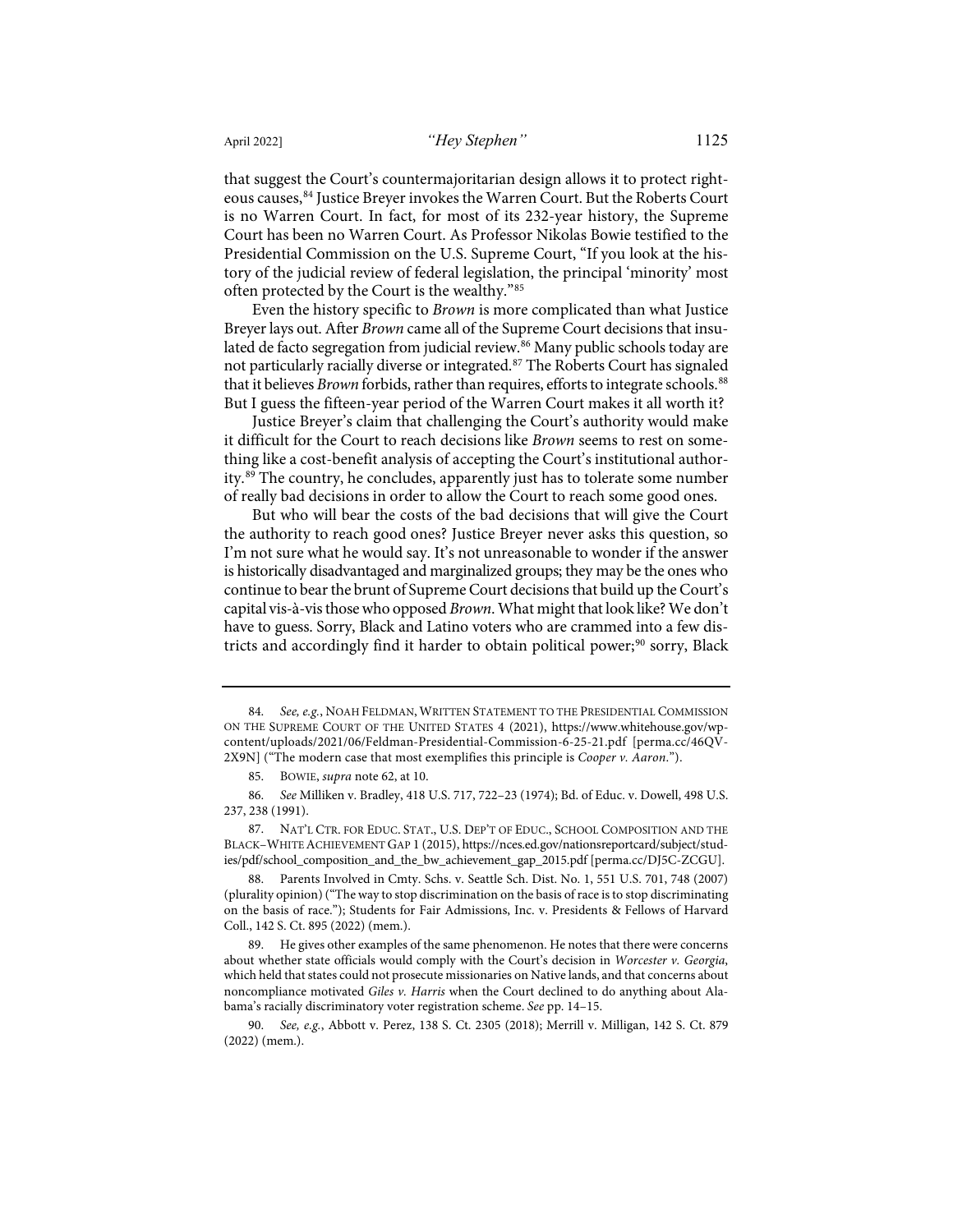women who face shockingly high maternal mortality and complication rates<sup>[91](#page-18-0)</sup> and can't access various forms of reproductive health care including abortion or contraception;<sup>[92](#page-18-1)</sup> sorry, Texas women who can't obtain abortions more than six weeks after their last period when many will not know they're even preg-nant;<sup>[93](#page-18-2)</sup> sorry, Native voters who live hours from polling locations and accordingly find it difficult to vote absentee but cannot have someone else return their ballot;<sup>94</sup> sorry, people who are about to be thrown out of their homes in the midst of a pandemic.<sup>[95](#page-18-4)</sup> I guess you just have to take one (or many) for the team.

I'm not sure Neville Chamberlain would take that deal.<sup>96</sup> But that's what Justice Breyer seems to be selling—a deal that not only might be viewed as unacceptable for a country that calls itself a constitutional democracy, but a deal that also displays a stunning amount of privilege. It's not just that Justice Breyer appears unable to "jump out of [his] own skin" (p. 56), it's that he has almost no skin in this game. Justice Breyer may not be even mildly inconvenienced by the practical effect of most of his colleagues' rulings. Yet he still feels entitled to tell the people who will bear the burdens of the Court's decisions that they should basically just, in the words of a former justice, "get over it."[97](#page-18-6)

At these and other points, the book starts to read like something of a demand for the Court's authority at the expense of democracy. The book cannot help itself from talking down to the people who are bristling at the prospect of being ruled by unelected and unaccountable elites whose views do not reflect those of most Americans: "The 329 million Americans who are not lawyers or judges must understand the need to maintain th[e] habit [of accepting the Court's authority] and they must accept it" (p. 92). (I'm tempted to ask, "But what about those of us who are lawyers? Do we have to accept it too?") The book's antidemocratic, juristocratic bent is also clear from how it describes its intended audience: "My aim is to supply background, particularly for those who are not judges or lawyers" (p. 22). (You non-lawyer folks just don't un-

<span id="page-18-0"></span>91. Elizabeth A. Howell, *Reducing Disparities in Severe Maternal Morbidity and Mortality*, 61 CLINICAL OBSTETRICS & GYNECOLOGY 387 (2019).

<span id="page-18-1"></span><sup>92.</sup> *See, e.g.*, Dobbs v. Jackson Women's Health Org., 141 S. Ct. 2619 (2021) (granting certiorari to decide whether Mississippi's ban on abortions after fifteen weeks of pregnancy is constitutional).

<span id="page-18-3"></span><span id="page-18-2"></span><sup>93.</sup> *See, e.g.*, Whole Woman's Health v. Jackson, 141 S. Ct. 2494 (2021). I use "women" as the group of people affected by this decision is largely women, though it also includes trans men.

<sup>94.</sup> *See, e.g.*, Brnovich v. Democratic Nat'l Comm., 141 S. Ct. 2321 (2020).

<sup>95.</sup> *See, e.g.*, Ala. Ass'n of Realtors v. Dep't of Health & Hum. Servs., 141 S. Ct. 2145 (2021).

<span id="page-18-5"></span><span id="page-18-4"></span><sup>96.</sup> *Cf.* Micah Schwartzman & Nelson Tebbe, *Establishment Clause Appeasement*, 2019 SUP. CT. REV. 271 (arguing that Justice Breyer has engaged in a strategy of appeasing his conservative colleagues in Establishment Clause cases).

<span id="page-18-6"></span><sup>97.</sup> Debra Cassens Weiss, *Scalia on* Bush v. Gore*: Get Over It,* A.B.A. J. (Mar. 10, 2008, 11:02 AM), https://www.abajournal.com/news/article/scalia\_on\_bush\_v\_gore\_get\_over\_it [\[perma.cc/3VEM-A52M\]](https://perma.cc/3VEM-A52M).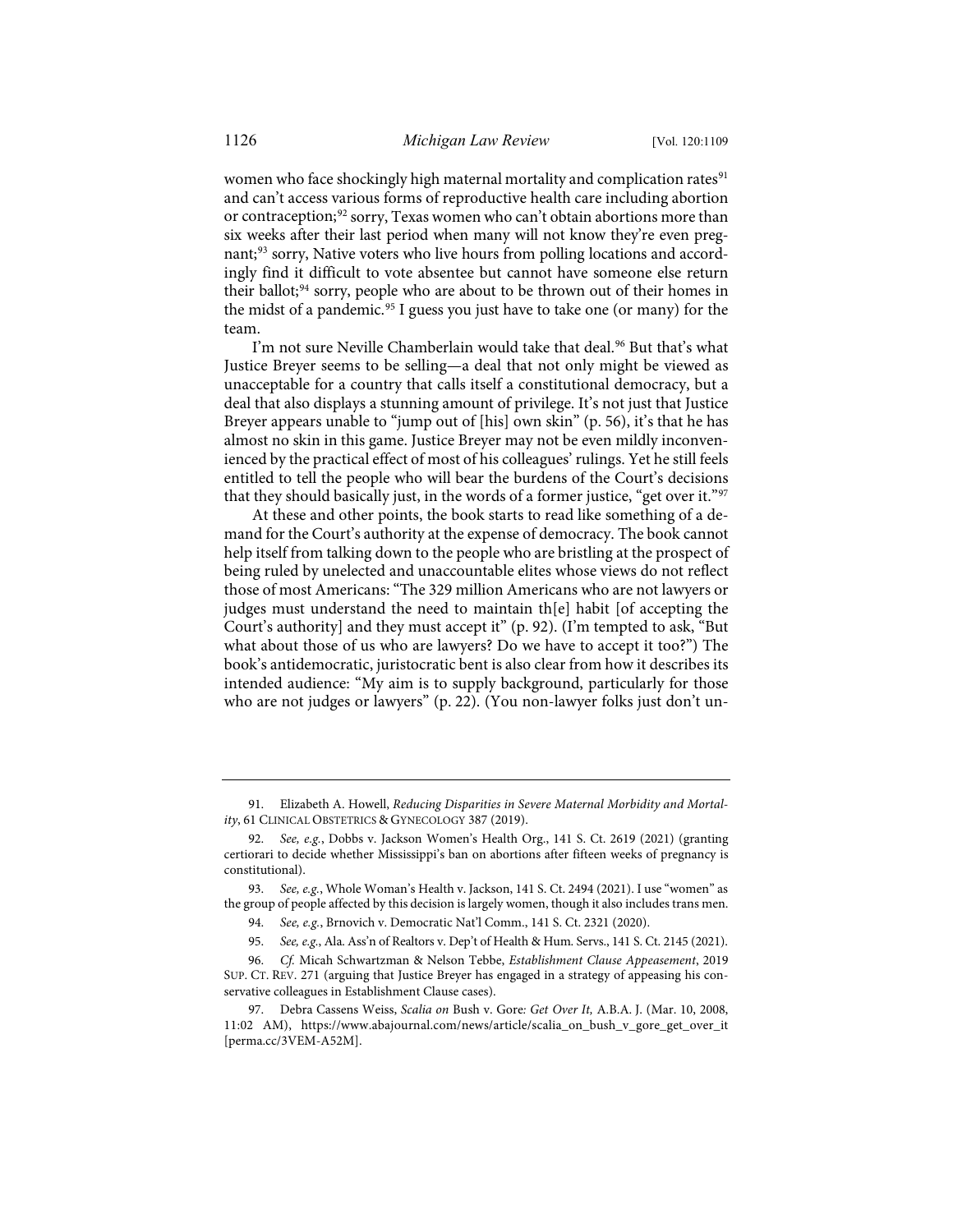derstand!) At one point, it explicitly emphasizes the importance of "convinc[ing] people that those who govern *deserve* obedience" (p. 7). (You see, Justice Breyer's colleagues *deserve* to be lawyer kings and queens!)

There are also smaller quibbles I have with Justice Breyer's argument. He insists that "cases likely to provoke strong political disagreements . . . are comparatively few in number" (p. 33). But if only five out of sixty decisions undermine democracy, that would still be bad! Heck, so would fifty-nine unanimous patent decisions and one split decision that invalidated a federal prohibition on partisan gerrymandering or a new Voting Rights Act.

What Justice Breyer offers is the hollowest kind of institutionalism—respect the Court as an institution by putting aside much of what the Court does. At a high level of generality, the move is to say that, when things are bad, we should act like everything is fine and trust that the institutions that created this mess will deliver us from it. At best, the pitch is unconvincing and naïve. At worst, as the next Section explains, it will undermine our ability to confront problems that are far more serious than some people calling for the Court to be more democratic.

### 2. Is the Rule of Law Primarily Threatened by Acknowledging That the Court Is Political? (Uh . . . Really?)

Justice Breyer recognizes that the Court's authority depends on the public's belief that the Court makes decisions based on law, not politics. He claims that anything contributing to a "perception of political influence among justices" will "erod[e] the public's trust" (p. 100). His preferred solution is that people should respect the Court and not reform it.<sup>[98](#page-19-0)</sup>

One problem with this approach is that respect is earned: People will respect the Court when it acts respectably. They won't respect the Court when it doesn't. Because Justice Breyer does not really grapple with the reasons why people may not respect the Court or the reasons why people may view the Court as political, he embraces proposals that are divorced from reality. And because those proposals would lead people to ignore what is happening before their eyes, they raise far greater problems for the rule of law and constitutional democracy than the things that seem to concern Justice Breyer in the book.

Justice Breyer's plea to continue valiantly with the status quo begins with the odd claim that people view the Court as political because "the media, along with other institutions that comment upon the law," now "mention[] the name or political party of the president who had nominated a judge to office" (pp. 49–50). Commentators even (and brace yourselves for this affront!) "systematically label judges as conservative or liberal" (p. 50).

Come on. Those are not the only reasons why people might think that the Court is political. How about the decisions of the Court itself? Particularly the

<span id="page-19-0"></span><sup>98.</sup> *See* p. 100 ("Structural alteration of the Court motivated by the perception of political influence among justices can only feed that same perception, further eroding the public's trust.").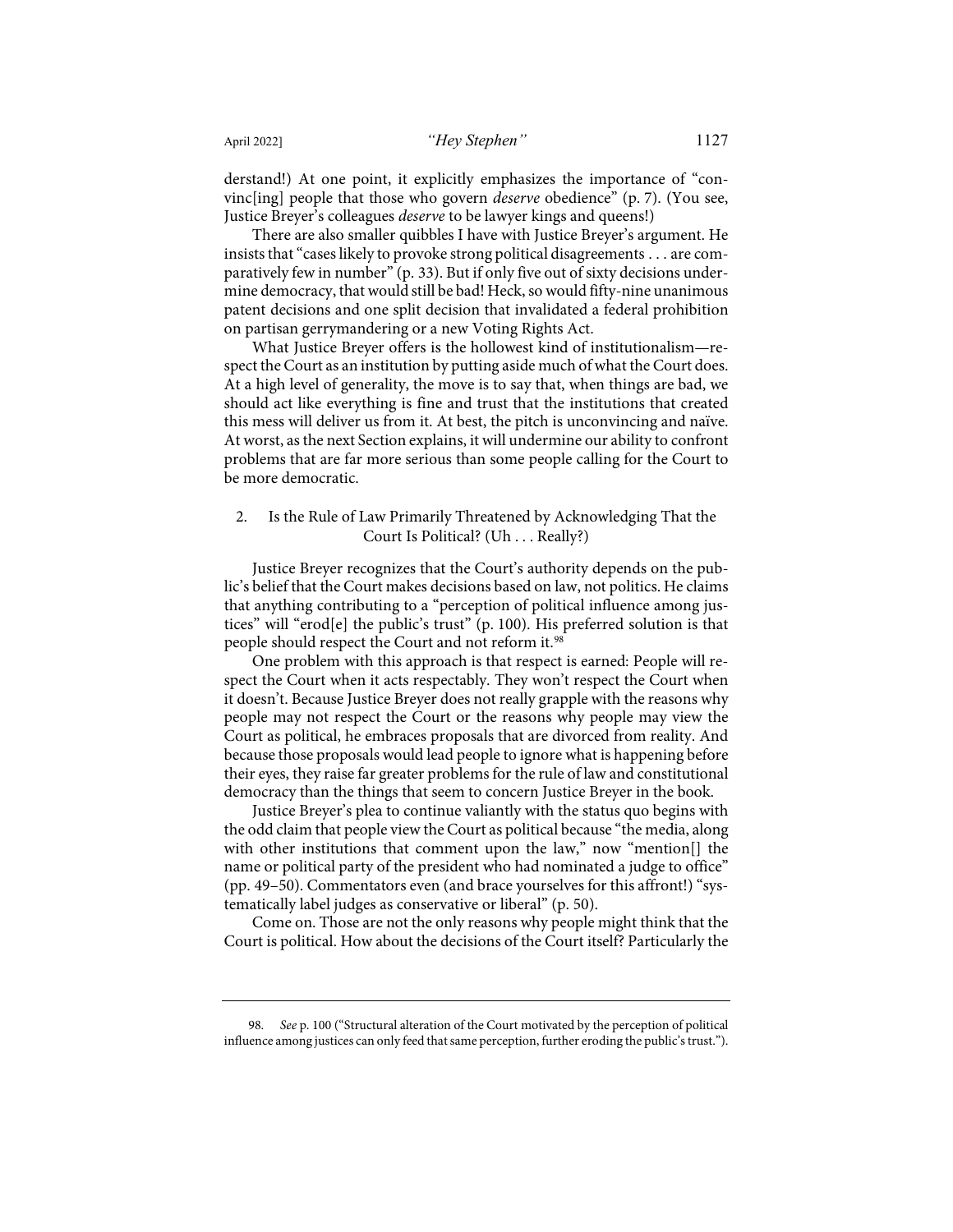ones that read something like "we have five or six votes, so QED!"[99](#page-20-0) It's not unreasonable for someone to describe a 6–3 conservative decision that hobbled the Voting Rights Act by adding a list of extratextual limits to the Act as political.[100](#page-20-1) (All the more so when one of the justices, while a lawyer in the executive branch, lobbied against the passage of the provision in the Act that the Court was interpreting and argued that Voting Rights Act violations "should not be made too easy to prove."[101\)](#page-20-2) It's not unreasonable for someone to think that a 5–4 conservative decision invalidating a key piece of the Voting Rights Act on the basis of an invented constitutional principle can fairly be described as political.<sup>[102](#page-20-3)</sup> And it's not unreasonable to believe that the decision to allow "Texas's patently unconstitutional law banning most abortions" to go into effect was political.<sup>[103](#page-20-4)</sup>

What the justices themselves say may also feed perceptions that the Court is political. On the bench, the justices—often the Republican-appointed ones—routinely accuse other justices of being political. At oral argument in *Bostock v. Clayton County*, Justice Alito warned that "if the Court takes this up and interprets this 1964 statute to prohibit discrimination based on sexual orientation, we will be acting exactly like a legislature.["104](#page-20-5) In his eventual dissent, Justice Kavanaugh made the same claim.[105](#page-20-6) In dissent in *Obergefell v. Hodges*, the chief justice wrote: "If I were a legislator, I would certainly consider [the majority's] view as a matter of social policy. But as a judge, I find the majority's position indefensible as a matter of constitutional law."[106](#page-20-7)

<span id="page-20-0"></span><sup>99.</sup> *See, e.g.*, Nat'l Inst. of Fam. & Life Advocs. v. Becerra, 138 S. Ct. 2361, 2376–78 (2018) (invalidating a requirement that unlicensed clinics disclose that they are unlicensed because . . . abortion?); *Brnovich*, 141 S. Ct. 2321 (watering down the Voting Rights Act with extratextual factors based on an atextual analysis because . . . voting rights?); Merrill v. Milligan, 142 S. Ct. 879 (2022) (mem.) (giving Alabama one free election under an unlawful districting map because . . . the Justices want to narrow the Voting Rights Act?).

<span id="page-20-1"></span><sup>100.</sup> *Brnovich*, 141 S. Ct. 2321; *see id.* at 2361 (Kagan, J., dissenting) ("The majority's opinion mostly inhabits a law-free zone.").

<span id="page-20-2"></span><sup>101.</sup> Ari Berman, *Inside John Roberts' Decades-Long Crusade Against the Voting Rights Act*, POLITICO (Aug. 10, 2015) (quoting Memorandum from John Roberts on Voting Rights Act: Section 2 to Att'y Gen. 3 (Dec. 22, 1981), [https://www.archives.gov/files/news/john-rob](https://www.archives.gov/files/news/john-roberts/accession-60-88-0498/030-black-binder1/folder030.pdf)[erts/accession-60-88-0498/030-black-binder1/folder030.pdf](https://www.archives.gov/files/news/john-roberts/accession-60-88-0498/030-black-binder1/folder030.pdf) [\[perma.cc/8ALW-HUHS\]](https://perma.cc/8ALW-HUHS)), [https://](https://www.politico.com/magazine/story/2015/08/john-roberts-voting-rights-act-121222) [www.politico.com/magazine/story/2015/08/john-roberts-voting-rights-act-121222](https://www.politico.com/magazine/story/2015/08/john-roberts-voting-rights-act-121222) [\[perma.cc](https://perma.cc/X4JH-GLCJ) [/X4JH-GLCJ\]](https://perma.cc/X4JH-GLCJ).

<sup>102.</sup> Shelby County v. Holder, 570 U.S. 529 (2013); *see* Litman, *supra* not[e 73,](#page-15-8) at 1211.

<span id="page-20-4"></span><span id="page-20-3"></span><sup>103.</sup> Whole Woman's Health v. Jackson, 141 S. Ct. 2494, 2500 (2021) (Kagan, J., dissenting); *see also id.* at 2498 (Sotomayor, J., dissenting) ("Presented with an application to enjoin a flagrantly unconstitutional law engineered to prohibit women from exercising their constitutional rights and evade judicial scrutiny, a majority of Justices have opted to bury their heads in the sand.").

<span id="page-20-5"></span><sup>104.</sup> Transcript of Oral Argument at 21–22, Bostock v. Clayton County, 140 S. Ct. 1731 (2020) (No. 17-1618).

<span id="page-20-7"></span><span id="page-20-6"></span><sup>105.</sup> *Bostock*, 140 S. Ct. at 1823 (Kavanaugh, J., dissenting) ("[W]e are judges, not Members of Congress.").

<sup>106. 576</sup> U.S. 644, 694 (Roberts, C.J., dissenting).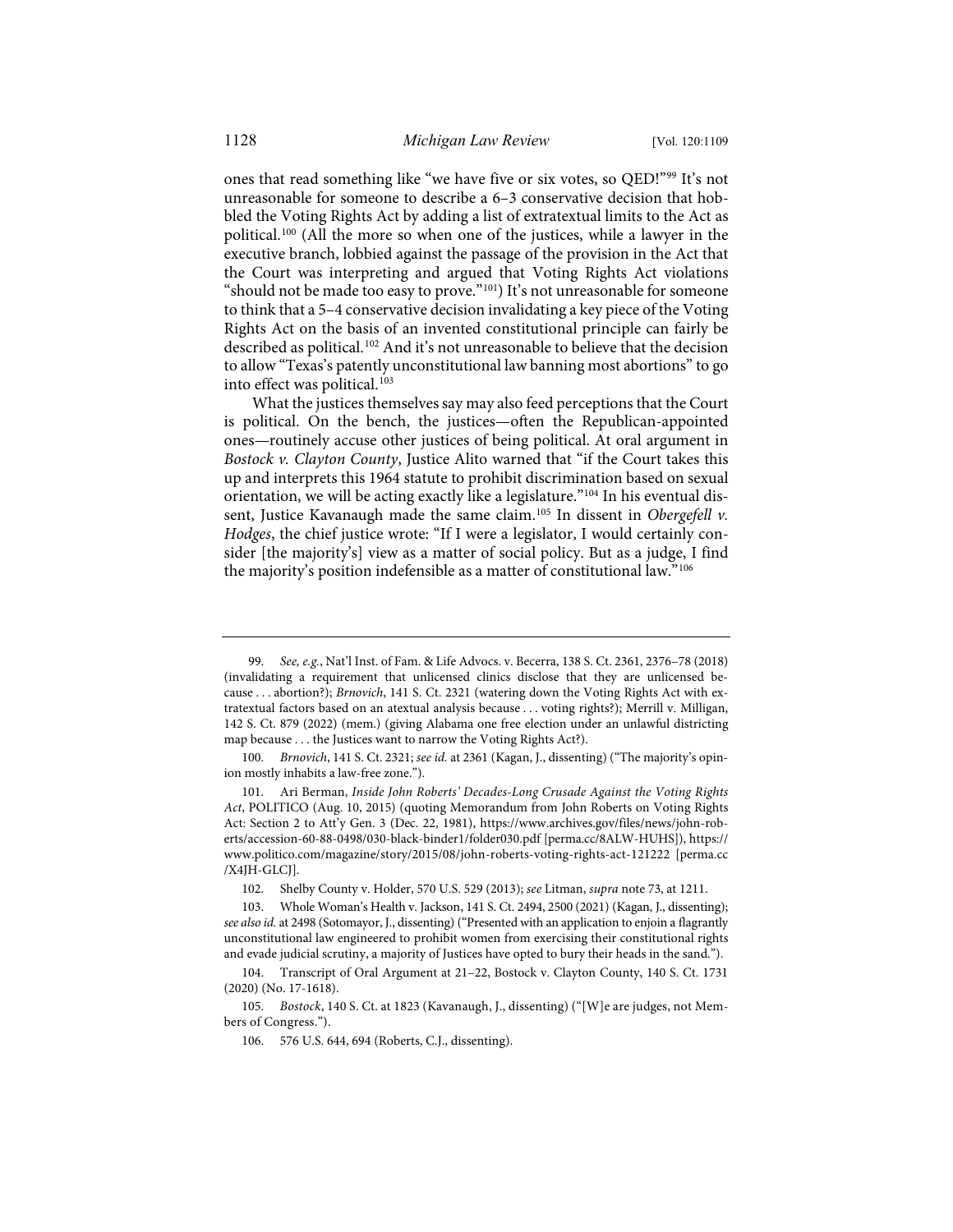Or consider, well, reality, and specifically the parts of reality that the book does not delve into, such as the nomination and confirmation process.<sup>[107](#page-21-0)</sup> In the 113th Congress, when Democrats held a majority in the Senate and President Barack Obama was in office, the Senate confirmed over 88 percent of the president's court of appeals nominees. When Republicans controlled the Senate in the 114th Congress, by contrast, they confirmed fewer than 25 percent of the president's court of appeals nominees.[108](#page-21-1) Over the course of his eight years in office, half of which were spent with a Republican-controlled Senate or a filibuster that gave Republicans greater power over judicial nominees, President Barack Obama confirmed only fifty-five court of appeals judges.<sup>[109](#page-21-2)</sup> During President Donald Trump's four years in office (with a Republican Senate), the Senate confirmed fifty-four court of appeals judges. Republican sen-

ators seem to prefer confirming Republican presidents' judicial nominees. The political parties act as though it matters which president nominates a judge. Why can't the rest of us say that part out loud? The same politicization occurs for Supreme Court nominees. When Jus-

tice Lewis F. Powell, Jr., "the pivotal vote on the Supreme Court on some of the most controversial social issues facing the nation,"[110](#page-21-3) announced his retirement in June 1987, President Ronald Reagan first nominated Robert Bork, then a judge on the D.C. Circuit and previously solicitor general and acting attorney general, to replace him. Various groups opposed Bork's confirmation because of his involvement in events related to the Watergate investigation as well as his writings opposing abortion and civil rights. Then-Senator Ted Kennedy warned that Bork "should not be able to . . . impose his reactionary vision of the Constitution on the Supreme Court and the next generation of Americans."[111](#page-21-4) The Senate ultimately denied Bork's confirmation by a vote of 58– 42. [112](#page-21-5)

More recent events have provided a crash course in how much politics matters to the Supreme Court nomination and confirmation process. In February 2016, Justice Antonin Scalia passed away while President Obama was in

<span id="page-21-0"></span><sup>107.</sup> Despite bracketing the nomination and confirmation processes, the book claims that "[w]hat senators say, reported by the press to their constituents, reinforces the view that political, not legal merits, drives Supreme Court decisions." Pp. 50–51.

<span id="page-21-1"></span><sup>108.</sup> All of these statistics are from the Congressional Research Service. BARRY J. MCMILLION, CONG. RSCH. SERV., R45622, JUDICIAL NOMINATION STATISTICS AND ANALYSIS: U.S. CIRCUIT AND DISTRICT COURTS, 1977–2020 (2021).

<span id="page-21-2"></span><sup>109.</sup> *Id.*; *see also* John Gramlich, *How Trump Compares with Other Recent Presidents in Appointing Federal Judges*, PEW RSCH. CTR. (Jan. 13, 2021)[, https://www.pewresearch.org/fact](https://www.pewresearch.org/fact-tank/2021/01/13/how-trump-compares-with-other-recent-presidents-in-appointing-federal-judges/)[tank/2021/01/13/how-trump-compares-with-other-recent-presidents-in-appointing-federal](https://www.pewresearch.org/fact-tank/2021/01/13/how-trump-compares-with-other-recent-presidents-in-appointing-federal-judges/)[judges](https://www.pewresearch.org/fact-tank/2021/01/13/how-trump-compares-with-other-recent-presidents-in-appointing-federal-judges/) [\[perma.cc/963Q-2E4Z\]](https://perma.cc/963Q-2E4Z).

<span id="page-21-3"></span><sup>110.</sup> Al Kamen, *Justice Powell Resigns, Was Supreme Court's Pivotal Vote*, WASH.POST (June 27, 1987)[, https://www.washingtonpost.com/wp-srv/national/longterm/supcourt/stories/pow](https://www.washingtonpost.com/wp-srv/national/longterm/supcourt/stories/powell062787.htm)[ell062787.htm](https://www.washingtonpost.com/wp-srv/national/longterm/supcourt/stories/powell062787.htm) [\[perma.cc/NYE4-965B\]](https://perma.cc/NYE4-965B).

<sup>111. 133</sup> CONG. REC. 18,519 (1987) (statement of Sen. Ted Kennedy).

<span id="page-21-5"></span><span id="page-21-4"></span><sup>112.</sup> Linda Greenhouse, *Bork's Nomination Is Rejected, 58–42; Reagan Saddened*, N.Y. TIMES (Oct. 24, 1987), [https://www.nytimes.com/1987/10/24/politics/borks-nomination-is-re](https://www.nytimes.com/1987/10/24/politics/borks-nomination-is-rejected-5842-reagan-saddened.html)[jected-5842-reagan-saddened.html](https://www.nytimes.com/1987/10/24/politics/borks-nomination-is-rejected-5842-reagan-saddened.html) [\[perma.cc/JRV3-2R63\]](https://perma.cc/JRV3-2R63).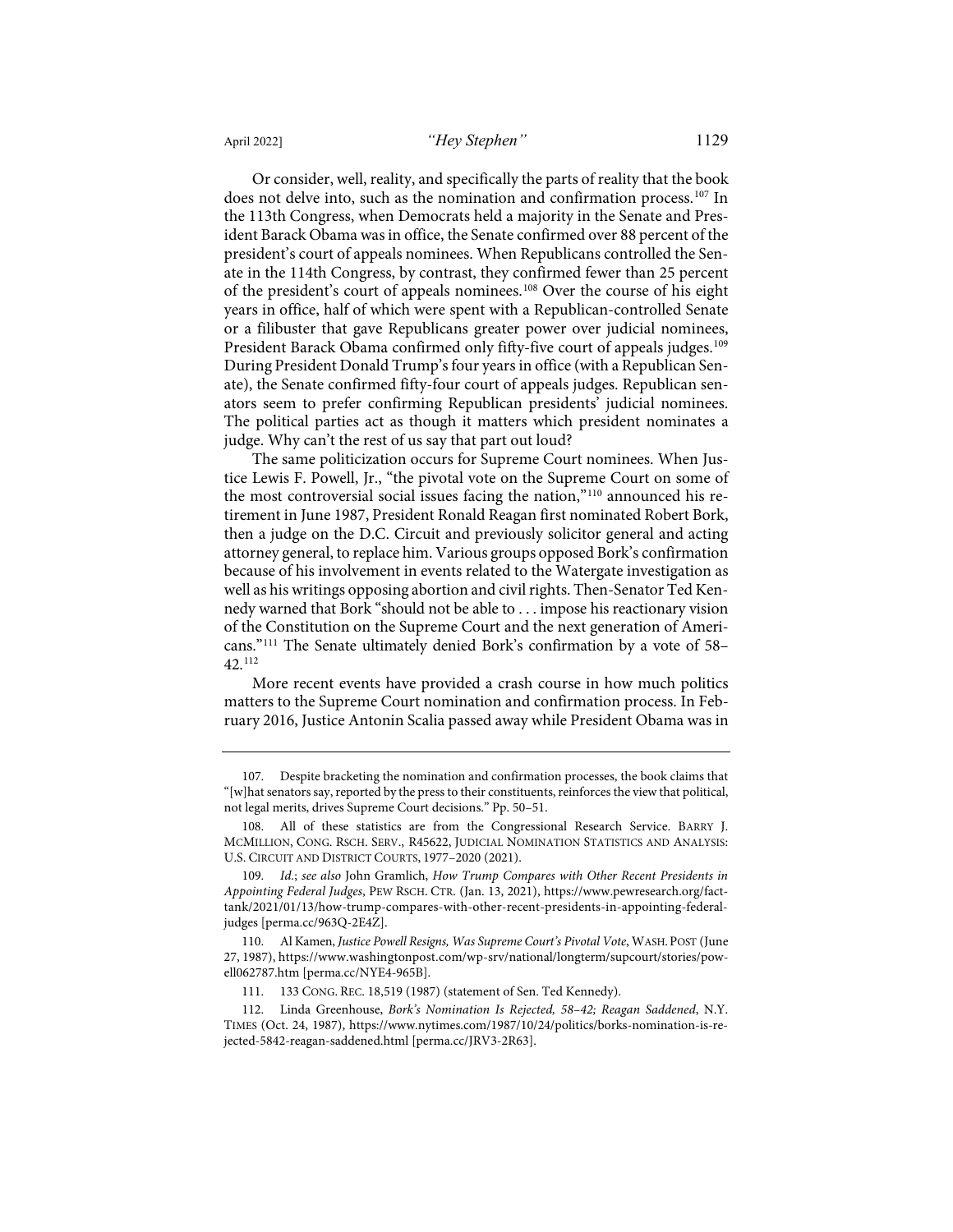the White House and Republicans controlled the Senate. Then-Senate Majority Leader Mitch McConnell stated: "I believe the overwhelming view of the Republican Conference in the Senate is that this nomination should not be filled, this vacancy should not be filled by this lame duck president  $\dots$ ."<sup>[113](#page-22-1)</sup> Senator Chuck Grassley (then the chair of the Senate Judiciary Committee) stated that

[a] majority of the Senate has decided to . . . withhold[] support for the nomination during a presidential election year, with millions of votes having been cast in highly charged contests. As Vice President Biden previously said, it's a political cauldron to avoid.

A lifetime appointment that could dramatically impact individual freedoms and change the direction of the court for at least a generation is too important to get bogged down in politics. The American people shouldn't be denied a voice.<sup>[114](#page-22-2)</sup>

But the vacancy, and President Obama's appointment of Judge Merrick Garland, ultimately did "get bogged down in politics." Many Republican senators explained why they would not consider the Democratic president's nominee by explicitly invoking ideology, politics, and their concerns about how a Democratic nominee would rule. Senator John Cornyn stated that "[t]he next justice could change the ideological makeup of the Court for a generation, and fundamentally reshape American society in the process,"[115](#page-22-3) and Senator James Inhofe said that "an entire generation of Americans will be impacted by the balance of the court and its rulings."[116](#page-22-4) Others even alluded to what might happen if (as expected at the time) Hillary Rodham Clinton were elected president. Senator Richard Burr proclaimed that "[i]f Hillary Clinton becomes

<span id="page-22-4"></span><span id="page-22-3"></span>115. Kelly, *supra* not[e 113.](#page-22-0) 

116. *Id.*

<span id="page-22-0"></span>. . . .

<span id="page-22-1"></span><sup>113.</sup> Amita Kelly, *McConnell: Blocking Supreme Court Nomination 'About a Principle, Not a Person*,*'* NPR (Mar. 16, 2016, 12:31 PM), [https://www.npr.org/2016/03/16/470664561](https://www.npr.org/2016/03/16/470664561/mcconnell-blocking-supreme-court-nomination-about-a-principle-not-a-person) [/mcconnell-blocking-supreme-court-nomination-about-a-principle-not-a-person](https://www.npr.org/2016/03/16/470664561/mcconnell-blocking-supreme-court-nomination-about-a-principle-not-a-person) [\[perma.cc](https://perma.cc/UFF6-3PDK) [/UFF6-3PDK\]](https://perma.cc/UFF6-3PDK).

<span id="page-22-2"></span><sup>114.</sup> *Id.* The reference to Vice President Biden's statements was to a June 1992 speech made on the Senate floor. There was no Supreme Court vacancy at the time. The remarks came after the Democratic Senate had just confirmed President Bush's nominee, Clarence Thomas, to the Supreme Court, after Professor Anita Hill testified that Thomas had sexually harassed her while the two worked at the Civil Rights Commission and the Equal Employment Opportunity Commission. Julie Hirschfeld Davis, *Joe Biden Argued for Delaying Supreme Court Picks in 1992*, N.Y. TIMES (Feb. 22, 2016) [https://www.nytimes.com/2016/02/23/us/politics/joe-biden-argued-for](https://www.nytimes.com/2016/02/23/us/politics/joe-biden-argued-for-delaying-supreme-court-picks-in-1992.html)[delaying-supreme-court-picks-in-1992.html](https://www.nytimes.com/2016/02/23/us/politics/joe-biden-argued-for-delaying-supreme-court-picks-in-1992.html) [\[perma.cc/N7WT-NX79\]](https://perma.cc/N7WT-NX79). Thomas denied the allegations. *Clarence Thomas Confirmed to the Supreme Court*, HISTORY: THIS DAY IN HISTORY (Oct. 14, 2020)[, https://www.history.com/this-day-in-history/thomas-confirmed-to-the-supreme](https://www.history.com/this-day-in-history/thomas-confirmed-to-the-supreme-court)[court](https://www.history.com/this-day-in-history/thomas-confirmed-to-the-supreme-court) [\[perma.cc/ED8F-LQ63\]](https://perma.cc/ED8F-LQ63).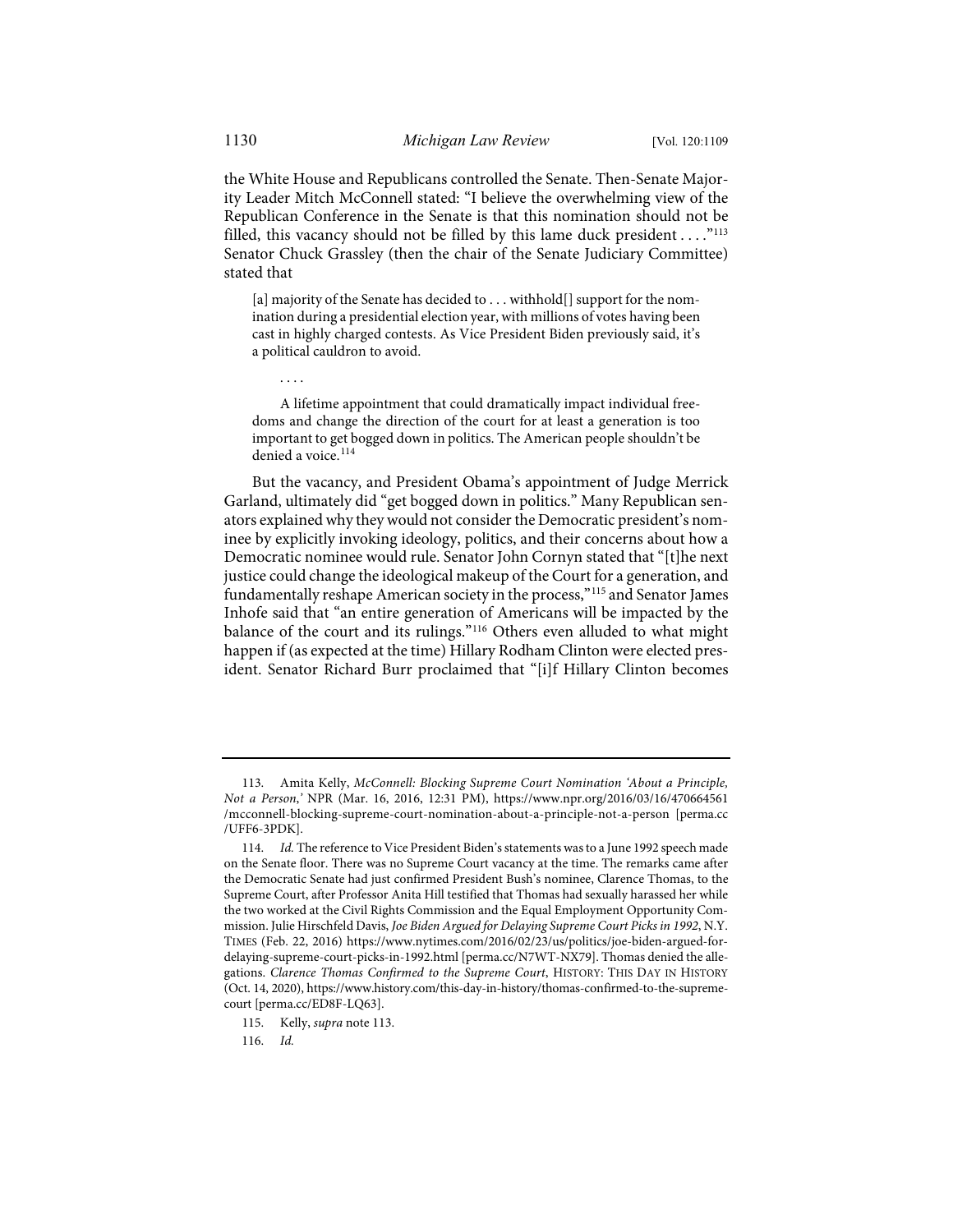president, I am going to do everything I can do to make sure four years from now, we still got an opening on the supreme court."<sup>[117](#page-23-0)</sup>

But Donald Trump was elected president, so Senator Mitch McConnell and the Republican Senate jettisoned the sixty-vote requirement for Supreme Court nominees and confirmed Neil Gorsuch to the Supreme Court.<sup>[118](#page-23-1)</sup>

Another election-year vacancy—indeed, an election-year vacancy that arose *as an election was already underway*—came when Justice Ruth Bader Ginsburg passed away on September 18, 2020. Three days later, President Trump informed then-Judge Amy Coney Barrett that he would nominate her to the Supreme Court.<sup>[119](#page-23-2)</sup> The Republican Senate quickly conducted confirmation hearings from October 12 to October 15 and confirmed Barrett to the Supreme Court on October 26 by a 52-48 vote.<sup>[120](#page-23-3)</sup> By that point, more than sixty million pre-election votes had been cast in the 2020 presidential election.<sup>[121](#page-23-4)</sup>

Despite Republicans' prior insistence that they would not confirm a justice during an election year, many managed to change their minds this time around. Senator Lindsay Graham, who had previously promised that "if an opening comes in the last year of President Trump's term, and the primary process has started, we'll wait until the next election," tweeted that he would "support President @realDonaldTrump in any effort to move forward regarding the recent vacancy created by the passing of Justice Ginsburg."[122](#page-23-5) Many

<span id="page-23-1"></span>118. Adam Liptak & Matt Flegenheimer, *Neil Gorsuch Confirmed by Senate as Supreme Court Justice*, N.Y. TIMES (Apr. 7, 2017)[, https://www.nytimes.com/2017/04/07/us/politics/neil](https://www.nytimes.com/2017/04/07/us/politics/neil-gorsuch-supreme-court.html)[gorsuch-supreme-court.html](https://www.nytimes.com/2017/04/07/us/politics/neil-gorsuch-supreme-court.html) [\[perma.cc/5EG6-CHVV\]](https://perma.cc/5EG6-CHVV).

<span id="page-23-2"></span>119. AMY CONEY BARRETT, QUESTIONNAIRE FOR NOMINEE TO THE SUPREME COURT 65 (2020), [https://www.judiciary.senate.gov/imo/media/doc/Amy%20Coney%20Barrett%20Sen](https://www.judiciary.senate.gov/imo/media/doc/Amy%20Coney%20Barrett%20Senate%20Questionnaire%20(Public)%20(002).pdf)[ate%20Questionnaire%20\(Public\)%20\(002\).pdf](https://www.judiciary.senate.gov/imo/media/doc/Amy%20Coney%20Barrett%20Senate%20Questionnaire%20(Public)%20(002).pdf) [\[perma.cc/7HAT-LP8X\]](https://perma.cc/7HAT-LP8X).

<span id="page-23-3"></span>120. *Nomination of Amy Coney Barrett for Supreme Court of the United States*, CONGRESS.GOV[, https://www.congress.gov/nomination/116th-congress/2252](https://www.congress.gov/nomination/116th-congress/2252) [\[perma.cc/5UH5-](https://perma.cc/5UH5-7W5L) [7W5L\]](https://perma.cc/5UH5-7W5L); Nicholas Fandos, *Senate Confirms Barrett, Delivering for Trump and Reshaping the Court,* N.Y. TIMES (Oct. 26, 2020), [https://www.nytimes.com/2020/10/26/us/politics/senate](https://www.nytimes.com/2020/10/26/us/politics/senate-confirms-barrett.html)[confirms-barrett.html](https://www.nytimes.com/2020/10/26/us/politics/senate-confirms-barrett.html) [\[perma.cc/6NHJ-88UU\]](https://perma.cc/6NHJ-88UU).

<span id="page-23-0"></span><sup>117.</sup> Sabrina Siddiqui, *Republican Senators Vow to Block Any Supreme Court Nominee Forever*, GUARDIAN (Nov. 2, 2016, 9:02 AM)[, https://www.theguardian.com/law/2016/nov/01/re](https://www.theguardian.com/law/2016/nov/01/republican-senators-oppose-clinton-supreme-court-nominee)[publican-senators-oppose-clinton-supreme-court-nominee](https://www.theguardian.com/law/2016/nov/01/republican-senators-oppose-clinton-supreme-court-nominee) [\[perma.cc/8YFE-V6WB\]](https://perma.cc/8YFE-V6WB). Others made similar remarks, such as Senator Ted Cruz's comment that "[t]here is certainly long historical precedent for a Supreme Court with fewer justices. I would note, just recently, that Justice Breyer observed that the vacancy is not impacting the ability of the court to do its job. That's a debate that we are going to have." David Weigel, *Cruz Says There's Precedent for Keeping Ninth Supreme Court Seat Empty*, WASH. POST (Oct. 26, 2016), [https://www.washingtonpost.com/news](https://www.washingtonpost.com/news/post-politics/wp/2016/10/26/cruz-says-theres-precedent-for-keeping-ninth-supreme-court-seat-empty/) [/post-politics/wp/2016/10/26/cruz-says-theres-precedent-for-keeping-ninth-supreme-court-seat](https://www.washingtonpost.com/news/post-politics/wp/2016/10/26/cruz-says-theres-precedent-for-keeping-ninth-supreme-court-seat-empty/)[empty](https://www.washingtonpost.com/news/post-politics/wp/2016/10/26/cruz-says-theres-precedent-for-keeping-ninth-supreme-court-seat-empty/) [\[perma.cc/Y62A-MP9Q\]](https://perma.cc/Y62A-MP9Q).

<span id="page-23-4"></span><sup>121.</sup> Adam Levy, *More Than 60 Million Pre-election Votes Have Been Cast*, CNN (Oct. 26, 2020, 11:17 AM), [https://www.cnn.com/politics/live-news/us-election-news-10-26-2020](https://www.cnn.com/politics/live-news/us-election-news-10-26-2020/h_81895e69f852e7de3317d56d421a8abe) [/h\\_81895e69f852e7de3317d56d421a8abe](https://www.cnn.com/politics/live-news/us-election-news-10-26-2020/h_81895e69f852e7de3317d56d421a8abe) [\[perma.cc/4BNA-WP3Q\]](https://perma.cc/4BNA-WP3Q).

<span id="page-23-5"></span><sup>122.</sup> Lisa Desjardins, *What Every Republican Senator Has Said About Filling a Supreme Court Vacancy in an Election Year*, PBS NEWSHOUR (Sept. 22, 2020, 3:16 PM), [https://www.pbs.org/newshour/politics/what-every-republican-senator-has-said-about-filling](https://www.pbs.org/newshour/politics/what-every-republican-senator-has-said-about-filling-a-supreme-court-vacancy-in-an-election-year)[a-supreme-court-vacancy-in-an-election-year](https://www.pbs.org/newshour/politics/what-every-republican-senator-has-said-about-filling-a-supreme-court-vacancy-in-an-election-year) [\[perma.cc/68SK-4SLC\]](https://perma.cc/68SK-4SLC).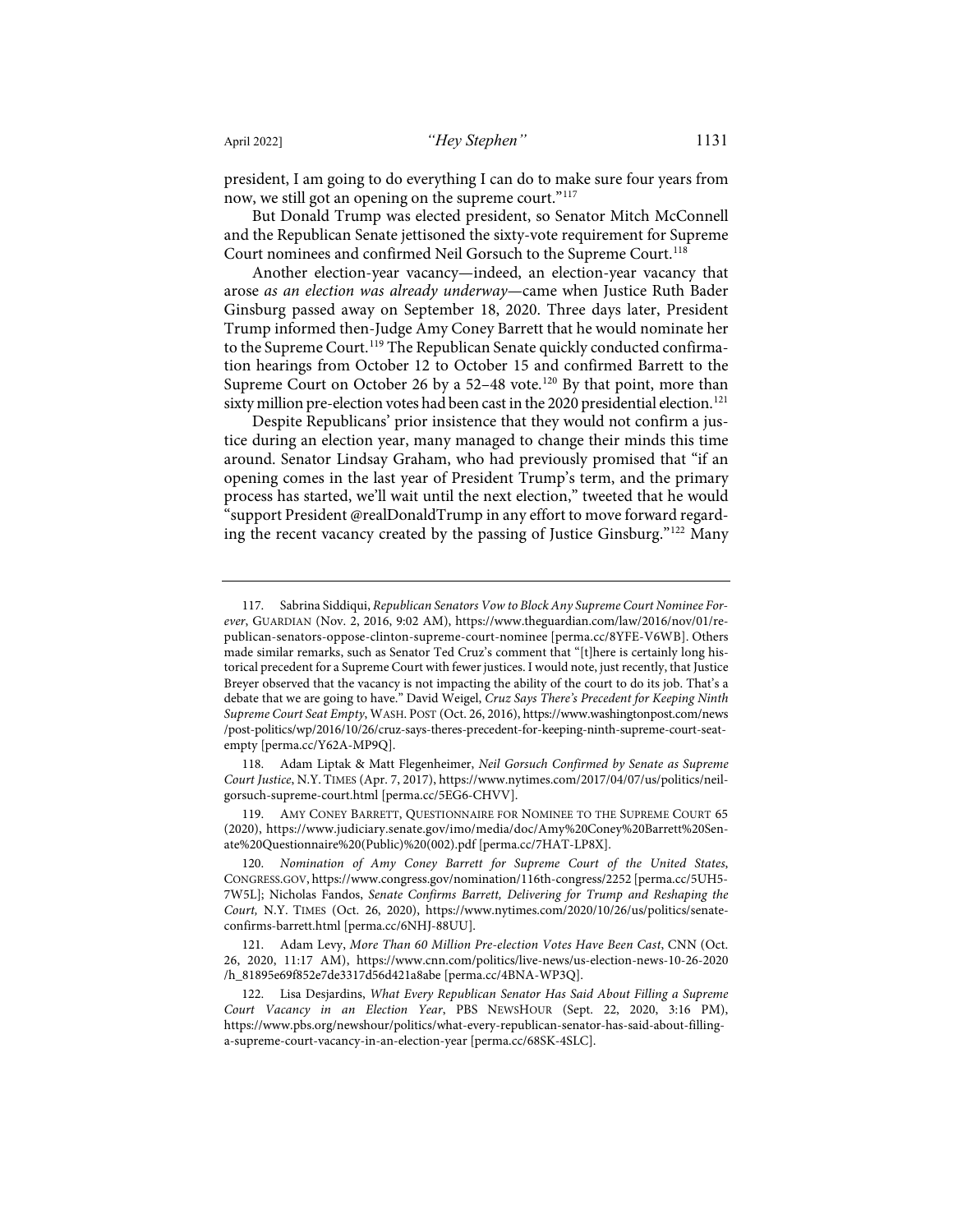senators made clear that what mattered to them was the political party that would select the justice. Senator Richard Shelby explained the calculus that "[w]e're in control of the presidency, we're in control of the Senate, why not? . . . You know, there's a political fight in here too."[123](#page-24-0) Political parties act like it matters which political party appoints a justice. The rest of us should be able to say that, even if Justice Breyer doesn't like hearing it.

Political fundraising and spending that targets the courts also suggest the courts are political. A *Washington Post* investigative story on Leonard Leo, who served as the Federalist Society's executive vice president during the Trump administration's early years, is illustrative. The investigation found that "between 2014 and 2017 alone, [Leo and his allies] collected more than \$250 million in . . . donations" and that "a nonprofit Leo launched in 2016 . . . gave \$4 million over two years to a nonprofit . . . [whose] [l]eaders . . . spoke at rallies, wrote online commentary and appeared regularly on Fox News to promote . . . Brett M. Kavanaugh['s nomination]."[124](#page-24-1) Previously, Leo "and other members of an advocacy coalition spent about \$15 million in donations from undisclosed donors on ads, telemarketing and the mobilization of 'grass roots' groups" to support Chief Justice Roberts and Justice Alito's nominations[.125](#page-24-2)

And it's not just Leo. The *Post* reporting showed that the NRA ran a \$1 million ad campaign in support of Gorsuch's nomination.[126](#page-24-3) Conservative nonprofit groups announced that they "plan[ned] to spend about \$30 million" "advocating Amy Coney Barrett's confirmation to the U.S. Supreme Court."<sup>[127](#page-24-4)</sup> The sheer amount of money that political groups spend on Supreme Court nominations provides some reasons (really, millions of reasons) for people to think that the Court is political.

Yet Justice Breyer's book explicitly does "not delve into" whether the nomination and confirmation process create a perception—much less a reality—of political influence in and around the Court (p. 21). At this point, it seems as though a food critic has written a restaurant review without addressing whether the food or service are any good. (Hey, table settings matter too, right?)

Here I have to return to Justice Breyer's bottom-line conclusion that "[i]f political groups support, or a president appoints, a justice whose jurisprudential philosophy will, they believe, advance some political agenda in the long run, so be it" (p. 55). As if recognizing how ridiculous this statement is, he adds, "To a judge, that would seem a recipe for frustration" (p. 55).

<sup>123.</sup> *Id.*

<span id="page-24-1"></span><span id="page-24-0"></span><sup>124.</sup> Robert O'Harrow Jr. & Shawn Boburg, *A Conservative Activist's Behind-the-Scenes Campaign to Remake the Nation's Courts*, WASH. POST (May 21, 2019)[, https://www.washing](https://www.washingtonpost.com/graphics/2019/investigations/leonard-leo-federalists-society-courts/)[tonpost.com/graphics/2019/investigations/leonard-leo-federalists-society-courts](https://www.washingtonpost.com/graphics/2019/investigations/leonard-leo-federalists-society-courts/) [\[perma.cc/5V58-](https://perma.cc/5V58-X7NS) [X7NS\]](https://perma.cc/5V58-X7NS).

<sup>125.</sup> *Id.*

<sup>126.</sup> *Id.*

<span id="page-24-4"></span><span id="page-24-3"></span><span id="page-24-2"></span><sup>127.</sup> Jordan Fabian, *Trump-Allied Groups Pour \$30 Million into Barrett Confirmation*, BLOOMBERG (Oct. 22, 2020), [https://www.bloomberg.com/news/articles/2020-10-22/trump-al](https://www.bloomberg.com/news/articles/2020-10-22/trump-allied-groups-pour-30-million-into-barrett-confirmation)[lied-groups-pour-30-million-into-barrett-confirmation](https://www.bloomberg.com/news/articles/2020-10-22/trump-allied-groups-pour-30-million-into-barrett-confirmation) [\[perma.cc/76MX-QDQA\]](https://perma.cc/76MX-QDQA).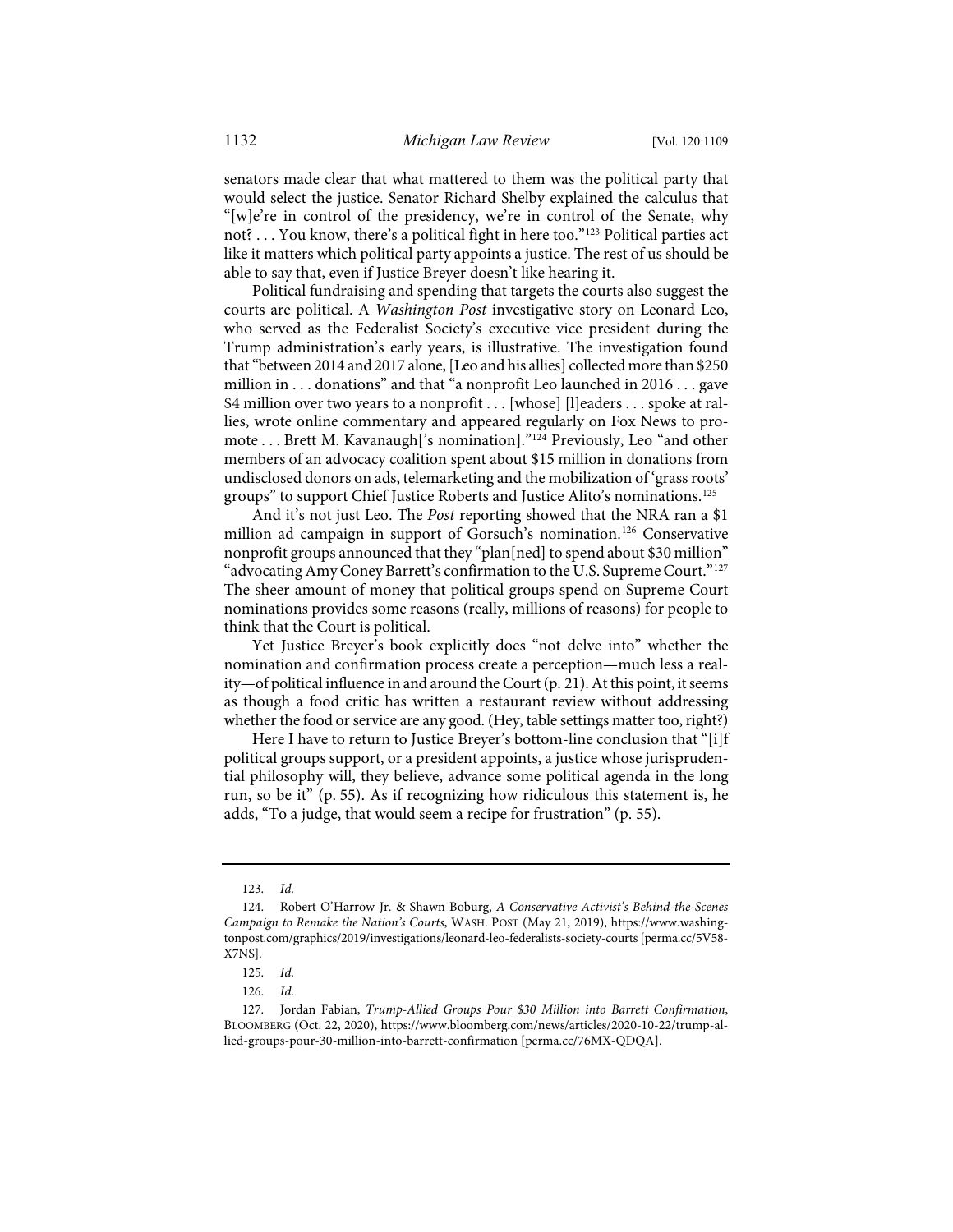Not to all judges, apparently. After Justice Barrett's hasty confirmation, she visited the White House and participated in an event waving and smiling next to President Trump.[128](#page-25-0) She later gave a speech about how the Supreme Court isn't political after being introduced by Senator Mitch McConnell, the person who has done more than anyone to make the current Supreme Court a product of politics.<sup>[129](#page-25-1)</sup> When Justice Kavanaugh's nomination was announced, he praised President Trump's judicial selection process, which largely consisted of outsourcing the process to the Federalist Society.<sup>[130](#page-25-2)</sup>

The more serious issue with Justice Breyer's cavalier statement is that the nomination and confirmation process and political spending make clear that political parties and political advocacy groups go to great lengths to select justices. They wouldn't do that unless they thought it was worth the time, energy, and resources. And it wouldn't be worth the time, energy, and resources unless the groups felt pretty confident that the justices *would* in fact advance their political agenda.

The concern is not merely that in a polarized country, the judges who are appointed by one political party will tend to advance that political party's agenda (and impede the other political party's). The bigger concern, to me, is that because at least some important segments of the Republican Party are now hostile to democracy itself,<sup>[131](#page-25-3)</sup> the Republican Party may be appointing justices whose jurisprudential views will further that part of the party's agenda too—the anti-small-d-democracy part.

<span id="page-25-0"></span><sup>128.</sup> Lawrence Hurley & Jeff Mason, *Trump Celebrates at White House as Supreme Court Nominee Confirmed*, REUTERS (Oct. 26, 2020), [https://www.reuters.com/article/us-usa-court](https://www.reuters.com/article/us-usa-court-barrett/trump-celebrates-at-white-house-as-supreme-court-nominee-confirmed-idUSKBN27B143)[barrett/trump-celebrates-at-white-house-as-supreme-court-nominee-confirmed-idUSKBN27B143](https://www.reuters.com/article/us-usa-court-barrett/trump-celebrates-at-white-house-as-supreme-court-nominee-confirmed-idUSKBN27B143) [\[perma.cc/3TN8-WUMZ\]](https://perma.cc/3TN8-WUMZ); Peter Baker, *In Swearing In Barrett, Trump Defiantly Mimics 'Superspreader' Rose Garden Ceremony*, N.Y. TIMES (Oct. 26, 2020), [https://www.nytimes.com](https://www.nytimes.com/2020/10/26/us/politics/trump-barrett.html) [/2020/10/26/us/politics/trump-barrett.html](https://www.nytimes.com/2020/10/26/us/politics/trump-barrett.html) [\[perma.cc/RM5W-TEAT\]](https://perma.cc/RM5W-TEAT).

<span id="page-25-1"></span><sup>129.</sup> Piper Hudspeth Blackburn, *At Event with Mitch McConnell, Amy Coney Barrett Says She's Concerned the Supreme Court Is Being Seen as Partisan*, BOS. GLOBE (Sept. 13, 2021), [https://www.bostonglobe.com/2021/09/12/nation/barrett-concerned-about-public-perception](https://www.bostonglobe.com/2021/09/12/nation/barrett-concerned-about-public-perception-supreme-court/)[supreme-court](https://www.bostonglobe.com/2021/09/12/nation/barrett-concerned-about-public-perception-supreme-court/) [\[perma.cc/9Y92-G8MH\]](https://perma.cc/9Y92-G8MH). Justices Thomas and Alito also joined the chorus. *See* Adam Serwer, *By Attacking Me, Justice Alito Proved My Point*, ATLANTIC (Oct. 12, 2021), [https://www.theatlantic.com/ideas/archive/2021/10/alito-supreme-court-texas-abortion/620339](https://www.theatlantic.com/ideas/archive/2021/10/alito-supreme-court-texas-abortion/620339/) [\[perma.cc/N624-9H3G\]](https://perma.cc/N624-9H3G); Kimberly Strawbridge Robinson, *Thomas Latest Justice to Insist Court Isn't Political Entity*, BLOOMBERG L. (Sept. 17, 2021), [https://news.bloomberglaw.com/us-law](https://news.bloomberglaw.com/us-law-week/thomas-latest-justice-to-insist-court-isnt-political-entity)[week/thomas-latest-justice-to-insist-court-isnt-political-entity](https://news.bloomberglaw.com/us-law-week/thomas-latest-justice-to-insist-court-isnt-political-entity) [\[perma.cc/RE5Y-FTTM\]](https://perma.cc/RE5Y-FTTM).

<span id="page-25-3"></span><span id="page-25-2"></span><sup>130.</sup> Aaron Blake, *Brett Kavanaugh's Remarkably Political Intro Speech*, WASH. POST (July 10, 2018)[, https://www.washingtonpost.com/news/the-fix/wp/2018/07/10/brett-kavanaughs-re](https://www.washingtonpost.com/news/the-fix/wp/2018/07/10/brett-kavanaughs-remarkably-political-intro-speech/)[markably-political-intro-speech](https://www.washingtonpost.com/news/the-fix/wp/2018/07/10/brett-kavanaughs-remarkably-political-intro-speech/) [\[perma.cc/Z7QT-XBHN\]](https://perma.cc/Z7QT-XBHN); RUTH MARCUS, SUPREME AMBITION: BRETT KAVANAUGH AND THE CONSERVATIVE TAKEOVER 30–46, 59–77, 151–71 (2019).

<sup>131.</sup> *See generally* Klarman, *supra* not[e 47,](#page-9-8) at 11–105.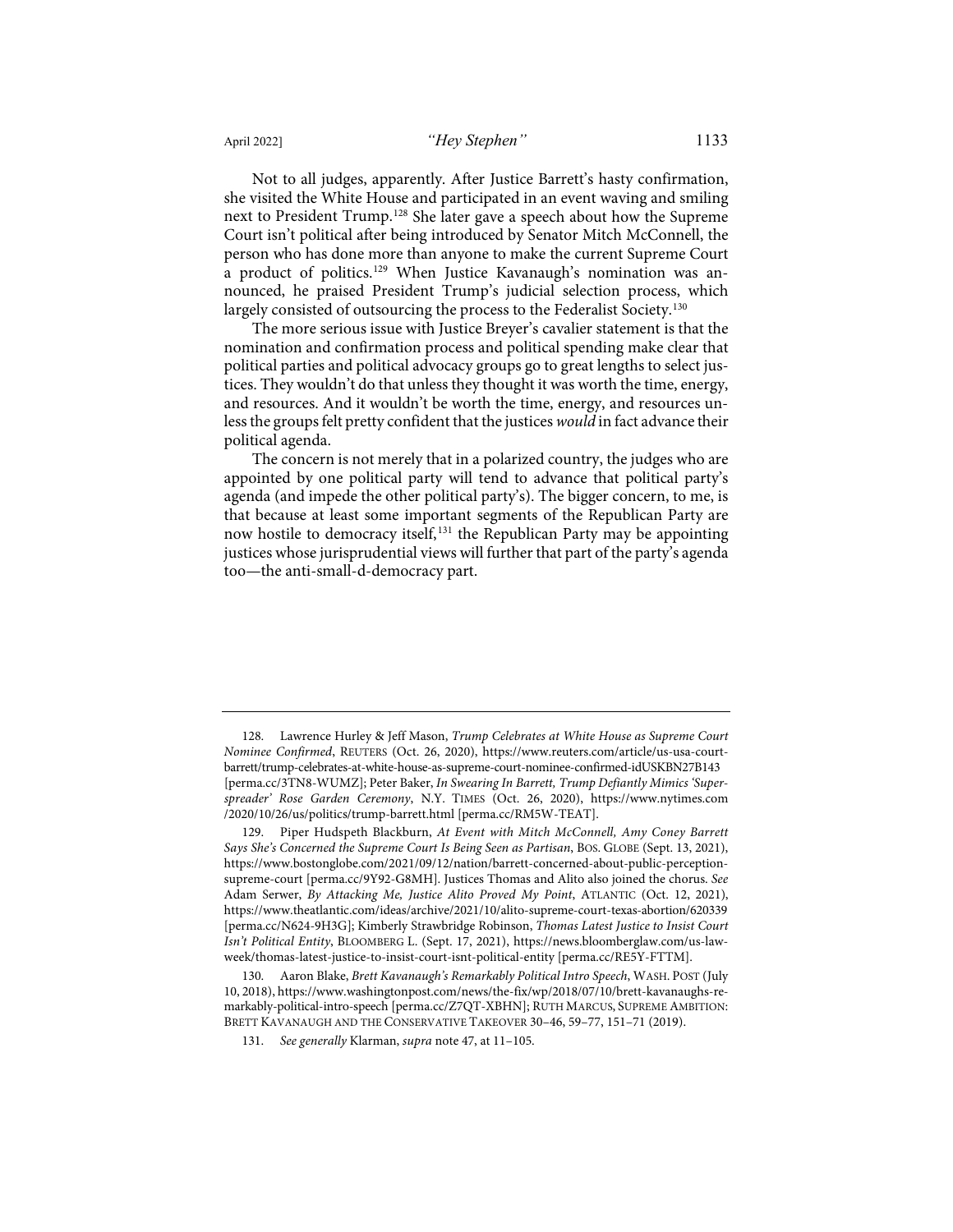<span id="page-26-0"></span>The United States has not had a perpetual commitment to democracy,<sup>[132](#page-26-1)</sup> and several political elites in the Republican Party have faltered on that commitment fairly recently.[133](#page-26-2) I mean, Republican senator Mike Lee pretty much *tweeted it out*, saying "We're not a democracy"[134](#page-26-3) and that "[d]emocracy isn't the objective; liberty, peace, and prospe[r]ity are . . . Rank democracy can thwart that."[135](#page-26-4) Consider the rise and insulation of aggressive partisan gerry-mandering,<sup>[136](#page-26-5)</sup> the proliferation of voter identification laws (in the absence of any real evidence of in-person voter fraud);<sup>[137](#page-26-6)</sup> the practice of purging voters

<span id="page-26-1"></span><sup>132.</sup> See, e.g., ALEXANDER KEYSSAR, THE RIGHT TO VOTE: THE CONTESTED HISTORY OF DEMOCRACY IN THE UNITED STATES 2, 39–70, 105–16 (2000) (explaining how Jacksonians curtailed voting for Black men and how southern officials did the same after Reconstruction); ERIC FONER, THE SECOND FOUNDING: HOW THE CIVIL WAR AND RECONSTRUCTION REMADE THE CONSTITUTION 111–15 (2019) (describing Reconstruction-era rejection of voting rights for women).

<span id="page-26-2"></span><sup>133.</sup> *See, e.g.*, Glenn Thrush, *"We're Not a Democracy," Says Mike Lee, a Republican Senator. That's a Good Thing, He Adds.*, N.Y. TIMES (Oct. 8, 2020), [https://www.nytimes.com/2020/](https://www.nytimes.com/2020/10/08/us/elections/mike-lee-democracy.html) [10/08/us/elections/mike-lee-democracy.html](https://www.nytimes.com/2020/10/08/us/elections/mike-lee-democracy.html) [\[perma.cc/U8CB-WW8H\]](https://perma.cc/U8CB-WW8H).

<span id="page-26-3"></span><sup>134.</sup> Mike Lee (@SenMikeLee), TWITTER (Oct. 7, 2020, 9:34 PM), [https://twitter.com](https://twitter.com/SenMikeLee/status/1314016169993670656) [/SenMikeLee/status/1314016169993670656](https://twitter.com/SenMikeLee/status/1314016169993670656) [\[perma.cc/Y8YR-CH2H\]](https://perma.cc/Y8YR-CH2H).

<span id="page-26-4"></span><sup>135.</sup> Mike Lee (@SenMikeLee), TWITTER (Oct. 8, 2020, 2:24 AM), [https://twitter.com](https://twitter.com/senmikelee/status/1314089207875371008) [/senmikelee/status/1314089207875371008](https://twitter.com/senmikelee/status/1314089207875371008) [\[perma.cc/UD7B-X58Z\]](https://perma.cc/UD7B-X58Z).

<sup>136.</sup> *See supra* text accompanying note[s 65–](#page-13-0)[66.](#page-14-8) 

<span id="page-26-6"></span><span id="page-26-5"></span><sup>137.</sup> ARI BERMAN, GIVE US THE BALLOT: THE MODERN STRUGGLE FOR VOTING RIGHTS IN AMERICA 223-33 (2015); CAROL ANDERSON, ONE PERSON, NO VOTE: HOW VOTER SUPPRESSION IS DESTROYING OUR DEMOCRACY 60–65 (2018); Justin Levitt, *A Comprehensive Investigation of Voter Impersonation Finds 31 Credible Incidents out of One Billion Ballots Cast*, WASH. POST. (Aug. 6, 2014), [https://www.washingtonpost.com/news/wonk/wp/2014/08/06/a-comprehensive](https://www.washingtonpost.com/news/wonk/wp/2014/08/06/a-comprehensive-investigation-of-voter-impersonation-finds-31-credible-incidents-out-of-one-billion-ballots-cast/)[investigation-of-voter-impersonation-finds-31-credible-incidents-out-of-one-billion-ballots-cast](https://www.washingtonpost.com/news/wonk/wp/2014/08/06/a-comprehensive-investigation-of-voter-impersonation-finds-31-credible-incidents-out-of-one-billion-ballots-cast/) [\[perma.cc/6YS5-NCLN\]](https://perma.cc/6YS5-NCLN). One national study found that 37 percent of Black citizens and 27 percent of Latino citizens do not have a valid driver's license, whereas only 16 percent of white citizens lack one. Charles Stewart III, *Voter ID: Who Has Them? Who Shows Them?*, 66 OKLA. L. REV. 21, 41 (2013). Latino voters in Texas were between 46 and 120 percent more likely not to possess any government-issued identification. BERMAN, *supra* not[e 137,](#page-26-0) at 266.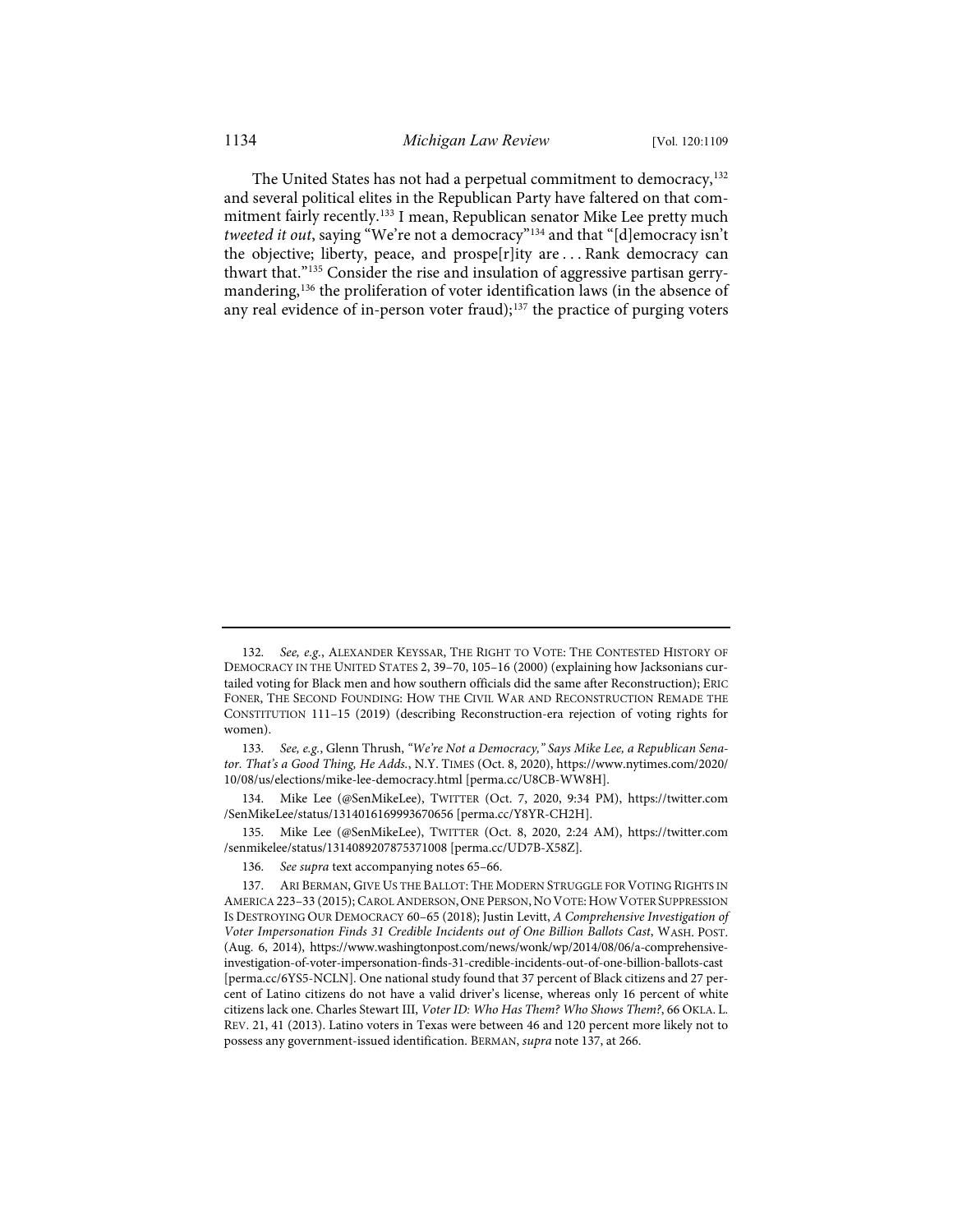from eligible voter rolls based on unreliable data that disproportionately af-fects racial minorities and the less wealthy;<sup>[138](#page-27-0)</sup> efforts to limit voter registra-tion,<sup>[139](#page-27-1)</sup> absentee ballot collection,<sup>[140](#page-27-2)</sup> early voting,<sup>[141](#page-27-3)</sup> absentee voting,<sup>[142](#page-27-4)</sup> or the number of voting locations.<sup>[143](#page-27-5)</sup> Or consider the wave of voter suppression measures enacted in the wake of the 2020 election,<sup>[144](#page-27-6)</sup> including provisions that allow partisan state officials to take over local election boards.<sup>[145](#page-27-7)</sup>

Unfortunately, the Republican-controlled Court has already greenlit many of these pieces of the Republican Party's agenda.<sup>[146](#page-27-8)</sup> And the Court may

<span id="page-27-0"></span><sup>138.</sup> BERMAN, *supra* not[e 137,](#page-26-0) at 90–91 (detailing efforts in 1950s and 1960s Mississippi to purge voters in predominantly Black counties); *id.* at 207–08 (documenting pre-2000 inaccurate purges in Florida); ANDERSON, *supra* note [137,](#page-26-0) at 150–52 (documenting sweeping and inaccurate voter purges in the 2010s in Georgia).

<span id="page-27-1"></span><sup>139.</sup> BERMAN, *supra* note [137,](#page-26-0) at 261–62 (describing Florida law requiring advance registration of voter registration drives); *see also* ANDERSON, *supra* not[e 137,](#page-26-0) at 152–53 (describing Georgia investigations of the Asian American Legal Advocacy Center and New Georgia Project for voter registration drives).

<span id="page-27-2"></span><sup>140.</sup> Brnovich v. Democratic Nat'l Comm., 141 S. Ct. 2321, 2348 (2021) (upholding Arizona statute prohibiting collection of absentee ballots by people other than the voter); Act of May 3, 2021, ch. 96, 2021 Kan. Sess. Laws 1107 (to be codified at KAN. STAT.ANN. §§ 25-1124, -1128); Act of May 14, 2021, ch. 534, § 2, 2021 Mont. Laws 2152.

<span id="page-27-3"></span><sup>141.</sup> *See* Michael Wines, *The Student Vote Is Surging. So Are Efforts to Suppress It.*, N.Y. TIMES (Oct. 24, 2019),<https://www.nytimes.com/2019/10/24/us/voting-college-suppression.html> [\[perma.cc/72GX-WUAG\]](https://perma.cc/72GX-WUAG). A federal court later invalidated the Florida secretary of state's policy. League of Women Voters of Fla., Inc. v. Detzner, 314 F. Supp. 3d 1205 (N.D. Fla. 2018). For other states' efforts, see BERMAN, *supra* not[e 137,](#page-26-0) at 263, 295–98. Arizona recently ended its permanently early voting list. *See* S. 1485, 55th Leg., 1st Reg. Sess., § 6 (Ariz. 2021) (to be codified at ARIZ REV. STAT. ANN. § 16-544).

<span id="page-27-4"></span><sup>142.</sup> *E.g.*, H.R. 538, 2021 Leg., Reg. Sess. (Ala. 2021) (requiring absentee votes to be received at least seven rather than five days in advance of an election); S. 1003, 55th Leg., 1st Reg. Sess. (Ariz. 2021) (to be codified at ARIZ REV. STAT. ANN. §§ 16-547, -550) (requiring voters to sign return envelope containing absentee ballot and affidavit and prohibiting counting absentee ballots in unsigned envelopes unless voter returns to clerk's office to sign return envelope before 7:00 p.m. on Election Day).

<span id="page-27-5"></span><sup>143.</sup> ANDERSON, *supra* not[e 137,](#page-26-0) at 151–52 (detailing Indiana effort requiring Republican consent to create more than one early voting site); *id.* at 118–19 (describing the different sizes of populations served by different early voting sites in counties with predominantly white versus predominantly Black voters).

<span id="page-27-6"></span><sup>144.</sup> *Voting Laws Roundup: December 2021*, BRENNAN CTR. FOR JUST. (Jan. 12, 2022), <https://www.brennancenter.org/our-work/research-reports/voting-laws-roundup-december-2021> [\[perma.cc/9V7R-DBWC\]](https://perma.cc/9V7R-DBWC) ("Between January 1 and December 7, at least 19 states enacted 34 laws restricting access to voting."); *see, e.g.*, S. 413, 89th Gen. Assemb., Reg. Sess. (Iowa 2021) (omnibus voting restrictions).

<span id="page-27-8"></span><span id="page-27-7"></span><sup>145.</sup> *See, e.g.*, S. 644, 93rd Gen. Assemb., Reg. Sess. (Ark. 2021) (removing the secretary of state as a member of the state election board and replacing him with "a chairperson elected by the General Assembly"); Richard L. Hasen, *Identifying and Minimizing the Risk of Election Subversion and Stolen Elections in the Contemporary United States*, HARV. L. REV. F. (forthcoming 2022)[, https://doi.org/10.2139/ssrn.3926381](https://doi.org/10.2139/ssrn.3926381) [\[perma.cc/DR9F-TWDL\]](https://perma.cc/DR9F-TWDL).

<sup>146.</sup> *See also* Husted v. A. Philip Randolph Inst., 138 S. Ct. 1833 (2018).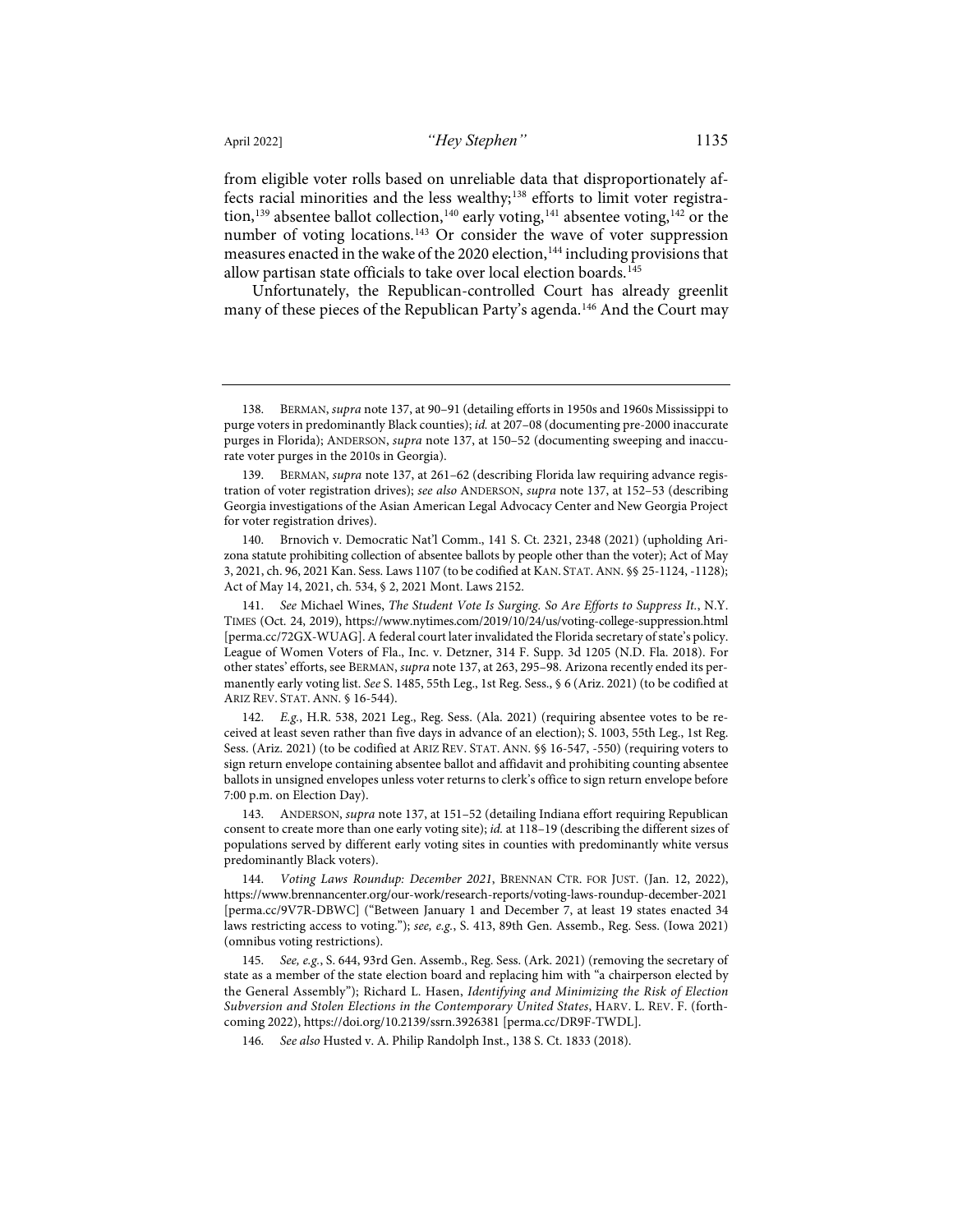do even more than that; it could deal considerable blows to democracy by disempowering other branches of the federal government or various institutions within the states from making the country more democratic.<sup>[147](#page-28-0)</sup>

In one of the more disturbing passages of the book, Justice Breyer seems to either unwittingly embrace this brave new antidemocratic world or just wish it away. Writing about *Bush v. Gore*, the decision where the Supreme Court first stayed the 2000 presidential recount in Florida before ending it, Justice Breyer says that "[i]t is debatable whether that decision actually determined who would be president of the United States" (p. 27).

It is "debatable" in the sense that George W. Bush would have still become president if he had actually won a hypothetical recount that had attempted to count all of the votes. But by preventing that recount from happening, the Supreme Court made Bush the winner of Florida, and also of the presidency. To use modern parlance, one might say that the Court . . . stopped the count. One of the opinions did so for utterly baseless reasons.<sup>[148](#page-28-1)</sup> (It's not like Justice Breyer is unaware of this; as he notes in the book, "I did not agree with the majority. In fact, I wrote a dissenting opinion" (pp. 27–28).) Yet Justice Breyer goes so far as to praise the fact that people accepted *Bush v. Gore*, approvingly noting that "the losing candidate[] Al Gore told his supporters, 'don't trash the Supreme Court'" (p. 28). "Whether particular decisions are right or wrong," Justice Breyer insists, "is not the issue here" (p. 29).

But why not? Elsewhere, the book acknowledges that part of how people evaluate the Court is based on the Court's "ability to act justly" (p. 7), that is, based on the substance and effects of the Court's decisions.<sup>[149](#page-28-2)</sup> Scholars have made a similar claim.[150](#page-28-3) I would offer another, or perhaps more specific, way in which people do and should evaluate the Supreme Court—not based on the substantive justice of the Court's opinions but based on whether they are even minimally compatible with democracy.

Does Justice Breyer really mean to imply that "respect for . . . decisions even when one considers them wrong" (p. 28) would have been appropriate if the Supreme Court had not divided 4–4 on an election matter during the 2020 presidential election cycle (before Republicans confirmed Justice Barrett to the Court) and had instead stayed a Pennsylvania Supreme Court decision that allowed people to send in their absentee ballots by Election Day?<sup>[151](#page-28-4)</sup> What if five justices, instead of three, had voted to stay in full a district court decision that had enjoined South Carolina's witness requirement for absentee ballots

<sup>147.</sup> *See supra* text accompanying note[s 64–](#page-13-7)[76.](#page-15-0) 

<sup>148.</sup> Bush v. Gore, 531 U.S. 98, 111 (2000) (Rehnquist, C.J., concurring).

<span id="page-28-2"></span><span id="page-28-1"></span><span id="page-28-0"></span><sup>149.</sup> *See also* p. 7 ("This last way, justice, was to convince people that those who govern deserve obedience." (emphasis omitted)).

<span id="page-28-3"></span><sup>150.</sup> *See, e.g.*, Richard H. Fallon, Jr., *How to Choose a Constitutional Theory*, 87 CALIF. L. REV. 535, 540–50 (1999).

<span id="page-28-4"></span><sup>151.</sup> Scarnati v. Boockvar, 141 S. Ct. 644 (2020) (noted dissents from Justices Thomas, Alito, Gorsuch, and Kavanaugh).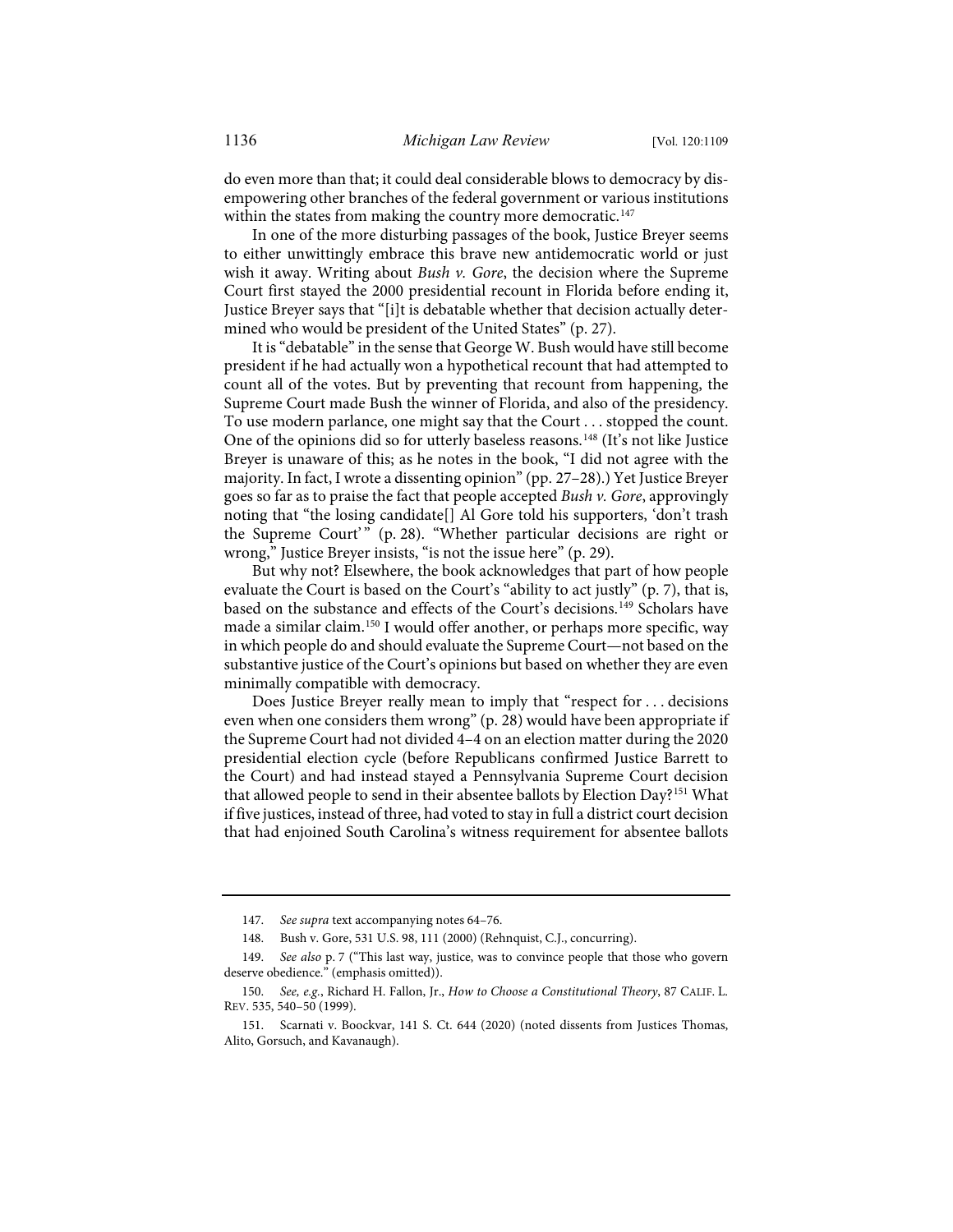(thus throwing out votes that had already been cast)?[152](#page-29-0) Or what if, looking ahead to 2024 or 2028, the Court were to allow a heavily gerrymandered state legislature to assign the state's electors to a presidential candidate who did not win the state's popular vote? Or what if the Court were to stay a state court decision that permitted some number of additional people to cast absentee ballots, and the number of absentee ballots just happened to be outcome determinative: if counted, a Democrat would win the state's popular vote, but if not, a Republican would win, and the winner of that state would also win the presidency. Should we respect a decision that prohibited the state from counting all of the votes, and in the process handed the presidency to the Republican?

Justice Breyer does not acknowledge these questions, much less analyze them. Again, all he has to say about the possibility that the Republican Party is appointing justices who would do these things (which several justices have already tried to do) is "so be it" (p. 55).

Part of what makes this reasoning so galling is that the book is pitched in terms of what is important to securing the rule of law. Justice Breyer seems to be suggesting that the *real* threat to the rule of law today is not the chance that the Court might exercise its authority at the expense of democracy and the rule of law but that people dare question the Court's authority to reach such antidemocratic decisions.

Maybe it is my own naïve optimism, but a part of me thinks that Justice Breyer might agree that the greater threat to the rule of law comes from threats to democracy than from threats to the Supreme Court's authority, particularly if the Court's authority might be used at the expense of democracy. In his opening testimony in his confirmation hearing, after all, Justice Breyer observed:

[W]ords alone are not sufficient[;] . . . the words of our Constitution work because of the traditions of our people, because the vast majority of Americans believe in democracy.[153](#page-29-1)

. . . But what if they don't? What if important segments of Americans the Josh Hawleys, the Ted Cruzes, the Mike Lees—no longer believe in de-mocracy?<sup>[154](#page-29-2)</sup> And what if they have perfected a system that allows them to select justices who will undo the democracy that we have?

"So be it?"

<span id="page-29-0"></span><sup>152.</sup> Andino v. Middleton, 141 S. Ct. 9 (2020) (mem.) ("Justice Thomas, Justice Alito, and Justice Gorsuch would grant the application in full.").

<span id="page-29-1"></span><sup>153.</sup> *Breyer Nomination Hearing*, *supra* note [23,](#page-5-8) at 21 (statement of Hon. Stephen G. Breyer).

<span id="page-29-2"></span><sup>154.</sup> STEVEN LEVITSKY & DANIEL ZIBLATT, HOW DEMOCRACIES DIE 5–8 (2018) (explaining how democracies end through the complicity of political insiders and established political parties).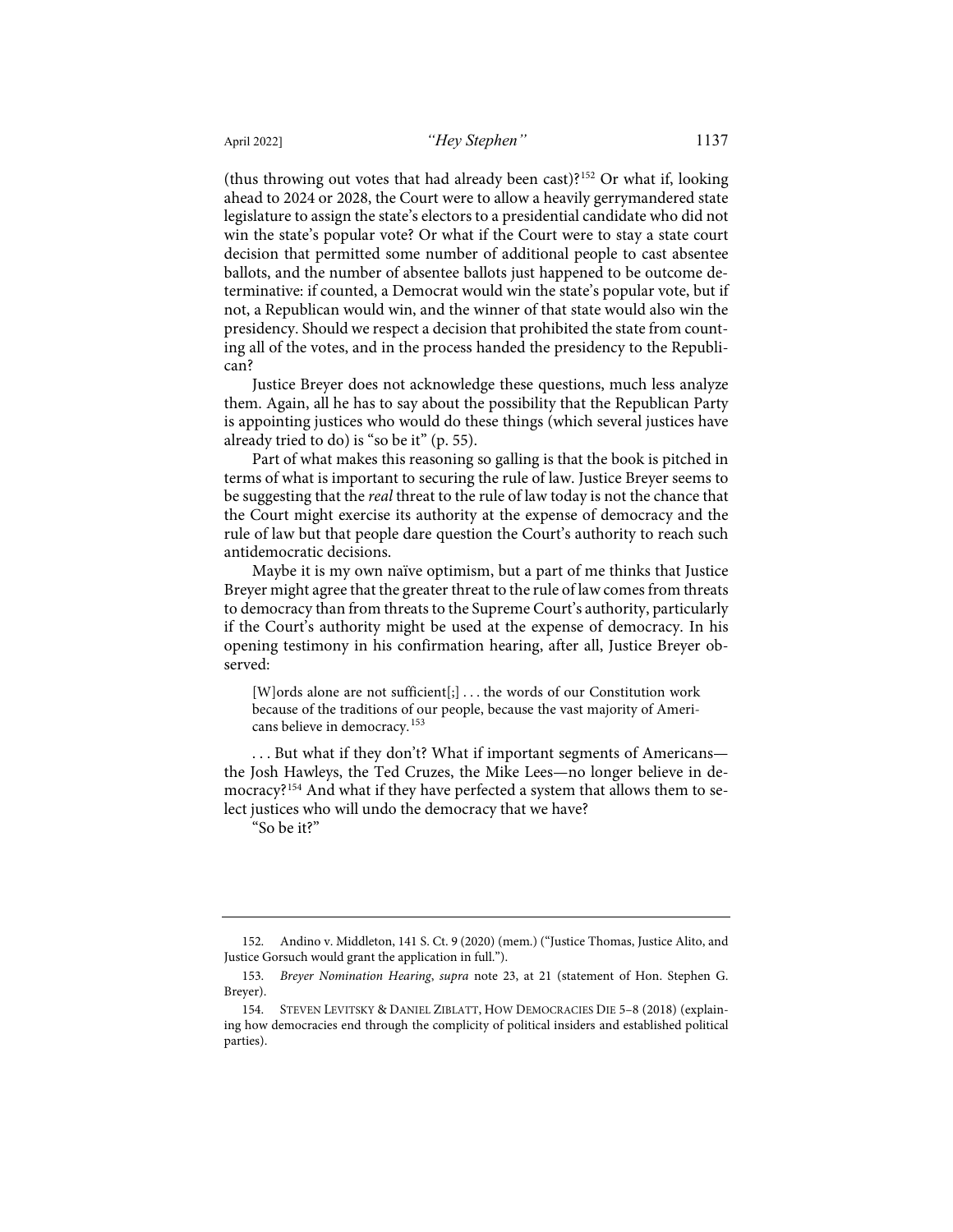#### **CONCLUSION**

Despite how some people may read it, this Review does not take any position on whether the Supreme Court should be reformed. My claim is only that Justice Breyer's way of thinking through that issue in the book is indefensible. And it is not just that the book's core theses are wrong. It's that being wrong about these things matters.

Justice Breyer (rightfully) celebrates the justice that the Supreme Court has done, and what (a different) Court could still do. Yet a big part of why the Supreme Court has issued decisions that attempt to make our society more just and our government more democratic is because of social movements, organizers, and politicians who screamed and shouted about the importance of doing so. The arc of justice bent toward justice because people made it bend that way.[155](#page-30-0)

They made it bend that way in part by aiming their protests and critiques *at* the Supreme Court. To shame those people, to imply that their organizing and protests are a threat to the rule of law, is not only undemocratic. It undercuts one of the ways this country has become more democratic and more equal.

It matters that the person saying these wrong things about the Court is a Democratic political (even though he'd dispute the term) elite. Justice Breyer's claims about the Court will be taken seriously by politicians who are in a position to do something about the Court, and by citizens whose views are supposed to matter to what happens with the Court.

And what he is selling them in the book is so incomplete as to be misleading. Claims that the Supreme Court is just "doing law" bracket so much of reality that they obscure it; they give cover to the way things are and facilitate what the courts are doing now and whatever they might do next. So do any other number of behaviors that people (lawyers) tend to fall into: engaging with this Court as if it were a neutral arbiter; commenting about the Court as if it were a debating ground for abstract ideas all of which have an equal chance of prevailing; choosing to emphasize the wonky, seemingly apolitical aspects of the Court's work in public commentary; failing to discuss the real, substantive effects of the Court's decisions; and trying to offer "both sides" analysis of the current Court all do the same thing.<sup>156</sup> They project a view-a view that people pick up on and seize—that all is well and that there is no cause for concern.

That view appeals to people who want to believe it—people who would understandably prefer to live in a world where everything is fine rather than one where we are on the precipice of a democratic crisis. But propagating the view that things are A-OK allows people to be complacent and makes it harder

<span id="page-30-0"></span><sup>155.</sup> GARY MAY, BENDING TOWARD JUSTICE: THE VOTING RIGHTS ACT AND THE TRANSFORMATION OF AMERICAN DEMOCRACY 144 (2013) (quoting Martin Luther King, Jr., as saying "the arc of the moral universe is long, but it bends toward justice").

<span id="page-30-1"></span><sup>156.</sup> *Cf.* Leah M. Litman, Melissa Murray & Katherine Shaw, *A Podcast of One's Own*, 28 MICH. J. GENDER & L. 51 (2021).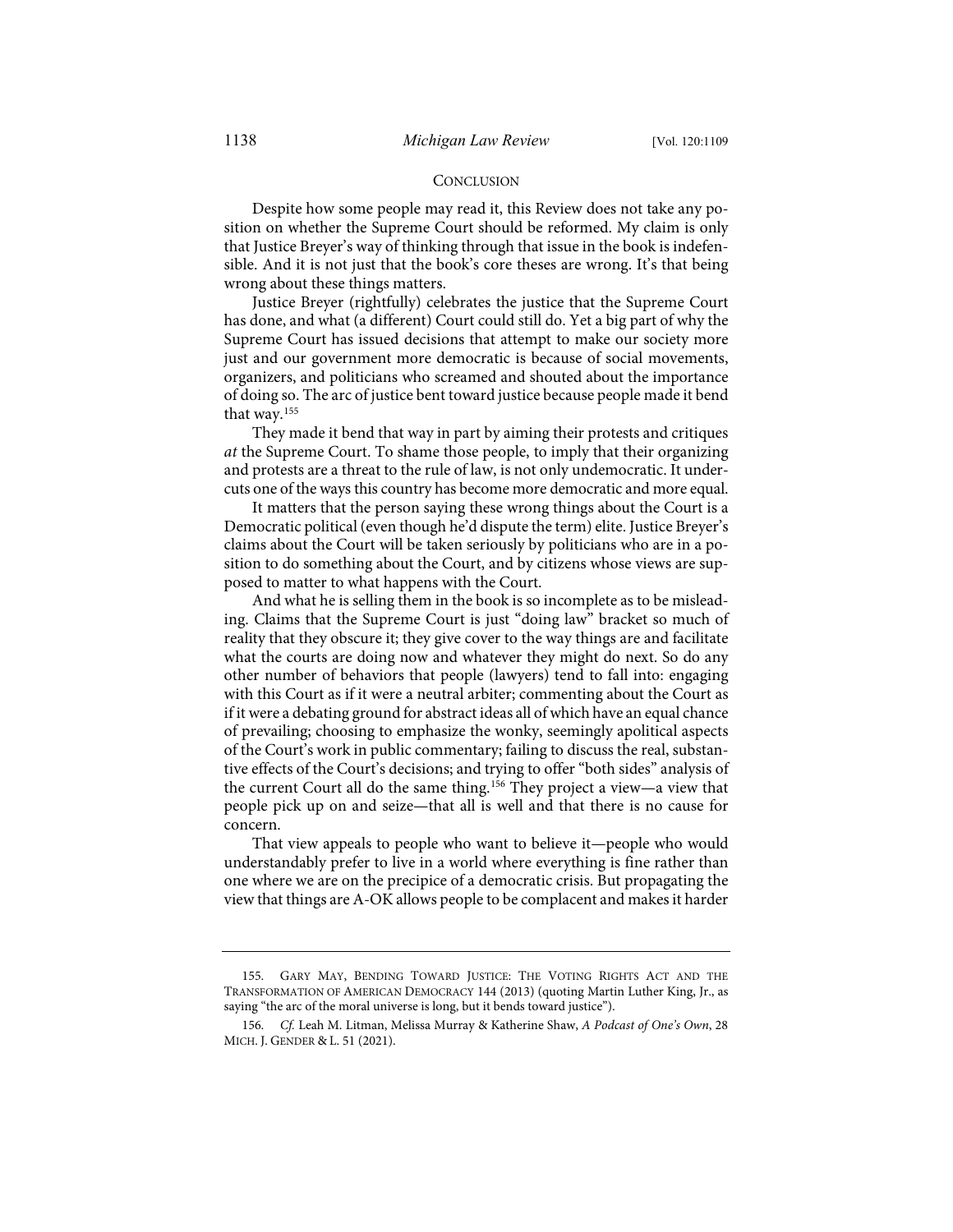to address the situation we are in. It affirmatively enables the federal courts, and the Supreme Court, no matter what they might do.

So I find myself begging, pleading with people who have any platform to consider what view they project about the state of our constitutional democracy. It's not about you, or your career, or what you feel comfortable or natural doing, or what will ingratiate you to the powers that be. It is about the fate of our country.

I expect, and have accepted, that some people just don't care. That there are more than enough academics, practitioners, or public figures whose career goals or personal amusement or cultivated persona or self-identity matter more to them than the future of our multiracial democracy. (I like debating procedure as much as anyone, but come on.) I don't foresee everyone going to the mat for our democracy. But I guess I hold out hope that they would at least try to do our democracy no harm.

I was disappointed when it seemed as though Justice Breyer, of all people, would fail to clear that low bar. I clerked on the Supreme Court for Justice Kennedy, whose chambers were next door to Justice Breyer's. For that and other reasons, I ended up seeing a lot of Justice Breyer during my clerkship. And I came to admire Justice Breyer as someone who cared about other people, and who thought pragmatically about how to fulfill the Constitution's promise that our government could be a constitutional democracy that works, and works for everyone.

While norms of Supreme Court confidentiality make it difficult to share much of what led me to hold Justice Breyer in high regard after that year, I will try to convey what I can.<sup>[157](#page-31-0)</sup> I started my clerkship at the Court having finished a court of appeals clerkship that had piqued my interest in becoming a government lawyer who focused on appellate law, or maybe an academic who researched and wrote about the law. I ended my clerkship at the Court questioning whether I should take the bar exam and feeling like I did not want to exist within 200 miles of the appellate world. At the time, I wasn't sure that academia was for me; I wasn't sure there was room for me in the legal profession. That should give you some sense of the 2011–2012 year at One First Street.

Justice Breyer was one of the few bright spots—really one of the brightest spots—of that year. On several occasions, he showed me that he could laugh at himself, and he invited me to laugh with him. It is rare that someone in his position would do that. Because I was around his chambers so much, he tried to learn my name, though that was not his forte. He tried to get to know other law clerks, going on run-walks, to happy hours, and to movie nights, and he went out of his way to find ways to support the clerks. He allowed me to basically work from his chambers for a while. (I alternately parked myself in a giant red chair or at a table in his chambers.) I liked it so much that, when it was time for him to interview clerkship candidates for subsequent years, I jokingly (?) presented his judicial assistant with a copy of my resume. He laughed.

<span id="page-31-0"></span><sup>157.</sup> My focus here on personal anecdotes does not imply that they are more important than substantive decisions. But it's easier to share the former without breaching confidentiality.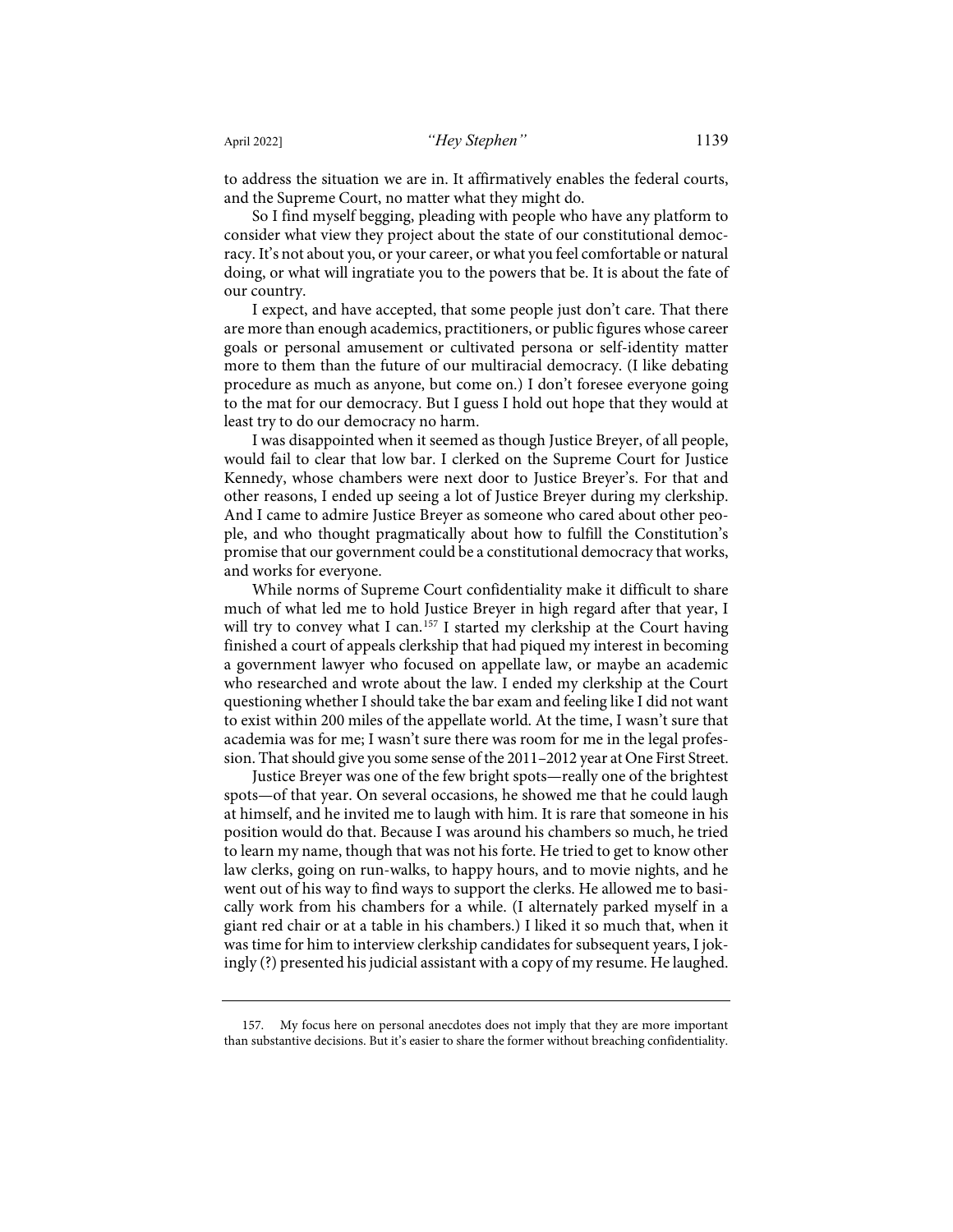After one year at the Court, I wasn't sure I could be a lawyer. After almost two decades at the Court, Justice Breyer still showed up every day with the same energy and optimism to make *this* the day that the Supreme Court would help make our democracy more democratic, our government more functional, and our constitutional law more coherent. I admired Justice Breyer's ability to wake up every day and hope for the best from the Court and for justice no matter what had happened the day before. I kind of wished I could emulate it.

But as the book says, "I cannot jump out of my own skin" (p. 56). Perhaps the same traits that made me unable to ignore what was happening in and around the Court during OT2011 are what make it difficult for me to ignore what is happening in and around the Court now. Perhaps the same optimism that allowed Justice Breyer to go to work every day convinced that *today* was the day that his colleagues would adopt his views on the Commerce Clause is what allowed him to write a book that writes off, or at least minimizes, some of the dangers we face today.

After reading the book and following the accompanying press tour, I began to wonder whether optimism was the right word for it after all. The more appropriate word seemed to be naïveté or maybe even delusion—the things he had to tell himself to go to work in the mornings and sincerely engage with his colleagues. It was one thing to tell himself, a Supreme Court justice, that democracy or voting rights stood a chance with this Supreme Court if that's what he needed to get up each day. It was another thing to feed that story to the country as if it were true.<sup>[158](#page-32-0)</sup>

Worse still, Justice Breyer seemed to be acting on that belief and risking potentially perilous consequences by doing so. Throughout the spring and summer of 2020, Justice Breyer faced mounting pressure to retire while Democrats held the presidency and a bare majority in the Senate, which they could lose in the 2022 midterms—if not before, were something to happen to one of the fifty Democratic senators.[159](#page-32-1) But at the end of OT2020, Justice Breyer gave an interview to CNN's Supreme Court correspondent Joan Biskupic in which he said that he had not yet decided whether to retire, and reiterated his view

<span id="page-32-0"></span><sup>158.</sup> In reality, it seemed like ishkabibble. Transcript of Oral Argument at 40–41, Goldman Sachs Grp. v. Ark. Tchrs. Ret. Sys., 141 S. Ct. 1951 (2021) (No. 20-222) (Breyer, J.) ("But, when I read what they said, it seemed to me that what the judge was saying is, wait a minute, suppose what the guy had said at the company was ishkabibble, total nonsense . . . .").

<span id="page-32-1"></span><sup>159.</sup> Indeed, the week that Justice Breyer announced his retirement, Democratic senator Ben Ray Luján suffered a stroke. Chris Cameron & Emily Cochrane, *Senator Ben Ray Luján Recovering After Suffering Stroke*, N.Y. TIMES (Feb. 1, 2022)[, https://www.nytimes.com/2022/02](https://www.nytimes.com/2022/02/01/us/politics/ben-ray-lujan-stroke.html) [/01/us/politics/ben-ray-lujan-stroke.html](https://www.nytimes.com/2022/02/01/us/politics/ben-ray-lujan-stroke.html) [\[perma.cc/JK66-NUKJ\]](https://perma.cc/JK66-NUKJ). Some Republicans stated that Luján's absence from the Senate would delay advancing the president's nominees out of committees. Morgan Rimmer (@morgan\_rimmer), TWITTER (Feb. 2, 2022, 10:23 AM), [https://twit](https://twitter.com/morgan_rimmer/status/1488895903301779456)[ter.com/morgan\\_rimmer/status/1488895903301779456](https://twitter.com/morgan_rimmer/status/1488895903301779456) [\[perma.cc/K3X9-8MZF\]](https://perma.cc/K3X9-8MZF). It was as if the Democrats had (temporarily) lost their majority in the Senate.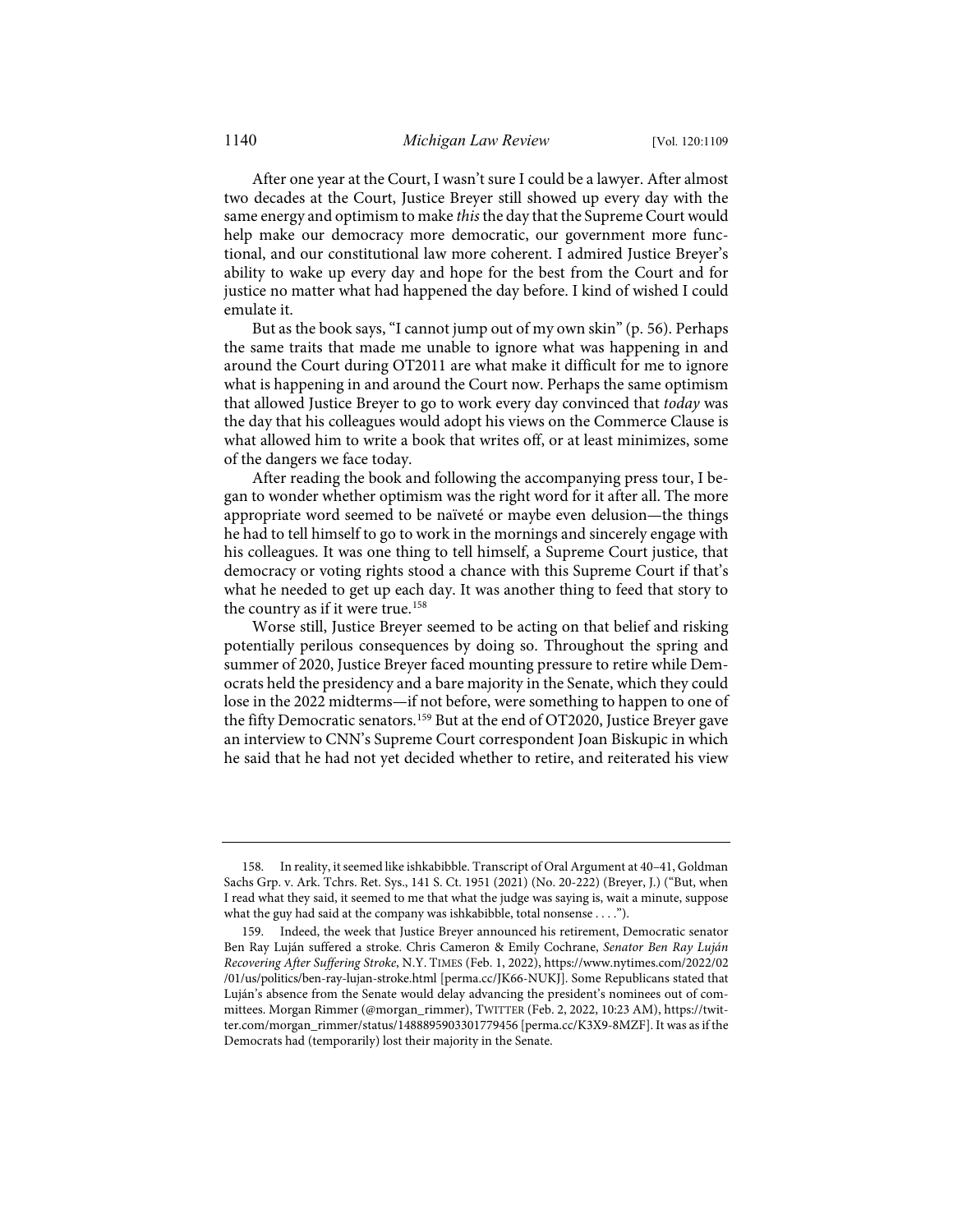<span id="page-33-1"></span>that the Court was not political, as if that was informing his decision not to retire.<sup>[160](#page-33-2)</sup>

<span id="page-33-0"></span>During subsequent press appearances promoting this book, Justice Breyer elaborated on why he thought people shouldn't view the Court as political. He declared that judges fundamentally transform themselves when they become judges and put on a judicial robe.[161](#page-33-3) He insisted that people couldn't *really* predict how someone will vote based on the political party that appointed them.[162](#page-33-4) One implication from these statements is that the party that controls the Presidency and the Senate shouldn't affect a justice's decision about whether and when to retire. Indeed, when pressed by Judy Woodruff on PBS, Justice Breyer suggested that the fact that Democrats held the narrowest of majorities in the Senate was "in the mix" of his retirement considerations, but then went on to say that some justices believed it should not be a relevant con-sideration, while others believed it should.<sup>[163](#page-33-5)</sup>

Part of what made this so maddening was that Justice Breyer was acting like someone quite different than the person I had come to admire. The person I had observed was someone who cared about the facts and the realities of how institutions operate; that person also thought about, well, other people.<sup>[164](#page-33-6)</sup>

Happily, it turns out that the person I thought I knew (just a little) *was* the real Justice Breyer, notwithstanding this one odd, horribly timed book. All of a sudden, in mid-January, well before when other justices had announced end-of-term retirements, news broke that Justice Breyer would be stepping down at the end of the Supreme Court's term upon the confirmation of his successor.<sup>[165](#page-33-7)</sup>

<span id="page-33-2"></span><sup>160.</sup> Joan Biskupic, *Exclusive: Stephen Breyer Says He Hasn't Decided His Retirement Plans and Is Happy as the Supreme Court's Top Liberal*, CNN (July 15, 2021, 12:01 PM), <https://www.cnn.com/2021/07/15/politics/stephen-breyer-retirement-plans/index.html>[\[perma.cc](https://perma.cc/SQ2N-BZAM) [/SQ2N-BZAM\]](https://perma.cc/SQ2N-BZAM). The two considerations about whether to retire that he shared with Biskupic were his health and the Court. *Id.*

<span id="page-33-3"></span><sup>161.</sup> *The Authority of the Court & the Peril of Politics,* C-SPAN (Oct. 4, 2021), [https://](https://www.c-span.org/video/?515182-1/the-authority-court-peril-politics) [www.c-span.org/video/?515182-1/the-authority-court-peril-politics;](https://www.c-span.org/video/?515182-1/the-authority-court-peril-politics) PBS NewsHour, *Justice Breyer on 'Procedural Decision' Behind Texas Abortion Law, Politics on the Bench*, YOUTUBE (Sept. 23, 2021)[, https://youtu.be/pIZvme4gE4c.](https://youtu.be/pIZvme4gE4c) 

<sup>162.</sup> *Id.*

<sup>163.</sup> [PBS](https://umich-my.sharepoint.com/Users/leahlitman/Downloads/PBS) NewsHour, *supra* not[e 161.](#page-33-0)

<span id="page-33-6"></span><span id="page-33-5"></span><span id="page-33-4"></span><sup>164.</sup> Speaking to Joan Biskupic about his decision not to retire in the summer of 2021, Justice Breyer said that he simply *enjoys* the job more now that he is more senior, which allows him to speak earlier at the justices' conferences and to write more interesting opinions. Biskupic, *supra* note [160.](#page-33-1)

<span id="page-33-7"></span><sup>165.</sup> Pete Williams, *Justice Stephen Breyer to Retire from Supreme Court, Paving Way for Biden Appointment*, NBC NEWS (Jan. 26, 2022), [https://www.nbcnews.com/politics/supreme](https://www.nbcnews.com/politics/supreme-court/justice-stephen-breyer-retire-supreme-court-paving-way-biden-appointment-n1288042)[court/justice-stephen-breyer-retire-supreme-court-paving-way-biden-appointment-n1288042](https://www.nbcnews.com/politics/supreme-court/justice-stephen-breyer-retire-supreme-court-paving-way-biden-appointment-n1288042) [\[perma.cc/AD92-4AXX\]](https://perma.cc/AD92-4AXX).